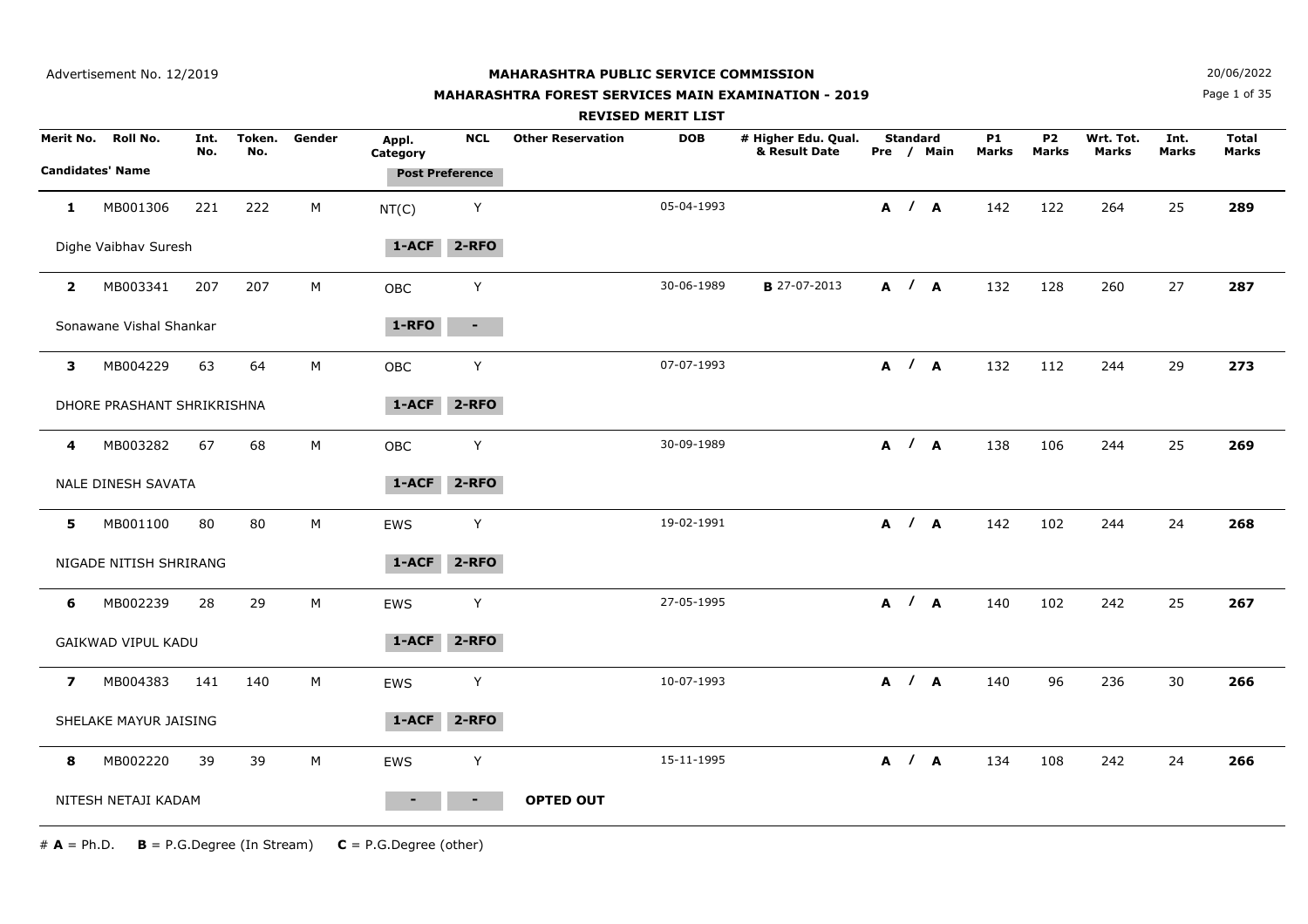#### **MAHARASHTRA FOREST SERVICES MAIN EXAMINATION - 2019**

**N**  $20/06/2022$ 

Page 2 of 35

|    |                                               |                |                |             |                   |                                      |                          | <b>REVISED MERIT LIST</b> |                                      |                 |            |                    |                                |                           |               |                       |  |
|----|-----------------------------------------------|----------------|----------------|-------------|-------------------|--------------------------------------|--------------------------|---------------------------|--------------------------------------|-----------------|------------|--------------------|--------------------------------|---------------------------|---------------|-----------------------|--|
|    | Merit No. Roll No.<br><b>Candidates' Name</b> | Int.<br>No.    | Token.<br>No.  | Gender      | Appl.<br>Category | <b>NCL</b><br><b>Post Preference</b> | <b>Other Reservation</b> | <b>DOB</b>                | # Higher Edu. Qual.<br>& Result Date | <b>Standard</b> | Pre / Main | <b>P1</b><br>Marks | P <sub>2</sub><br><b>Marks</b> | Wrt. Tot.<br><b>Marks</b> | Int.<br>Marks | <b>Total</b><br>Marks |  |
|    |                                               |                |                |             |                   |                                      |                          |                           |                                      |                 |            |                    |                                |                           |               |                       |  |
| 9  | MB004354                                      | 273            | 274            | M           | OBC               | Y                                    |                          | 12-01-1993                |                                      |                 | A / A      | 124                | 110                            | 234                       | 30            | 264                   |  |
|    | SHINDE VIVEK UDDHAVRAO                        |                |                |             | $1 - ACF$         | $2 - RFO$                            |                          |                           |                                      |                 |            |                    |                                |                           |               |                       |  |
| 10 | MB001206                                      | $\overline{4}$ | $\overline{4}$ | М           | NT(D)             | Y                                    |                          | 06-07-1995                |                                      |                 | A / A      | 132                | 102                            | 234                       | 30            | 264                   |  |
|    | AVAHD UDAY MARUTI                             |                |                |             | $1 - ACF$         | $2 - RFO$                            |                          |                           |                                      |                 |            |                    |                                |                           |               |                       |  |
| 11 | MB005245                                      | 161            | 162            | M           | EWS               | Υ                                    |                          | 13-07-1991                | <b>B</b> 17-11-2015                  |                 | A / A      | 142                | 94                             | 236                       | 27            | 263                   |  |
|    | SARODE HARILAL SAKHARAM                       |                |                |             | 1-ACF             | $2 - RFO$                            |                          |                           |                                      |                 |            |                    |                                |                           |               |                       |  |
| 12 | MB005138                                      | 20             | 21             | F.          | NT(D)             | Y                                    | Female                   | 11-05-1993                |                                      |                 | A / A      | 136                | 100                            | 236                       | 27            | 263                   |  |
|    | PANSARE POOJA BHAUSAHEB                       |                |                |             | 1-ACF             | 2-RFO                                |                          |                           |                                      |                 |            |                    |                                |                           |               |                       |  |
| 13 | MB002147                                      | 311            | 310            | М           | EWS               | Υ                                    |                          | 21-06-1990                |                                      |                 | A / A      | 122                | 112                            | 234                       | 28            | 262                   |  |
|    | DESHMUKH ASHISH UJWALRAO                      |                |                |             | 1-ACF             | $2 - RFO$                            |                          |                           |                                      |                 |            |                    |                                |                           |               |                       |  |
| 14 | MB005467                                      | 285            | 284            | $M_{\odot}$ | OBC               | Y                                    |                          | 12-07-1990                |                                      |                 | A / A      | 120                | 112                            | 232                       | 30            | 262                   |  |
|    | giradkar mangesh diwakar                      |                |                |             | 1-ACF             | $2 - RFO$                            |                          |                           |                                      |                 |            |                    |                                |                           |               |                       |  |
| 15 | MB004425                                      | 17             | 16             | F           | EWS               | Υ                                    | Female                   | 14-04-1996                |                                      |                 | A / A      | 116                | 118                            | 234                       | 28            | 262                   |  |
|    | PATIL APARNA SHIVRATAN                        |                |                |             | 1-ACF             | $2 - RFO$                            |                          |                           |                                      |                 |            |                    |                                |                           |               |                       |  |
| 16 | MB003041                                      | 21             | 20             | M           | NT(C)             | Υ                                    |                          | 16-10-1990                |                                      |                 | A / A      | 124                | 114                            | 238                       | 23            | 261                   |  |
|    | PUKALE AJIT SARJERAO                          |                |                |             | 1-ACF             | $2 - RFO$                            |                          |                           |                                      |                 |            |                    |                                |                           |               |                       |  |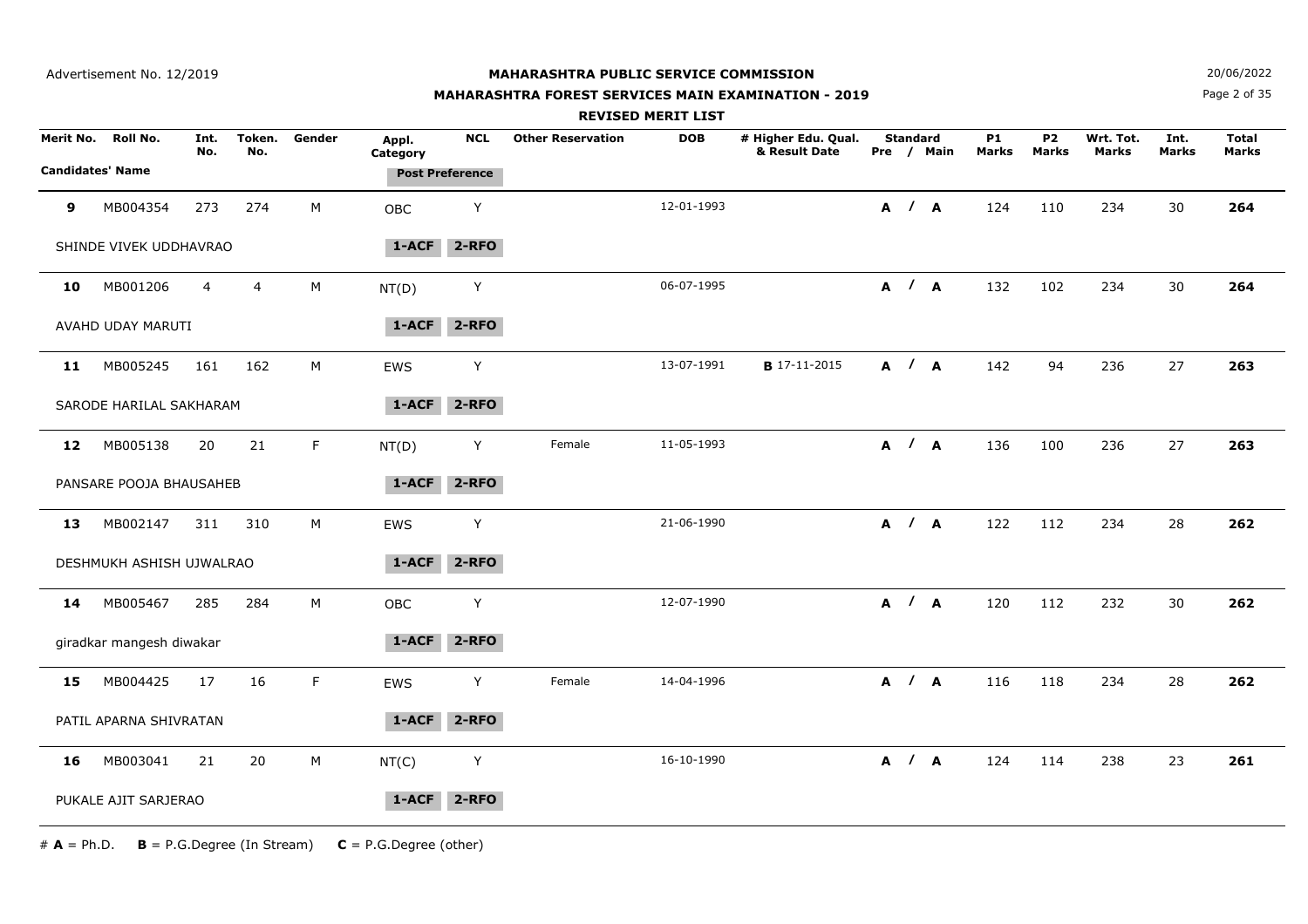## **MAHARASHTRA FOREST SERVICES MAIN EXAMINATION - 2019**

**N**  $20/06/2022$ 

Page 3 of 35

|    |                              |             |               |        |                   |                        | <b>REVISED MERIT LIST</b> |            |                                      |                 |            |                    |                           |                           |                      |                              |
|----|------------------------------|-------------|---------------|--------|-------------------|------------------------|---------------------------|------------|--------------------------------------|-----------------|------------|--------------------|---------------------------|---------------------------|----------------------|------------------------------|
|    | Merit No. Roll No.           | Int.<br>No. | Token.<br>No. | Gender | Appl.<br>Category | <b>NCL</b>             | <b>Other Reservation</b>  | <b>DOB</b> | # Higher Edu. Qual.<br>& Result Date | <b>Standard</b> | Pre / Main | <b>P1</b><br>Marks | <b>P2</b><br><b>Marks</b> | Wrt. Tot.<br><b>Marks</b> | Int.<br><b>Marks</b> | <b>Total</b><br><b>Marks</b> |
|    | <b>Candidates' Name</b>      |             |               |        |                   | <b>Post Preference</b> |                           |            |                                      |                 |            |                    |                           |                           |                      |                              |
| 17 | MB004103                     | 278         | 278           | M      | <b>OBC</b>        | Y                      |                           | 04-12-1987 |                                      | A / A           |            | 130                | 102                       | 232                       | 28                   | 260                          |
|    | Dhage Nitin Jagannath        |             |               |        | $1 - ACF$         | $2 - RFO$              |                           |            |                                      |                 |            |                    |                           |                           |                      |                              |
| 18 | MB002158                     | 158         | 158           | M      | Unreserved        | Y                      |                           | 29-05-1992 |                                      | A / A           |            | 140                | 96                        | 236                       | 24                   | 260                          |
|    | DESHMUKH NIKHIL MANIKRAO     |             |               |        | 1-ACF             | $2 - RFO$              |                           |            |                                      |                 |            |                    |                           |                           |                      |                              |
| 19 | MB005315                     | 176         | 176           | M      | EWS               | $\mathsf Y$            |                           | 25-07-1991 | <b>B</b> 03-09-2015                  | A / A           |            | 114                | 118                       | 232                       | 27                   | 259                          |
|    | kiran purushottamrao chavan  |             |               |        | 1-ACF             | $2 - RFO$              |                           |            |                                      |                 |            |                    |                           |                           |                      |                              |
| 20 | MB001232                     | 194         | 194           | M      | <b>SBC</b>        | Y                      |                           | 11-01-1995 | <b>B</b> 01-11-2018                  | A / A           |            | 122                | 112                       | 234                       | 25                   | 259                          |
|    | AWADHUTWAR PRAKASH NARSAYYA  |             |               |        | 1-ACF             | $2 - RFO$              |                           |            |                                      |                 |            |                    |                           |                           |                      |                              |
| 21 | MB002132                     | 36          | 36            | M      | EWS               | Υ                      |                           | 02-12-1990 |                                      | A / A           |            | 138                | 92                        | 230                       | 29                   | 259                          |
|    | MAHAVEER BALASAHEB ZENDAGE   |             |               |        | 1-ACF             | $\blacksquare$         |                           |            |                                      |                 |            |                    |                           |                           |                      |                              |
| 22 | MB003160                     | 197         | 196           | М      | OBC               | Y                      |                           | 21-02-1991 |                                      | A / A           |            | 122                | 112                       | 234                       | 25                   | 259                          |
|    | TOMPE SHIVAJI NAGNATH        |             |               |        | 1-ACF             | $2 - RFO$              |                           |            |                                      |                 |            |                    |                           |                           |                      |                              |
| 23 | MB005487                     | 226         | 225           | М      | NT(D)             | Y                      |                           | 01-01-1992 |                                      | A / A           |            | 122                | 114                       | 236                       | 23                   | 259                          |
|    | KHEDKAR PARMESHWAR PRABHAKAR |             |               |        | 1-ACF             | $2 - RFO$              |                           |            |                                      |                 |            |                    |                           |                           |                      |                              |
| 24 | MB005150                     | 84          | 85            | M      | <b>EWS</b>        | Y                      |                           | 09-07-1992 |                                      | A / A           |            | 108                | 122                       | 230                       | 29                   | 259                          |
|    | SALUNKHE AKSHAY RAMESH       |             |               |        | 1-ACF             | $2 - RFO$              |                           |            |                                      |                 |            |                    |                           |                           |                      |                              |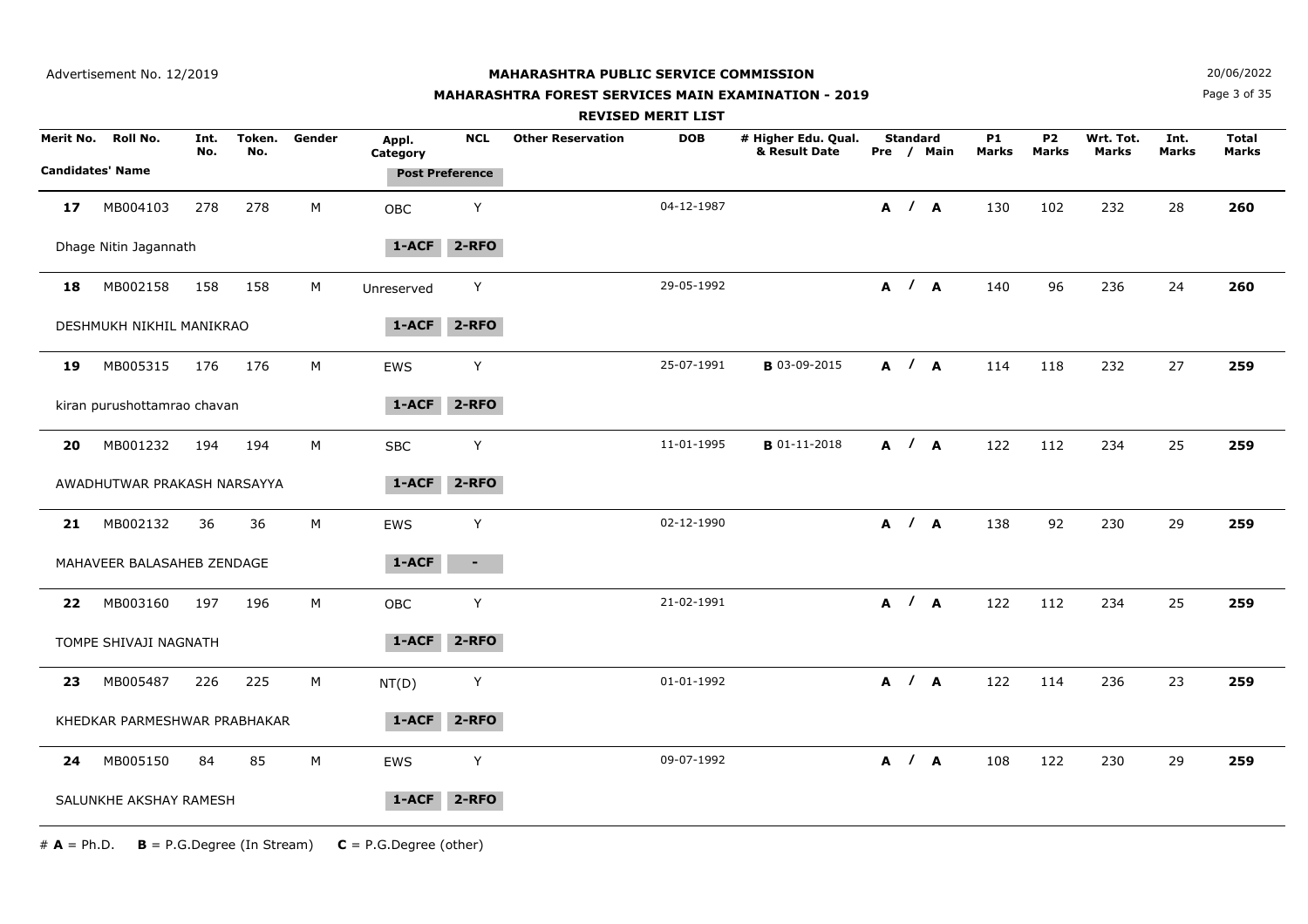## **MAHARASHTRA FOREST SERVICES MAIN EXAMINATION - 2019**

**N**  $20/06/2022$ 

Page 4 of 35

|                         |                               |             |               |        |                   |                        | <b>REVISED MERIT LIST</b>              |                                      |                 |            |                    |                           |                           |                      |                              |
|-------------------------|-------------------------------|-------------|---------------|--------|-------------------|------------------------|----------------------------------------|--------------------------------------|-----------------|------------|--------------------|---------------------------|---------------------------|----------------------|------------------------------|
| Merit No.               | Roll No.                      | Int.<br>No. | Token.<br>No. | Gender | Appl.<br>Category | <b>NCL</b>             | <b>Other Reservation</b><br><b>DOB</b> | # Higher Edu. Qual.<br>& Result Date | <b>Standard</b> | Pre / Main | <b>P1</b><br>Marks | <b>P2</b><br><b>Marks</b> | Wrt. Tot.<br><b>Marks</b> | Int.<br><b>Marks</b> | <b>Total</b><br><b>Marks</b> |
| <b>Candidates' Name</b> |                               |             |               |        |                   | <b>Post Preference</b> |                                        |                                      |                 |            |                    |                           |                           |                      |                              |
| 25                      | MB004048                      | 243         | 244           | М      | OBC               | Υ                      | 24-02-1996                             |                                      |                 | A / A      | 138                | 94                        | 232                       | 27                   | 259                          |
|                         | DHOLE ONKAR SHANKAR           |             |               |        | 1-ACF             | 2-RFO                  |                                        |                                      |                 |            |                    |                           |                           |                      |                              |
| 26                      | MB003108                      | 178         | 177           | м      | NT(D)             | Y                      | 13-08-1993                             |                                      |                 | A / A      | 118                | 112                       | 230                       | 28                   | 258                          |
|                         | KUTE SAGAR BAJIRAO            |             |               |        | 1-ACF             | $2 - RFO$              |                                        |                                      |                 |            |                    |                           |                           |                      |                              |
| 27                      | MB005442                      | 248         | 247           | М      | <b>OBC</b>        | Y                      | 19-08-1991                             |                                      |                 | A / A      | 134                | 98                        | 232                       | 25                   | 257                          |
|                         | SONAWANE SHANTANU BHALCHANDRA |             |               |        | 1-ACF             | $2 - RFO$              |                                        |                                      |                 |            |                    |                           |                           |                      |                              |
| 28                      | MB003350                      | 185         | 186           | М      | EWS               | Y                      | 22-05-1995                             |                                      |                 | A / A      | 126                | 106                       | 232                       | 25                   | 257                          |
|                         | PAWAR SHUBHAM PANDURANG       |             |               |        | $1 - ACF$         | $2 - RFO$              |                                        |                                      |                 |            |                    |                           |                           |                      |                              |
| 29                      | MB004448                      | 157         | 157           | М      | DT(A)             | Y                      | 04-02-1996                             |                                      |                 | A / A      | 138                | 96                        | 234                       | 23                   | 257                          |
|                         | GHUNAWAT ISHWAR KHUSHALSING   |             |               |        | 1-ACF             | $2 - RFO$              |                                        |                                      |                 |            |                    |                           |                           |                      |                              |
| 30                      | MB005170                      | 242         | 242           | М      | OBC               | Y                      | 06-06-1993                             | <b>B</b> 20-10-2016                  |                 | A / A      | 132                | 94                        | 226                       | 30                   | 256                          |
|                         | Rohitkumar Ambadas Gangarde   |             |               |        | 1-ACF             | $2 - RFO$              |                                        |                                      |                 |            |                    |                           |                           |                      |                              |
| 31                      | MB005340                      | 257         | 258           | М      | <b>EWS</b>        | Y                      | 21-04-1989                             | $C$ 19-07-2014                       |                 | A / A      | 134                | 100                       | 234                       | 22                   | 256                          |
|                         | Patil Rahul Shivajirao        |             |               |        | 1-ACF             | $2 - RFO$              |                                        |                                      |                 |            |                    |                           |                           |                      |                              |
| 32                      | MB003263                      | 79          | 78            | М      | <b>EWS</b>        | Y                      | 21-04-1991                             |                                      |                 | A / A      | 132                | 96                        | 228                       | 28                   | 256                          |
|                         | Indrajeet Arjun Pawar         |             |               |        | 1-ACF             | $2 - RFO$              |                                        |                                      |                 |            |                    |                           |                           |                      |                              |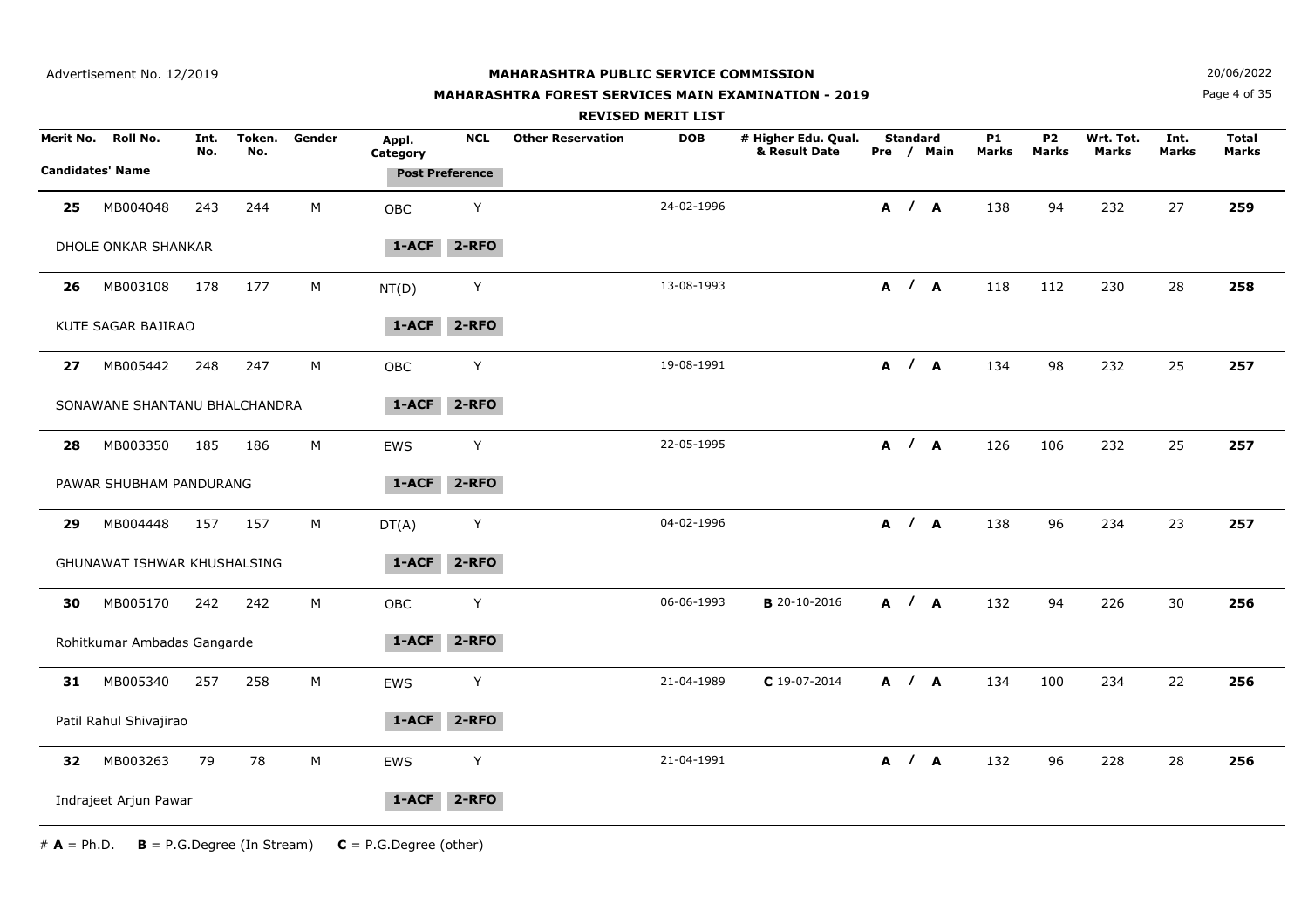## **MAHARASHTRA FOREST SERVICES MAIN EXAMINATION - 2019**

**N**  $20/06/2022$ 

Page 5 of 35

|    |                          |             |               |        |                   |                        |                          | <b>REVISED MERIT LIST</b> |                                      |                 |            |                           |                           |                    |                      |                              |
|----|--------------------------|-------------|---------------|--------|-------------------|------------------------|--------------------------|---------------------------|--------------------------------------|-----------------|------------|---------------------------|---------------------------|--------------------|----------------------|------------------------------|
|    | Merit No. Roll No.       | Int.<br>No. | Token.<br>No. | Gender | Appl.<br>Category | <b>NCL</b>             | <b>Other Reservation</b> | <b>DOB</b>                | # Higher Edu. Qual.<br>& Result Date | <b>Standard</b> | Pre / Main | <b>P1</b><br><b>Marks</b> | <b>P2</b><br><b>Marks</b> | Wrt. Tot.<br>Marks | Int.<br><b>Marks</b> | <b>Total</b><br><b>Marks</b> |
|    | <b>Candidates' Name</b>  |             |               |        |                   | <b>Post Preference</b> |                          |                           |                                      |                 |            |                           |                           |                    |                      |                              |
| 33 | MB004443                 | 160         | 160           | M      | <b>EWS</b>        | Y                      |                          | 12-06-1991                |                                      | A / A           |            | 138                       | 94                        | 232                | 24                   | 256                          |
|    | PAWAR GAJANAN GOVINDRAO  |             |               |        | $1-ACF$           | $2 - RFO$              |                          |                           |                                      |                 |            |                           |                           |                    |                      |                              |
| 34 | MB001060                 | 318         | 319           | M      | Unreserved        | N                      |                          | 24-09-1992                |                                      | A / A           |            | 134                       | 98                        | 232                | 24                   | 256                          |
|    | PANDE SAKET GHANASHYAM   |             |               |        |                   | $\blacksquare$         | <b>OPTED OUT</b>         |                           |                                      |                 |            |                           |                           |                    |                      |                              |
| 35 | MB005086                 | 276         | 276           | M      | OBC               | Υ                      |                          | 27-08-1994                |                                      | A / A           |            | 114                       | 114                       | 228                | 28                   | 256                          |
|    | CHARATE GAURAV GAJANAN   |             |               |        | 1-RFO             | 2-ACF                  |                          |                           |                                      |                 |            |                           |                           |                    |                      |                              |
| 36 | MB001297                 | 104         | 103           | M      | <b>OBC</b>        | Y                      |                          | 28-02-1995                |                                      | A / A           |            | 138                       | 94                        | 232                | 24                   | 256                          |
|    | DAREKAR AKASH DIPAK      |             |               |        | $1 - ACF$         | $\blacksquare$         |                          |                           |                                      |                 |            |                           |                           |                    |                      |                              |
| 37 | MB001299                 | 41          | 42            | M      | EWS               | Y                      |                          | 29-04-1987                | <b>B</b> 27-09-2010                  | A / A           |            | 114                       | 116                       | 230                | 25                   | 255                          |
|    | NICHAL RAMESHWAR SUBHASH |             |               |        | 1-ACF             | $2 - RFO$              |                          |                           |                                      |                 |            |                           |                           |                    |                      |                              |
| 38 | MB003036                 | 179         | 179           | М      | EWS               | Y                      |                          | 10-08-1990                |                                      |                 | A / A      | 116                       | 112                       | 228                | 27                   | 255                          |
|    | Dnyanraj Sudam Age       |             |               |        | 1-ACF             | $2 - RFO$              |                          |                           |                                      |                 |            |                           |                           |                    |                      |                              |
| 39 | MB005248                 | 148         | 149           | M      | NT(C)             | Υ                      |                          | 24-12-1989                | <b>B</b> 30-07-2014                  |                 | A / A      | 128                       | 100                       | 228                | 26                   | 254                          |
|    | TUSHAR S JANKAR          |             |               |        | $1 - ACF$         | $2 - RFO$              |                          |                           |                                      |                 |            |                           |                           |                    |                      |                              |
| 40 | MB005274                 | 240         | 240           | M      | <b>EWS</b>        | Y                      |                          | 28-12-1991                |                                      | A / A           |            | 128                       | 98                        | 226                | 28                   | 254                          |
|    | Bhadar Suresh Pandurang  |             |               |        | 1-ACF             | $2 - RFO$              |                          |                           |                                      |                 |            |                           |                           |                    |                      |                              |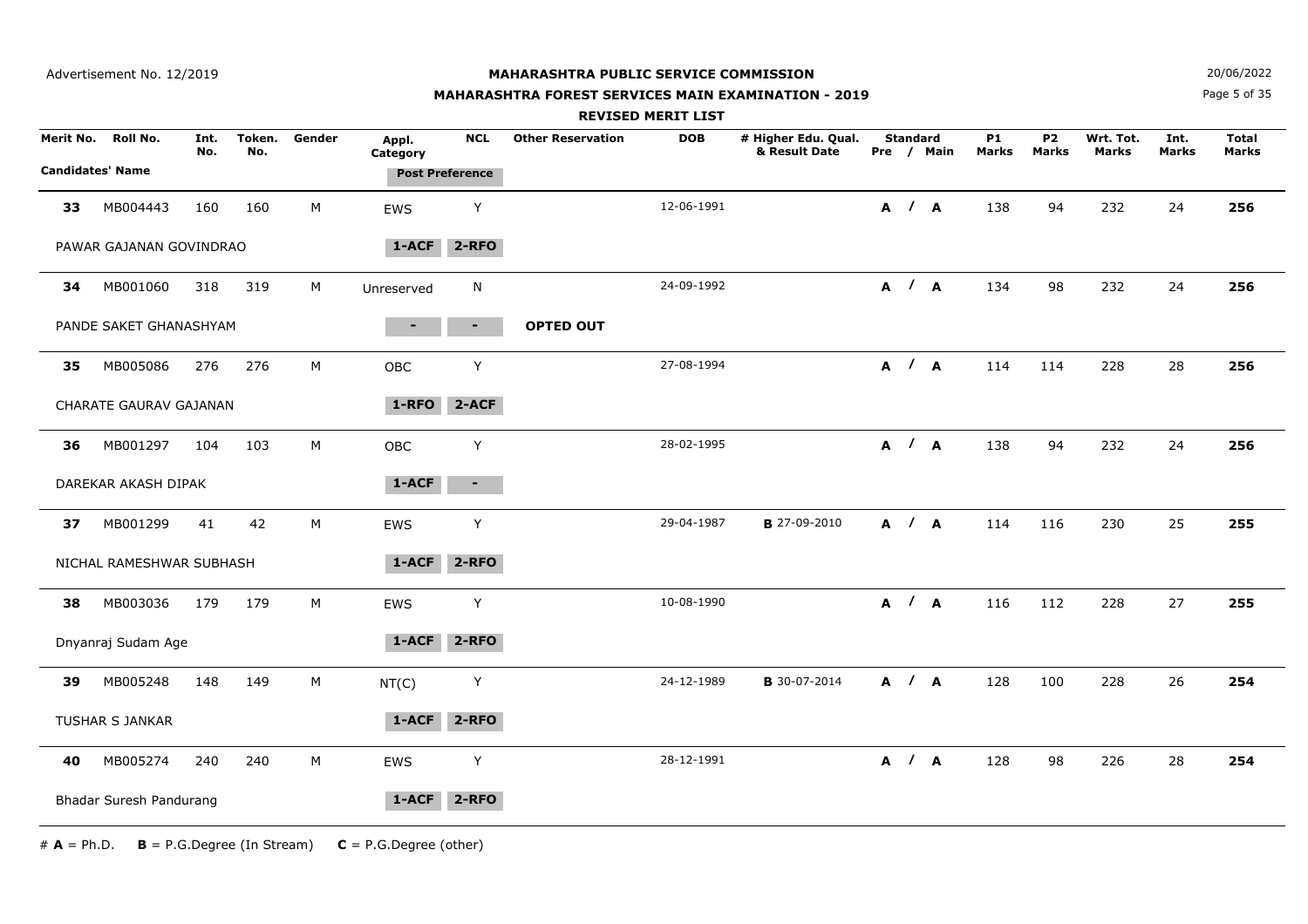## **MAHARASHTRA FOREST SERVICES MAIN EXAMINATION - 2019**

**N**  $20/06/2022$ 

Page 6 of 35

|           |                                     |             |               |        |                   |                                      |                          | <b>REVISED MERIT LIST</b> |                                      |                 |            |                    |                         |                    |               |                       |
|-----------|-------------------------------------|-------------|---------------|--------|-------------------|--------------------------------------|--------------------------|---------------------------|--------------------------------------|-----------------|------------|--------------------|-------------------------|--------------------|---------------|-----------------------|
| Merit No. | Roll No.<br><b>Candidates' Name</b> | Int.<br>No. | Token.<br>No. | Gender | Appl.<br>Category | <b>NCL</b><br><b>Post Preference</b> | <b>Other Reservation</b> | <b>DOB</b>                | # Higher Edu. Qual.<br>& Result Date | <b>Standard</b> | Pre / Main | <b>P1</b><br>Marks | P <sub>2</sub><br>Marks | Wrt. Tot.<br>Marks | Int.<br>Marks | <b>Total</b><br>Marks |
|           |                                     |             |               |        |                   |                                      |                          |                           |                                      |                 |            |                    |                         |                    |               |                       |
| 41        | MB003273                            | 128         | 128           | М      | Unreserved        | Y                                    |                          | 20-05-1995                |                                      |                 | A / A      | 122                | 108                     | 230                | 24            | 254                   |
|           | PADWAL SURAJ ARVIND                 |             |               |        | 1-ACF             | $2 - RFO$                            |                          |                           |                                      |                 |            |                    |                         |                    |               |                       |
| 42        | MB004136                            | 61          | 61            | M      | Unreserved        | Y                                    |                          | 31-10-1992                |                                      |                 | A / A      | 112                | 114                     | 226                | 27            | 253                   |
|           | PATIL KAUSTUBH SANJEEV              |             |               |        | $1 - ACF$         | $2 - RFO$                            |                          |                           |                                      |                 |            |                    |                         |                    |               |                       |
| 43        | MB003167                            | 33          | 34            | F      | <b>OBC</b>        | Y                                    | Female                   | 29-07-1994                |                                      |                 | A / A      | 128                | 102                     | 230                | 23            | 253                   |
|           | <b>GHOTKAR SHWETA ASHOK</b>         |             |               |        | 1-ACF             | $2 - RFO$                            |                          |                           |                                      |                 |            |                    |                         |                    |               |                       |
| 44        | MB004031                            | 139         | 139           | М      | OBC               | Y                                    |                          | 01-12-1994                |                                      |                 | A / A      | 112                | 114                     | 226                | 27            | 253                   |
|           | KAPSE KIRAN SHIVAJI                 |             |               |        | $1 - ACF$         | $2 - RFO$                            |                          |                           |                                      |                 |            |                    |                         |                    |               |                       |
| 45        | MB004223                            | 184         | 184           | M      | Unreserved        | Y                                    |                          | 20-05-1992                | $C$ 06-02-2018                       |                 | A / A      | 114                | 110                     | 224                | 28            | 252                   |
|           | BURANGE VAIBHAV UTTAM               |             |               |        | 1-ACF             | $2 - RFO$                            |                          |                           |                                      |                 |            |                    |                         |                    |               |                       |
| 46        | MB001300                            | 180         | 180           | М      | NT(C)             | Y                                    |                          | 06-09-1987                |                                      |                 | A / A      | 124                | 100                     | 224                | 28            | 252                   |
|           | <b>GHUGE RAHUL BAPURAO</b>          |             |               |        | 1-ACF             | $2 - RFO$                            |                          |                           |                                      |                 |            |                    |                         |                    |               |                       |
| 47        | MB005412                            | 263         | 263           | M      | <b>OBC</b>        | Y                                    |                          | 25-10-1987                |                                      |                 | A / A      | 122                | 102                     | 224                | 28            | 252                   |
|           | <b>GAVHANE NILKANTH GANPAT</b>      |             |               |        | 1-ACF             | $2 - RFO$                            |                          |                           |                                      |                 |            |                    |                         |                    |               |                       |
| 48        | MB005218                            | 163         | 163           | M      | Unreserved        | Y                                    |                          | 31-01-1990                |                                      |                 | A / A      | 120                | 108                     | 228                | 24            | 252                   |
|           | NIKAM SHAILESH MURLIDHAR            |             |               |        | 1-ACF             | $\sim$                               |                          |                           |                                      |                 |            |                    |                         |                    |               |                       |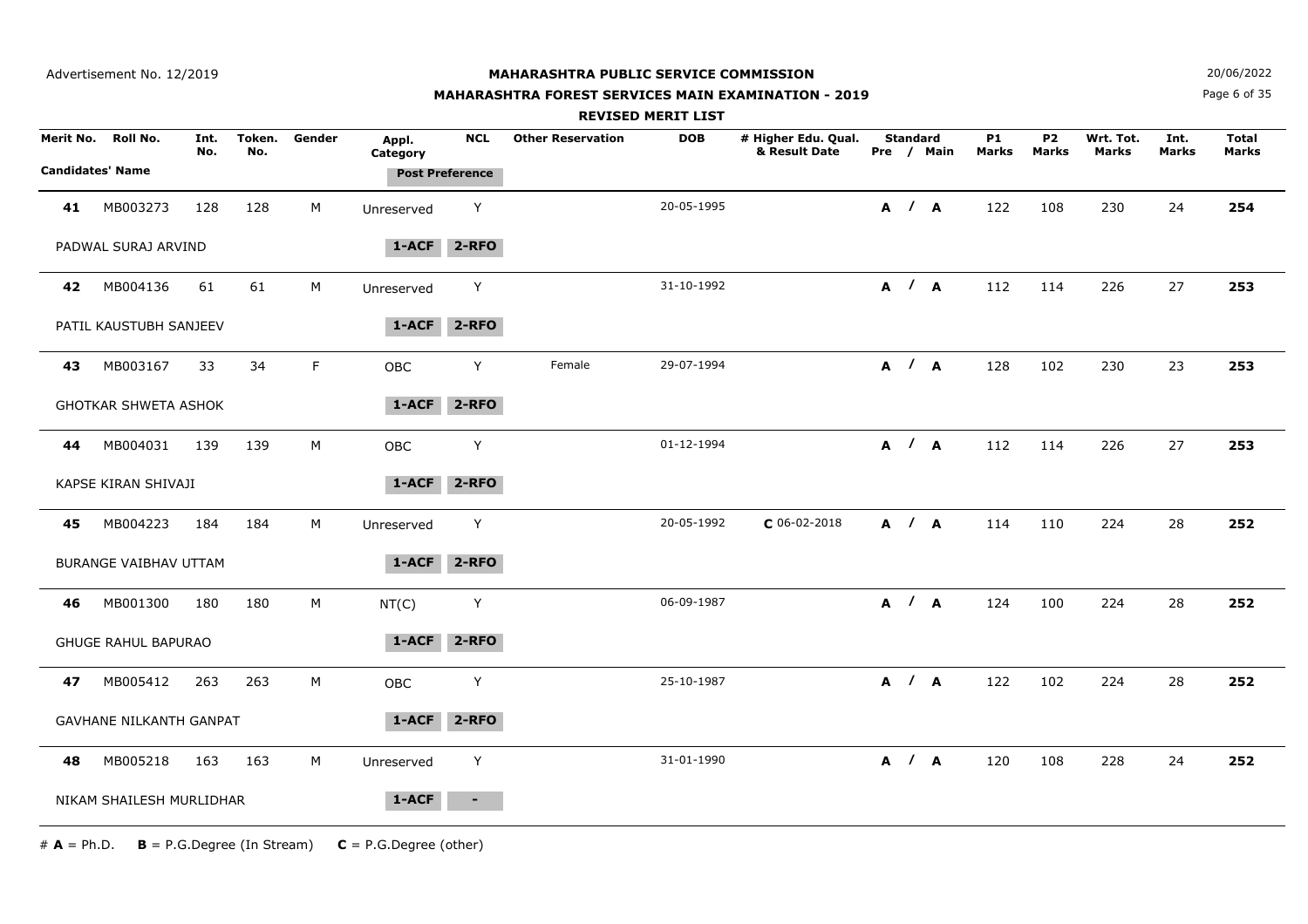## **MAHARASHTRA FOREST SERVICES MAIN EXAMINATION - 2019**

**N**  $20/06/2022$ 

Page 7 of 35

|           |                            |             |               |        |                   |                        |                          | <b>REVISED MERIT LIST</b> |                                      |                 |            |                    |                                |                           |               |                              |
|-----------|----------------------------|-------------|---------------|--------|-------------------|------------------------|--------------------------|---------------------------|--------------------------------------|-----------------|------------|--------------------|--------------------------------|---------------------------|---------------|------------------------------|
| Merit No. | Roll No.                   | Int.<br>No. | Token.<br>No. | Gender | Appl.<br>Category | <b>NCL</b>             | <b>Other Reservation</b> | <b>DOB</b>                | # Higher Edu. Qual.<br>& Result Date | <b>Standard</b> | Pre / Main | <b>P1</b><br>Marks | P <sub>2</sub><br><b>Marks</b> | Wrt. Tot.<br><b>Marks</b> | Int.<br>Marks | <b>Total</b><br><b>Marks</b> |
|           | <b>Candidates' Name</b>    |             |               |        |                   | <b>Post Preference</b> |                          |                           |                                      |                 |            |                    |                                |                           |               |                              |
| 49        | MB003234                   | 346         | 352           | M      | Unreserved        | N                      |                          | 12-07-1992                |                                      | A / A           |            | 146                | 82                             | 228                       | 24            | 252                          |
|           | Kadam Sujay Sambhaji       |             |               |        | 1-ACF             | 2-RFO                  |                          |                           |                                      |                 |            |                    |                                |                           |               |                              |
| 50        | MB004023                   | 204         | 203           | M      | OBC               | Y                      |                          | 19-09-1994                |                                      |                 | A / A      | 118                | 106                            | 224                       | 28            | 252                          |
|           | EKHANDE NIKHIL SUDAM       |             |               |        | 1-ACF             | $2 - RFO$              |                          |                           |                                      |                 |            |                    |                                |                           |               |                              |
| 51        | MB003201                   | 105         | 105           | M      | <b>OBC</b>        | Υ                      |                          | 08-07-1992                |                                      |                 | A / A      | 144                | 82                             | 226                       | 25            | 251                          |
|           | Mohite Amol Ramchandra     |             |               |        |                   | ۰.                     | <b>OPTED OUT</b>         |                           |                                      |                 |            |                    |                                |                           |               |                              |
| 52        | MB003058                   | 159         | 159           | М      | Unreserved        | Y                      |                          | 23-08-1992                |                                      | A / A           |            | 128                | 102                            | 230                       | 21            | 251                          |
|           | JAGTAP ABHILASH MAHADEV    |             |               |        | $1 - ACF$         | 2-RFO                  |                          |                           |                                      |                 |            |                    |                                |                           |               |                              |
| 53        | MB001048                   | 345         | 349           | М      | Unreserved        | N                      |                          | 13-10-1993                |                                      | A / A           |            | 132                | 92                             | 224                       | 27            | 251                          |
|           | KANDHARKAR OMKAR SUDHIRRAO |             |               |        | $1 - ACF$         | 2-RFO                  |                          |                           |                                      |                 |            |                    |                                |                           |               |                              |
| 54        | MB002183                   | 3           | 3             | M      | EWS               | Y                      |                          | 08-07-1991                | <b>B</b> 10-10-2014                  | A / A           |            | 124                | 104                            | 228                       | 22            | 250                          |
|           | PATIL SAGAR PAPASO         |             |               |        |                   |                        | <b>OPTED OUT</b>         |                           |                                      |                 |            |                    |                                |                           |               |                              |
| 55        | MB005072                   | 50          | 50            | M      | NT(C)             | Y                      |                          | 31-05-1993                |                                      | A / J           |            | 132                | 90                             | 222                       | 28            | 250                          |
|           | PATIL NIKHIL VYANKATRAO    |             |               |        | 1-ACF             | $2 - RFO$              |                          |                           |                                      |                 |            |                    |                                |                           |               |                              |
| 56        | MB005292                   | 246         | 245           | M      | <b>OBC</b>        | Υ                      |                          | 24-02-1994                |                                      | A / A           |            | 134                | 92                             | 226                       | 24            | 250                          |
|           | KOKATE HEMANT BALASAHEB    |             |               |        | 1-ACF             | $2 - RFO$              |                          |                           |                                      |                 |            |                    |                                |                           |               |                              |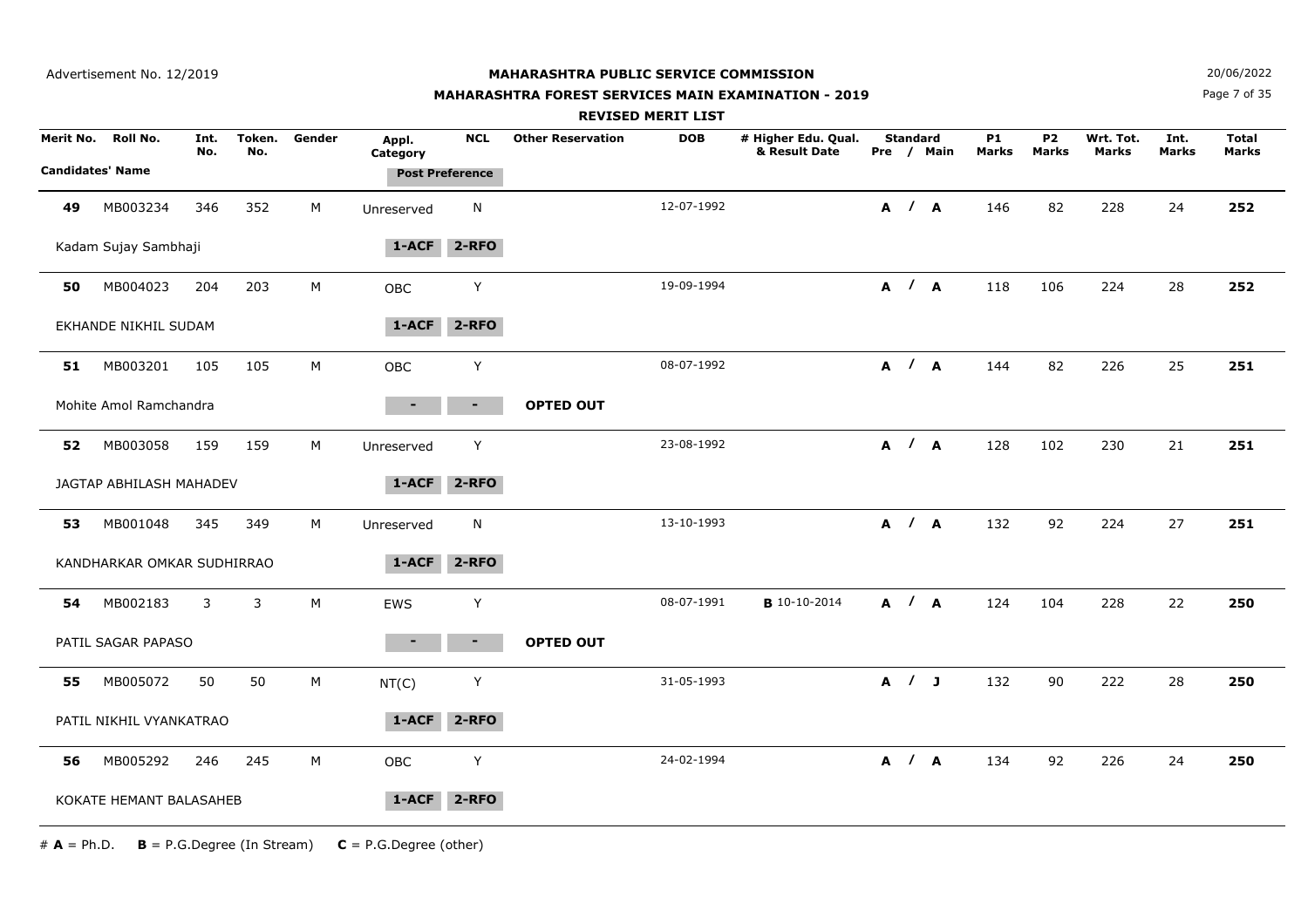## **MAHARASHTRA FOREST SERVICES MAIN EXAMINATION - 2019**

**N**  $20/06/2022$ 

Page 8 of 35

|    |                               |             |               |        |                   |                        |                          | <b>REVISED MERIT LIST</b> |                                      |                 |            |                    |                           |                           |                      |                       |
|----|-------------------------------|-------------|---------------|--------|-------------------|------------------------|--------------------------|---------------------------|--------------------------------------|-----------------|------------|--------------------|---------------------------|---------------------------|----------------------|-----------------------|
|    | Merit No. Roll No.            | Int.<br>No. | Token.<br>No. | Gender | Appl.<br>Category | <b>NCL</b>             | <b>Other Reservation</b> | <b>DOB</b>                | # Higher Edu. Qual.<br>& Result Date | <b>Standard</b> | Pre / Main | <b>P1</b><br>Marks | <b>P2</b><br><b>Marks</b> | Wrt. Tot.<br><b>Marks</b> | Int.<br><b>Marks</b> | <b>Total</b><br>Marks |
|    | <b>Candidates' Name</b>       |             |               |        |                   | <b>Post Preference</b> |                          |                           |                                      |                 |            |                    |                           |                           |                      |                       |
| 57 | MB002169                      | 210         | 209           | M      | <b>OBC</b>        | Y                      |                          | 10-08-1994                |                                      | A / J           |            | 128                | 94                        | 222                       | 28                   | 250                   |
|    | AWARE SURAJ MANIK             |             |               |        | $1 - ACF$         | $2 - RFO$              |                          |                           |                                      |                 |            |                    |                           |                           |                      |                       |
| 58 | MB002037                      | 281         | 281           | M      | <b>EWS</b>        | Y                      |                          | 02-08-1996                |                                      |                 | A / A      | 138                | 86                        | 224                       | 26                   | 250                   |
|    | PAWAR MAROTI DATTARAM         |             |               |        | 1-ACF             | $2 - RFO$              |                          |                           |                                      |                 |            |                    |                           |                           |                      |                       |
| 59 | MB001226                      | 267         | 268           | M      | Unreserved        | Y                      |                          | 10-12-1991                |                                      |                 | A / A      | 128                | 96                        | 224                       | 25                   | 249                   |
|    | KADAM SANKET RAGHUNATH        |             |               |        |                   | ٠.                     | <b>OPTED OUT</b>         |                           |                                      |                 |            |                    |                           |                           |                      |                       |
| 60 | MB002029                      | 145         | 144           | M      | EWS               | Y                      |                          | 26-05-1994                |                                      |                 | A / J      | 118                | 100                       | 218                       | 31                   | 249                   |
|    | BHILARE SHEKHAR SHAMRAO       |             |               |        | $1-ACF$           | $2 - RFO$              |                          |                           |                                      |                 |            |                    |                           |                           |                      |                       |
| 61 | MB004289                      | 236         | 236           | M      | <b>OBC</b>        | Y                      |                          | 01-03-1989                | <b>B</b> 03-08-2012                  | A / A           |            | 118                | 106                       | 224                       | 24                   | 248                   |
|    | <b>GIRAWALE KIRAN MAHADEV</b> |             |               |        | 1-ACF             | $\blacksquare$         |                          |                           |                                      |                 |            |                    |                           |                           |                      |                       |
| 62 | MB001239                      | 167         | 167           | M      | NT(C)             | Y                      |                          | 07-11-1988                |                                      | A / A           |            | 124                | 100                       | 224                       | 24                   | 248                   |
|    | kore pradeep shivajirao       |             |               |        | 1-ACF             | $2 - RFO$              |                          |                           |                                      |                 |            |                    |                           |                           |                      |                       |
| 63 | MB005208                      | 214         | 213           | M      | OBC               | Y                      |                          | 27-03-1990                |                                      | A / J           |            | 120                | 102                       | 222                       | 26                   | 248                   |
|    | PAWAR SACHIN JIBHAU           |             |               |        | 1-ACF             | $2 - RFO$              |                          |                           |                                      |                 |            |                    |                           |                           |                      |                       |
| 64 | MB005048                      | 219         | 219           | M      | <b>OBC</b>        | Y                      |                          | 23-08-1991                |                                      | A / A           |            | 132                | 92                        | 224                       | 24                   | 248                   |
|    | WAGH JITESH PRASHANT          |             |               |        | 1-ACF             | $2 - RFO$              |                          |                           |                                      |                 |            |                    |                           |                           |                      |                       |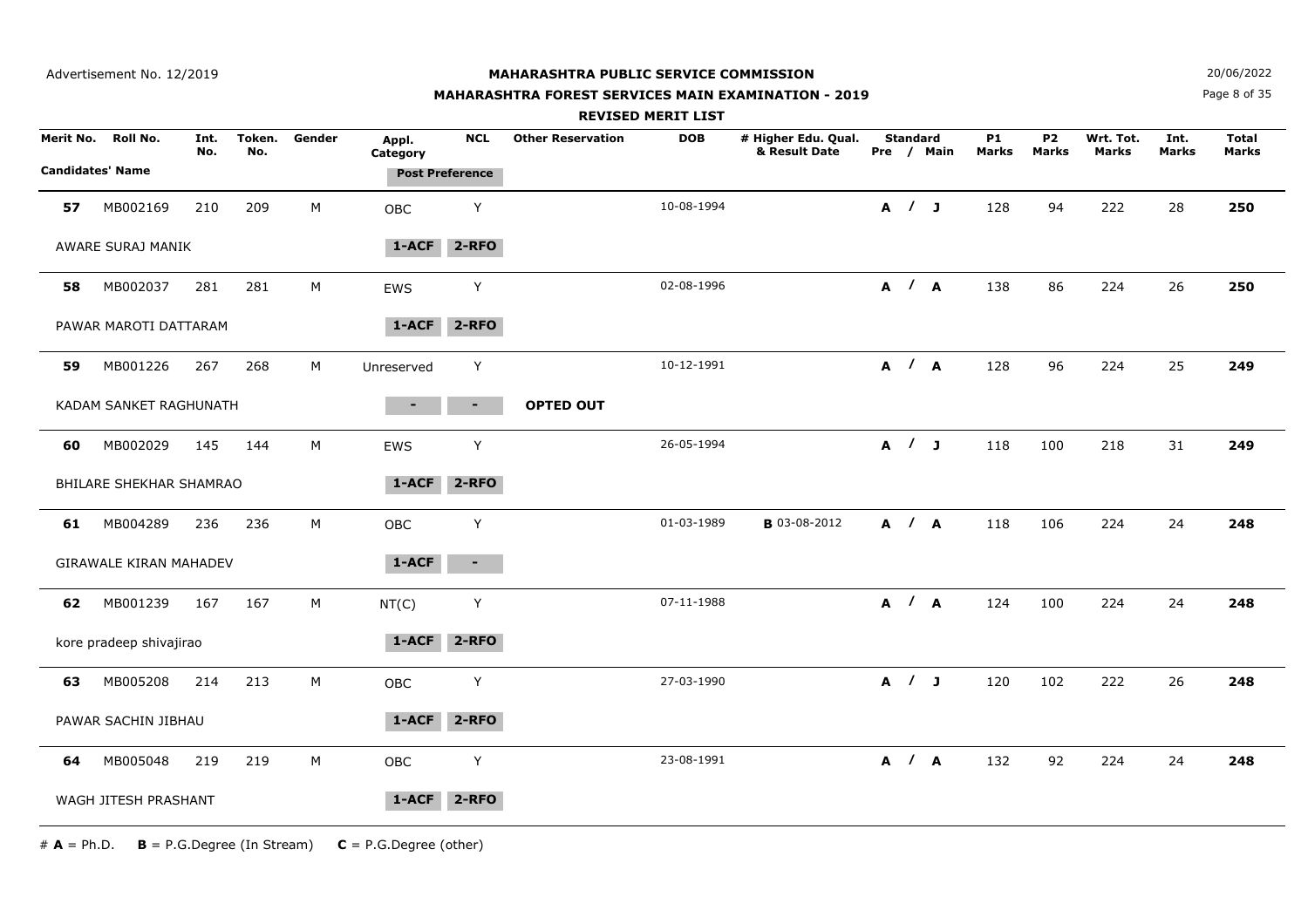Advertisement No. 12/2019

#### **MAHARASHTRA PUBLIC SERVICE COMMISSION**

## **MAHARASHTRA FOREST SERVICES MAIN EXAMINATION - 2019**

**N**  $20/06/2022$ 

Page 9 of 35

|    |                            |             |               |             |                   |                        |                          | <b>REVISED MERIT LIST</b> |                                      |                     |            |                    |                         |                    |                      |                              |
|----|----------------------------|-------------|---------------|-------------|-------------------|------------------------|--------------------------|---------------------------|--------------------------------------|---------------------|------------|--------------------|-------------------------|--------------------|----------------------|------------------------------|
|    | Merit No. Roll No.         | Int.<br>No. | Token.<br>No. | Gender      | Appl.<br>Category | <b>NCL</b>             | <b>Other Reservation</b> | <b>DOB</b>                | # Higher Edu. Qual.<br>& Result Date | <b>Standard</b>     | Pre / Main | <b>P1</b><br>Marks | P <sub>2</sub><br>Marks | Wrt. Tot.<br>Marks | Int.<br><b>Marks</b> | <b>Total</b><br><b>Marks</b> |
|    | <b>Candidates' Name</b>    |             |               |             |                   | <b>Post Preference</b> |                          |                           |                                      |                     |            |                    |                         |                    |                      |                              |
| 65 | MB004123                   | 312         | 312           | M           | NT(C)             | Y                      |                          | 22-12-1993                |                                      | A / J               |            | 132                | 90                      | 222                | 26                   | 248                          |
|    | NAGE AKSHAY GANGADHAR      |             |               |             | $\blacksquare$    | $\blacksquare$         | <b>OPTED OUT</b>         |                           |                                      |                     |            |                    |                         |                    |                      |                              |
| 66 | MB001340                   | 244         | 243           | M           | OBC               | Y                      |                          | 07-07-1995                |                                      | A / J               |            | 132                | 88                      | 220                | 28                   | 248                          |
|    | DHANDE DEEPAK RAJENDRA     |             |               |             | 1-ACF             | $2 - RFO$              |                          |                           |                                      |                     |            |                    |                         |                    |                      |                              |
| 67 | MB001241                   | 216         | 215           | M           | OBC               | Υ                      |                          | 13-12-1990                |                                      | A / A               |            | 140                | 84                      | 224                | 23                   | 247                          |
|    | KAKADE SHASHIKANT AVINASH  |             |               |             | 1-ACF             | $2 - RFO$              |                          |                           |                                      |                     |            |                    |                         |                    |                      |                              |
| 68 | MB001008                   | 307         | 308           | M           | EWS               | N                      |                          | 27-10-1992                |                                      | A / J               |            | 134                | 86                      | 220                | 27                   | 247                          |
|    | RAJE SAKET SHRIKANT        |             |               |             | $1-ACF$           | 2-RFO                  |                          |                           |                                      |                     |            |                    |                         |                    |                      |                              |
| 69 | MB005406                   | 54          | 55            | M           | EWS               | Υ                      |                          | 16-09-1991                |                                      | A / J               |            | 128                | 90                      | 218                | 28                   | 246                          |
|    | GAIKWAD VIKRANT LALASO     |             |               |             | 1-ACF             | 2-RFO                  |                          |                           |                                      |                     |            |                    |                         |                    |                      |                              |
| 70 | MB001320                   | 111         | 110           | $\mathsf F$ | NT(C)             | Y                      | Female                   | 17-05-1992                |                                      | <b>B</b> / <b>E</b> |            | 128                | 94                      | 222                | 24                   | 246                          |
|    | kolekar varsha nana        |             |               |             | 1-ACF             | $2 - RFO$              |                          |                           |                                      |                     |            |                    |                         |                    |                      |                              |
|    | 71 MB002043                | 164         | 164           | M           | NT(D)             | Υ                      |                          | 01-01-1993                |                                      | A / J               |            | 134                | 88                      | 222                | 24                   | 246                          |
|    | KAKAD VIJAY DADARAO        |             |               |             | $\blacksquare$    | $\blacksquare$         | <b>OPTED OUT</b>         |                           |                                      |                     |            |                    |                         |                    |                      |                              |
| 72 | MB004012                   | 233         | 233           | F           | <b>OBC</b>        | Y                      | Female                   | 11-05-1995                |                                      | A / E               |            | 98                 | 124                     | 222                | 24                   | 246                          |
|    | SHINDE AISHWARYA BALASAHEB |             |               |             | $1 - ACF$         | $2 - RFO$              |                          |                           |                                      |                     |            |                    |                         |                    |                      |                              |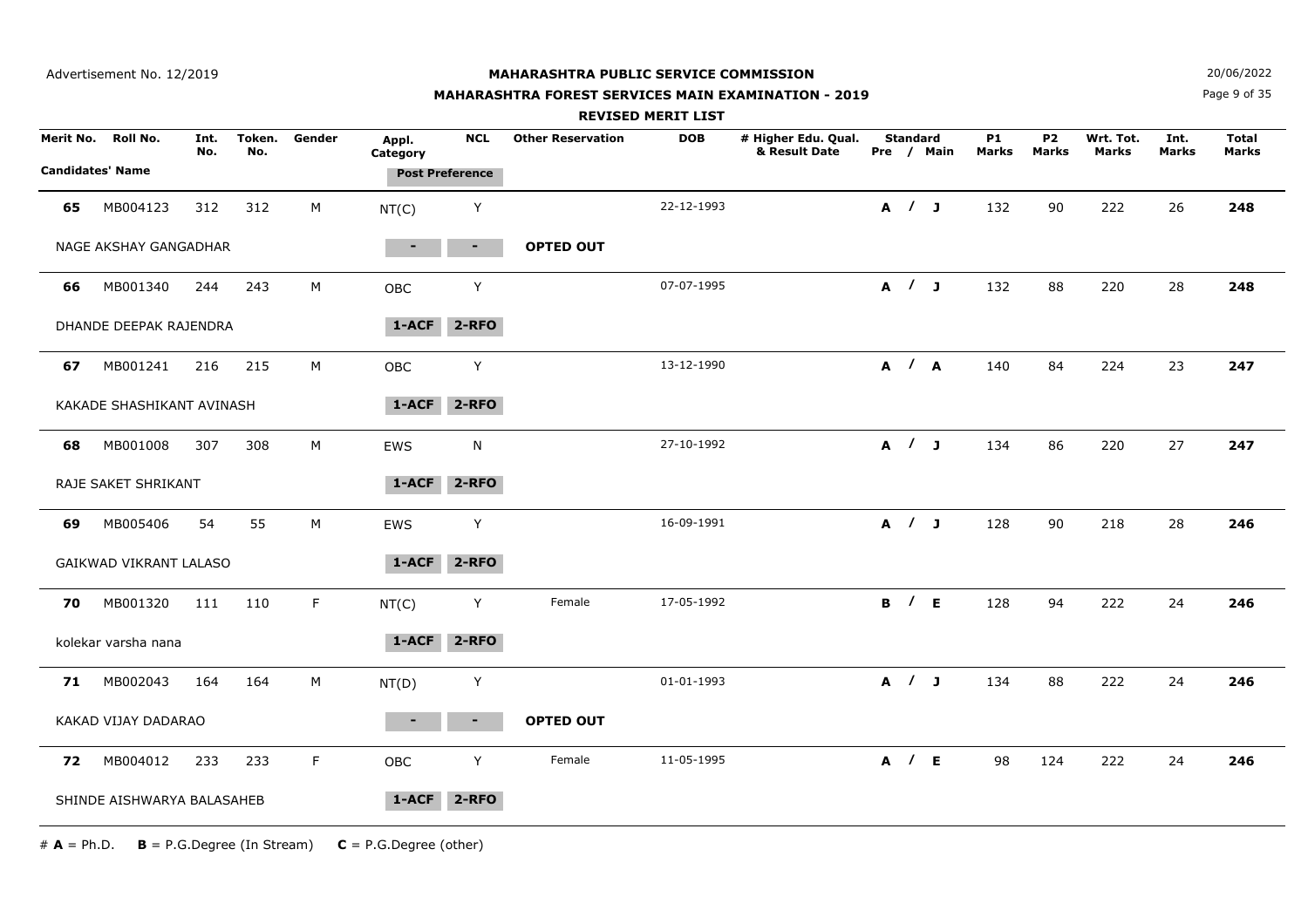## **MAHARASHTRA FOREST SERVICES MAIN EXAMINATION - 2019**

**N**  $20/06/2022$ 

Page 10 of 35

|    |                                               |             |               |             |                   |                                      |                          | <b>REVISED MERIT LIST</b> |                                      |                 |            |                    |                         |                           |               |                       |
|----|-----------------------------------------------|-------------|---------------|-------------|-------------------|--------------------------------------|--------------------------|---------------------------|--------------------------------------|-----------------|------------|--------------------|-------------------------|---------------------------|---------------|-----------------------|
|    | Merit No. Roll No.<br><b>Candidates' Name</b> | Int.<br>No. | Token.<br>No. | Gender      | Appl.<br>Category | <b>NCL</b><br><b>Post Preference</b> | <b>Other Reservation</b> | <b>DOB</b>                | # Higher Edu. Qual.<br>& Result Date | <b>Standard</b> | Pre / Main | <b>P1</b><br>Marks | P <sub>2</sub><br>Marks | Wrt. Tot.<br><b>Marks</b> | Int.<br>Marks | <b>Total</b><br>Marks |
| 73 | MB005237                                      | 38          | 37            | $M_{\odot}$ | EWS               | Y                                    |                          | 08-03-1992                | $C$ 15-07-2014                       | A / J           |            | 118                | 102                     | 220                       | 25            | 245                   |
|    | PHARATE NIKHIL LAXMAN                         |             |               |             | $1 - ACF$         | $2 - RFO$                            |                          |                           |                                      |                 |            |                    |                         |                           |               |                       |
| 74 | MB005348                                      | 344         | 344           | M           | EWS               | Y                                    |                          | 13-05-1990                |                                      | A / J           |            | 118                | 96                      | 214                       | 31            | 245                   |
|    | KHANSOLE AJITKUMAR SHIVHARI                   |             |               |             | 1-ACF             | 2-RFO                                |                          |                           |                                      |                 |            |                    |                         |                           |               |                       |
| 75 | MB005231                                      | 131         | 131           | M           | NT(C)             | Y                                    |                          | 01-12-1990                |                                      | A / J           |            | 134                | 86                      | 220                       | 25            | 245                   |
|    | khomane ashish bapurao                        |             |               |             |                   | ٠.                                   | <b>OPTED OUT</b>         |                           |                                      |                 |            |                    |                         |                           |               |                       |
| 76 | MB005269                                      | 187         | 188           | M           | NT(D)             | Υ                                    |                          | 06-08-1991                |                                      | A / J           |            | 108                | 112                     | 220                       | 25            | 245                   |
|    | KUTE VAIJANATH SAMBHAJI                       |             |               |             | 1-ACF             | $2 - RFO$                            |                          |                           |                                      |                 |            |                    |                         |                           |               |                       |
| 77 | MB005207                                      | 24          | 25            | M           | NT(C)             | Y                                    |                          | 20-04-1992                |                                      | A / J           |            | 118                | 104                     | 222                       | 23            | 245                   |
|    | GADHAVE NITIN DASHARATH                       |             |               |             | 1-ACF             | $\sim$                               |                          |                           |                                      |                 |            |                    |                         |                           |               |                       |
| 78 | MB005156                                      | 175         | 175           | M           | OBC               | Y                                    |                          | 07-05-1992                |                                      | A / J           |            | 130                | 90                      | 220                       | 25            | 245                   |
|    | LONKAR VAIBHAV SANTOSH                        |             |               |             | 1-ACF             | $2 - RFO$                            |                          |                           |                                      |                 |            |                    |                         |                           |               |                       |
| 79 | MB003002                                      | 85          | 84            | $M_{\odot}$ | OBC               | Y                                    |                          | 30-07-1994                |                                      | A / J           |            | 108                | 112                     | 220                       | 25            | 245                   |
|    | BANGAR AKASH NARAYAN                          |             |               |             | $1 - ACF$         | $2 - RFO$                            |                          |                           |                                      |                 |            |                    |                         |                           |               |                       |
| 80 | MB002080                                      | 146         | 146           | M           | <b>EWS</b>        | Y                                    |                          | 22-11-1994                |                                      | A / J           |            | 108                | 112                     | 220                       | 25            | 245                   |
|    | KADAM MAHESH ASHOK                            |             |               |             | 1-ACF             | $2 - RFO$                            |                          |                           |                                      |                 |            |                    |                         |                           |               |                       |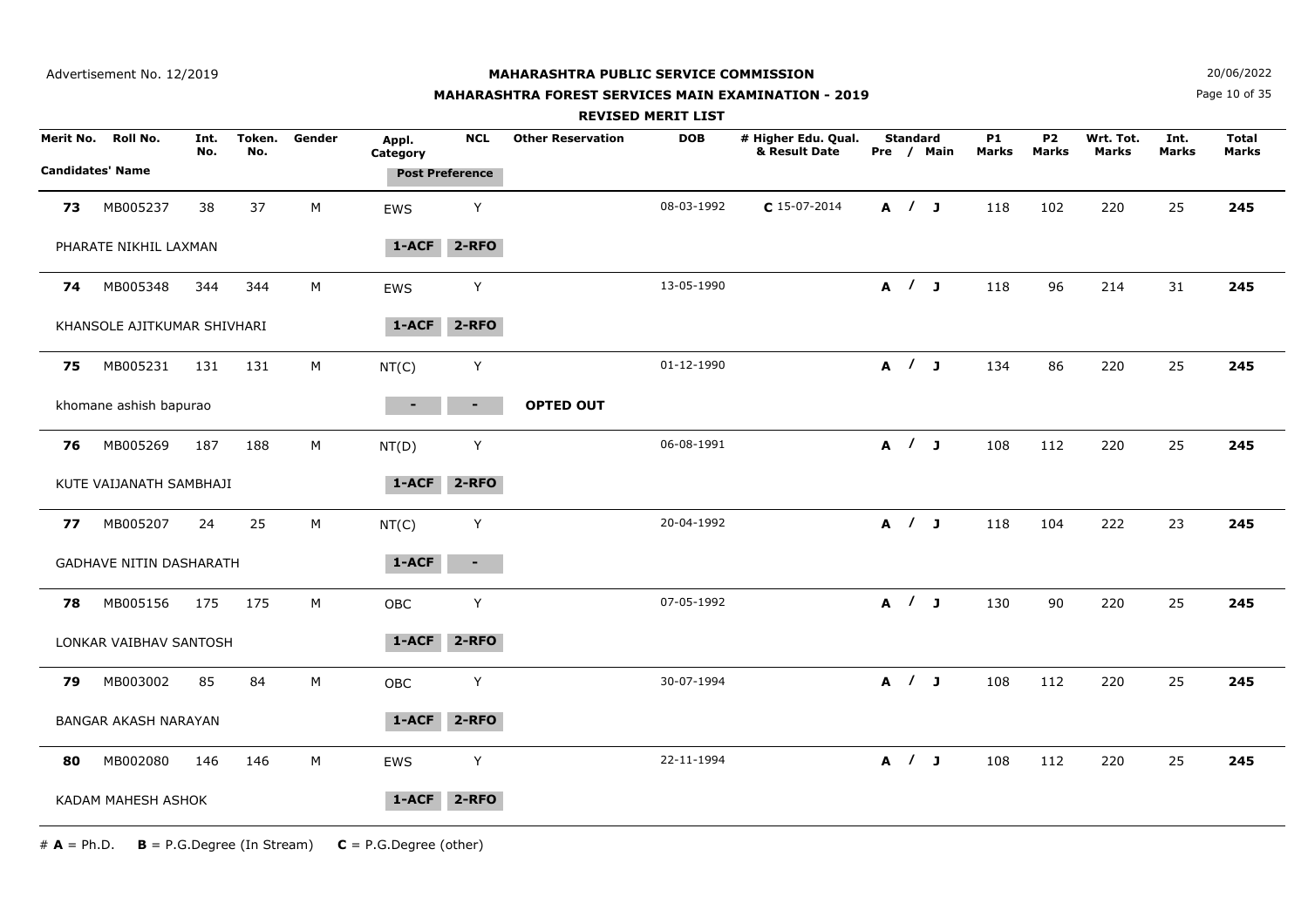## **MAHARASHTRA FOREST SERVICES MAIN EXAMINATION - 2019**

**N**  $20/06/2022$ 

Page 11 of 35

|    |                                               |             |               |        |                   |                                      | <b>REVISED MERIT LIST</b> |            |                                      |                 |            |                           |                           |                           |                      |                              |
|----|-----------------------------------------------|-------------|---------------|--------|-------------------|--------------------------------------|---------------------------|------------|--------------------------------------|-----------------|------------|---------------------------|---------------------------|---------------------------|----------------------|------------------------------|
|    | Merit No. Roll No.<br><b>Candidates' Name</b> | Int.<br>No. | Token.<br>No. | Gender | Appl.<br>Category | <b>NCL</b><br><b>Post Preference</b> | <b>Other Reservation</b>  | <b>DOB</b> | # Higher Edu. Qual.<br>& Result Date | <b>Standard</b> | Pre / Main | <b>P1</b><br><b>Marks</b> | <b>P2</b><br><b>Marks</b> | Wrt. Tot.<br><b>Marks</b> | Int.<br><b>Marks</b> | <b>Total</b><br><b>Marks</b> |
| 81 | MB002127                                      | 342         | 336           | M      | EWS               | Υ                                    |                           | 27-05-1991 | <b>B</b> 24-06-2014                  | A / J           |            | 118                       | 96                        | 214                       | 30                   | 244                          |
|    | LAD ASHISH ASHOK                              |             |               |        | $1-ACF$           | 2-RFO                                |                           |            |                                      |                 |            |                           |                           |                           |                      |                              |
| 82 | MB001059                                      | 12          | 11            | M      | <b>EWS</b>        | Υ                                    |                           | 15-01-1994 | $C$ 05-01-2019                       | A / J           |            | 132                       | 86                        | 218                       | 26                   | 244                          |
|    | DALAVI JAGDISH VISHNU                         |             |               |        | 1-ACF             | $2 - RFO$                            |                           |            |                                      |                 |            |                           |                           |                           |                      |                              |
| 83 | MB002027                                      | 239         | 239           | M      | OBC               | Υ                                    |                           | 05-01-1991 |                                      | A / J           |            | 112                       | 108                       | 220                       | 24                   | 244                          |
|    | shirsath manoj ashok                          |             |               |        | 1-ACF             | $2 - RFO$                            |                           |            |                                      |                 |            |                           |                           |                           |                      |                              |
| 84 | MB002047                                      | 339         | 339           | M      | EWS               | Y                                    |                           | 26-06-1989 | <b>B</b> 04-10-2012                  | A / J           |            | 122                       | 94                        | 216                       | 27                   | 243                          |
|    | MAHADIK MAHESH DATTATRAYA                     |             |               |        | 1-ACF             | $2 - RFO$                            |                           |            |                                      |                 |            |                           |                           |                           |                      |                              |
| 85 | MB003119                                      | 49          | 49            | M      | OBC               | Y                                    |                           | 29-12-1993 | <b>B</b> 14-12-2018                  | A / J           |            | 118                       | 96                        | 214                       | 29                   | 243                          |
|    | <b>BARATE MAHESH ARJUN</b>                    |             |               |        | 1-ACF             | $2 - RFO$                            |                           |            |                                      |                 |            |                           |                           |                           |                      |                              |
| 86 | MB002107                                      | 147         | 147           | M      | NT(C)             | Y                                    |                           | 30-04-1989 |                                      | A / J           |            | 116                       | 102                       | 218                       | 25                   | 243                          |
|    | govekar milind ratilal                        |             |               |        | 1-ACF             | $2 - RFO$                            |                           |            |                                      |                 |            |                           |                           |                           |                      |                              |
| 87 | MB005129                                      | 256         | 255           | M      | SC                | N                                    |                           | 07-02-1990 |                                      | J / J           |            | 120                       | 96                        | 216                       | 27                   | 243                          |
|    | BANKAR KUNAL JAYWANT                          |             |               |        | 1-ACF             | $2 - RFO$                            |                           |            |                                      |                 |            |                           |                           |                           |                      |                              |
| 88 | MB005081                                      | 113         | 113           | M      | NT(C)             | Υ                                    |                           | 01-06-1992 |                                      | A / J           |            | 122                       | 98                        | 220                       | 23                   | 243                          |
|    | PANAGE SHIVAJI AJINATH                        |             |               |        | 1-ACF             | $2 - RFO$                            |                           |            |                                      |                 |            |                           |                           |                           |                      |                              |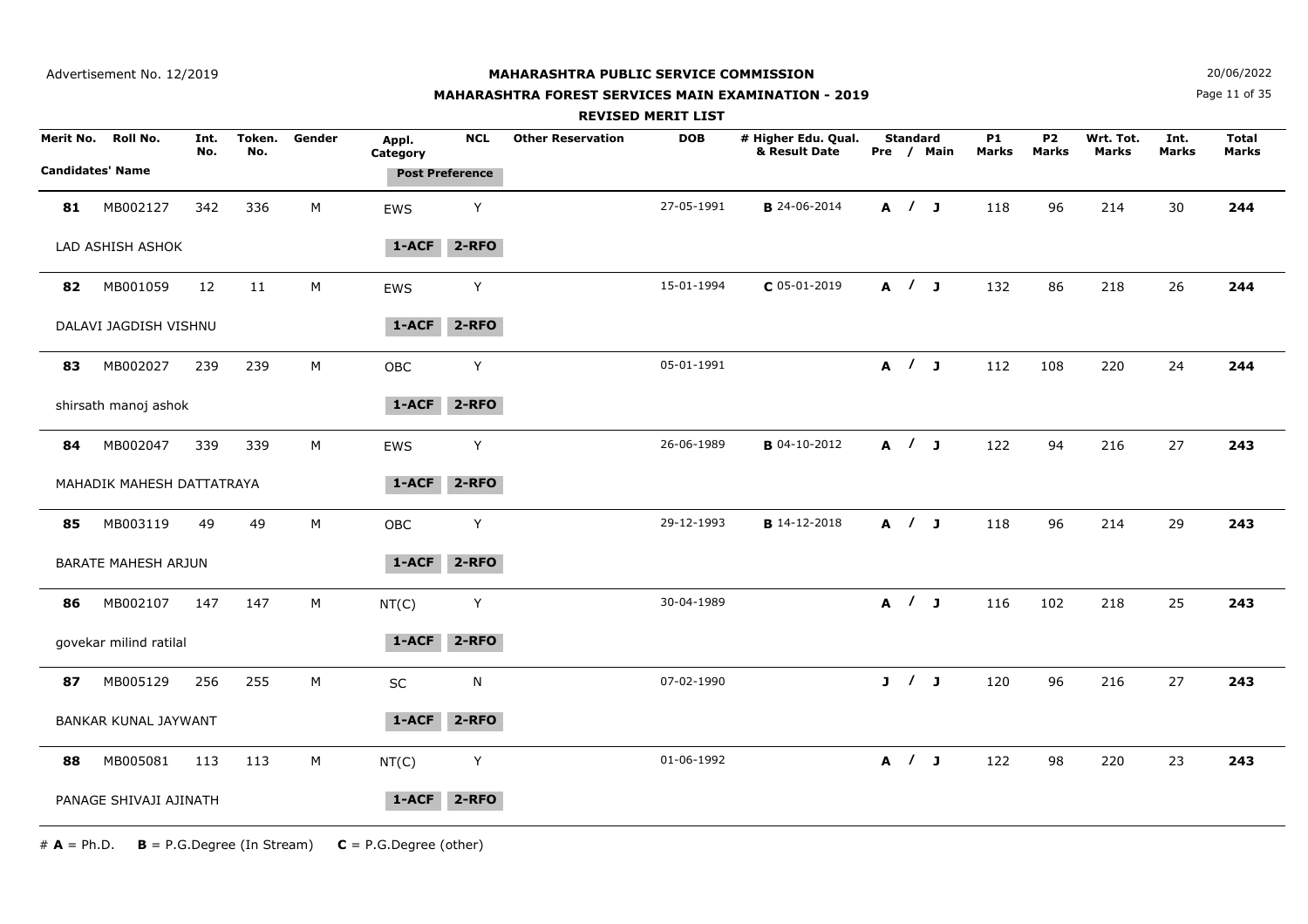Advertisement No. 12/2019

#### **MAHARASHTRA PUBLIC SERVICE COMMISSION**

## **MAHARASHTRA FOREST SERVICES MAIN EXAMINATION - 2019**

**N**  $20/06/2022$ 

Page 12 of 35

|                         |                             |             |               |        |                   |                        |                          | <b>REVISED MERIT LIST</b> |                                      |                 |            |                    |                           |                           |                      |                              |
|-------------------------|-----------------------------|-------------|---------------|--------|-------------------|------------------------|--------------------------|---------------------------|--------------------------------------|-----------------|------------|--------------------|---------------------------|---------------------------|----------------------|------------------------------|
| Merit No.               | Roll No.                    | Int.<br>No. | Token.<br>No. | Gender | Appl.<br>Category | <b>NCL</b>             | <b>Other Reservation</b> | <b>DOB</b>                | # Higher Edu. Qual.<br>& Result Date | <b>Standard</b> | Pre / Main | <b>P1</b><br>Marks | <b>P2</b><br><b>Marks</b> | Wrt. Tot.<br><b>Marks</b> | Int.<br><b>Marks</b> | <b>Total</b><br><b>Marks</b> |
| <b>Candidates' Name</b> |                             |             |               |        |                   | <b>Post Preference</b> |                          |                           |                                      |                 |            |                    |                           |                           |                      |                              |
| 89                      | MB002060                    | 266         | 266           | F.     | <b>EWS</b>        | Y                      | Female                   | 04-04-1986                | A 21-11-2016                         | A / B           |            | 120                | 92                        | 212                       | 30                   | 242                          |
|                         | MANE RUPALI GANPAT          |             |               |        | $1-ACF$           | $2 - RFO$              |                          |                           |                                      |                 |            |                    |                           |                           |                      |                              |
| 90                      | MB005277                    | 293         | 293           | М      | OBC               | Y                      |                          | 22-05-1988                |                                      |                 | A / J      | 132                | 84                        | 216                       | 26                   | 242                          |
|                         | KORDE YOGESH DILIP          |             |               |        | 1-ACF             | $2 - RFO$              |                          |                           |                                      |                 |            |                    |                           |                           |                      |                              |
| 91                      | MB004020                    | 123         | 124           | М      | NT(C)             | Y                      |                          | 13-06-1991                |                                      |                 | A / J      | 126                | 92                        | 218                       | 24                   | 242                          |
|                         | THOMBARE TUSHAR DINKAR      |             |               |        | 1-ACF             | $2 - RFO$              |                          |                           |                                      |                 |            |                    |                           |                           |                      |                              |
| 92                      | MB002276                    | 275         | 275           | М      | <b>OBC</b>        | Υ                      |                          | 27-06-1991                |                                      | A / J           |            | 124                | 90                        | 214                       | 28                   | 242                          |
|                         | JIDDEWAR AKASH ANANT        |             |               |        | 1-ACF             | 2-RFO                  |                          |                           |                                      |                 |            |                    |                           |                           |                      |                              |
| 93                      | MB005408                    | 350         | 346           | М      | OBC               | Υ                      |                          | 21-02-1992                |                                      | A / J           |            | 110                | 102                       | 212                       | 30                   | 242                          |
|                         | Gajare Goraksha Chandrakant |             |               |        | 1-ACF             | $2 - RFO$              |                          |                           |                                      |                 |            |                    |                           |                           |                      |                              |
| 94                      | MB005447                    | 335         | 340           | М      | EWS               | Y                      |                          | 16-05-1992                |                                      | A / J           |            | 110                | 106                       | 216                       | 26                   | 242                          |
|                         | More Nikhil Gangandhar      |             |               |        | 1-ACF             | $2 - RFO$              |                          |                           |                                      |                 |            |                    |                           |                           |                      |                              |
| 95                      | MB004217                    | 127         | 127           | М      | EWS               | N                      |                          | 22-08-1992                |                                      | A / J           |            | 130                | 86                        | 216                       | 26                   | 242                          |
|                         | SHAIKH SOHEL EKRAMTULLA     |             |               |        | 1-ACF             | $2 - RFO$              |                          |                           |                                      |                 |            |                    |                           |                           |                      |                              |
| 96                      | MB003135                    | 325         | 332           | М      | EWS               | Υ                      |                          | 29-09-1995                |                                      | A / J           |            | 126                | 88                        | 214                       | 28                   | 242                          |
|                         | WABALE SHUBHAM RAJESH       |             |               |        | 1-ACF             | $2 - RFO$              |                          |                           |                                      |                 |            |                    |                           |                           |                      |                              |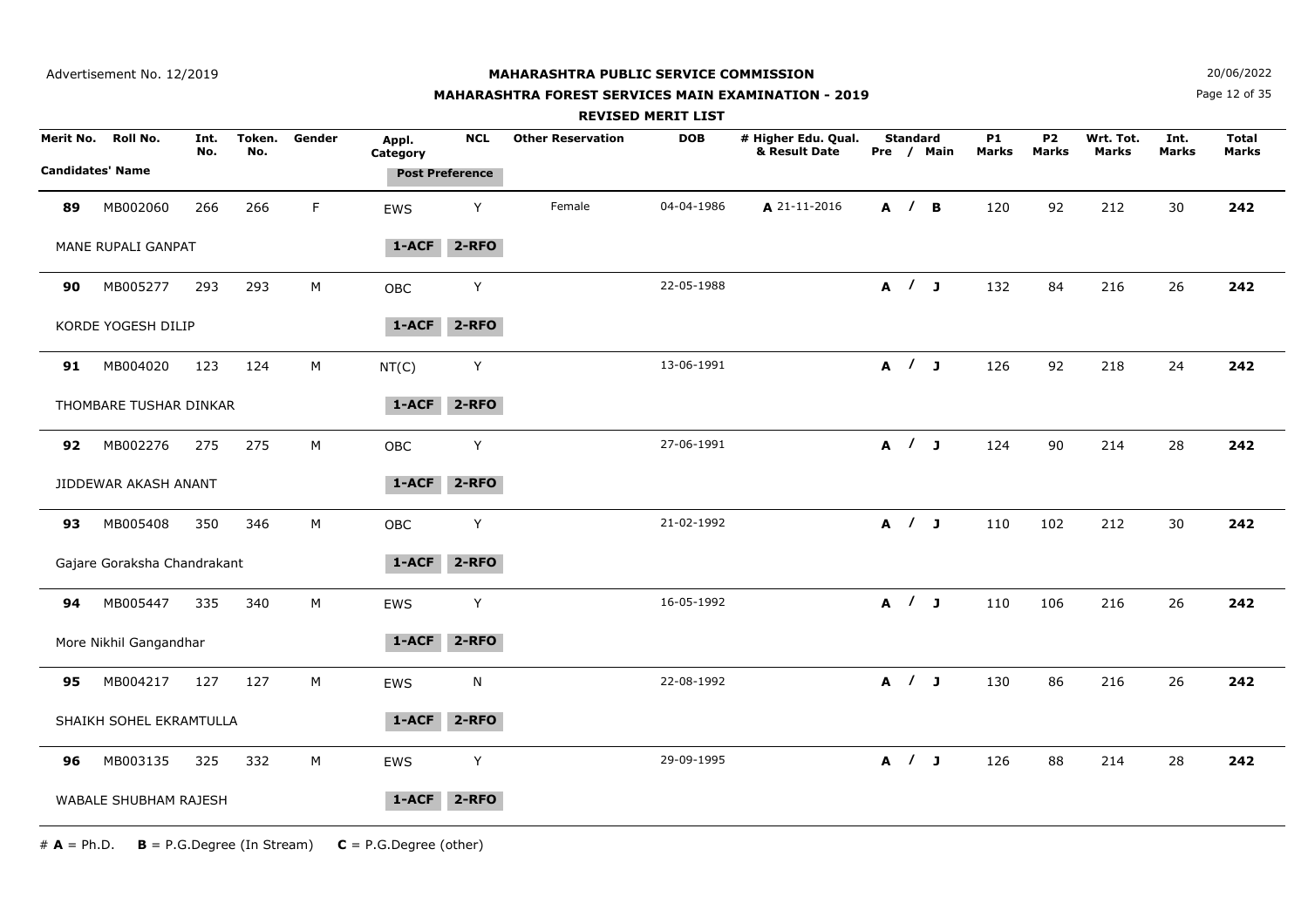#### **MAHARASHTRA FOREST SERVICES MAIN EXAMINATION - 2019**

**N**  $20/06/2022$ 

Page 13 of 35

|           |                                     |             |               |        |                   |                                      | <b>REVISED MERIT LIST</b>              |                                      |                 |            |                    |                                |                           |                      |                       |  |
|-----------|-------------------------------------|-------------|---------------|--------|-------------------|--------------------------------------|----------------------------------------|--------------------------------------|-----------------|------------|--------------------|--------------------------------|---------------------------|----------------------|-----------------------|--|
| Merit No. | Roll No.<br><b>Candidates' Name</b> | Int.<br>No. | Token.<br>No. | Gender | Appl.<br>Category | <b>NCL</b><br><b>Post Preference</b> | <b>Other Reservation</b><br><b>DOB</b> | # Higher Edu. Qual.<br>& Result Date | <b>Standard</b> | Pre / Main | <b>P1</b><br>Marks | P <sub>2</sub><br><b>Marks</b> | Wrt. Tot.<br><b>Marks</b> | Int.<br><b>Marks</b> | <b>Total</b><br>Marks |  |
| 97        | MB004261                            | 343         | 343           | M      | EWS               | Y                                    | 13-05-1993                             | <b>B</b> 03-07-2018                  | A / J           |            | 112                | 104                            | 216                       | 25                   | 241                   |  |
|           | KHARADE ABHIMANYU DATTATRAY         |             |               |        | 1-ACF             | $2 - RFO$                            |                                        |                                      |                 |            |                    |                                |                           |                      |                       |  |
| 98        | MB004064                            | 83          | 82            | M      | NT(C)             | Y                                    | 06-06-1989                             |                                      | A / J           |            | 142                | 74                             | 216                       | 25                   | 241                   |  |
|           | pore abhijit tatyaram               |             |               |        | $1 - ACF$         | $2 - RFO$                            |                                        |                                      |                 |            |                    |                                |                           |                      |                       |  |
| 99        | MB003057                            | 224         | 224           | M      | OBC               | Y                                    | 22-05-1990                             |                                      | A / J           |            | 120                | 98                             | 218                       | 23                   | 241                   |  |
|           | Dhobi Yogesh Gambhirrao             |             |               |        | 1-RFO             | $2-ACF$                              |                                        |                                      |                 |            |                    |                                |                           |                      |                       |  |
| 100       | MB004239                            | 140         | 141           | M      | EWS               | $\mathsf{N}$                         | 04-06-1992                             |                                      | J / J           |            | 122                | 94                             | 216                       | 25                   | 241                   |  |
|           | Patil Satish Sukumar                |             |               |        | $1-ACF$           | $2 - RFO$                            |                                        |                                      |                 |            |                    |                                |                           |                      |                       |  |
| 101       | MB004107                            | 351         | 345           | М      | EWS               | Υ                                    | 07-11-1992                             |                                      | A / J           |            | 128                | 86                             | 214                       | 27                   | 241                   |  |
|           | DOIPHODE DNYANESHWAR SUBHASH        |             |               |        | 1-ACF             | $2 - RFO$                            |                                        |                                      |                 |            |                    |                                |                           |                      |                       |  |
| 102       | MB004058                            | 88          | 89            | M      | $\sf SC$          | $\mathsf{N}$                         | 03-01-1993                             |                                      | A / J           |            | 120                | 96                             | 216                       | 25                   | 241                   |  |
|           | LANDGE VIPIN NARAYAN                |             |               |        | 1-ACF             | 2-RFO                                |                                        |                                      |                 |            |                    |                                |                           |                      |                       |  |
| 103       | MB005165                            | 222         | 221           | M      | OBC               | $\sf Y$                              | 02-12-1993                             |                                      | A / J           |            | 120                | 94                             | 214                       | 27                   | 241                   |  |
|           | RAHUL BABURAO KHADGIR               |             |               |        | 1-ACF             | $2 - RFO$                            |                                        |                                      |                 |            |                    |                                |                           |                      |                       |  |
| 104       | MB004180                            | 337         | 337           | M      | OBC               | Υ                                    | 08-08-1995                             |                                      | A / J           |            | 108                | 104                            | 212                       | 29                   | 241                   |  |
|           | MATTE CHETAN VASANT                 |             |               |        | 1-ACF             | $2 - RFO$                            |                                        |                                      |                 |            |                    |                                |                           |                      |                       |  |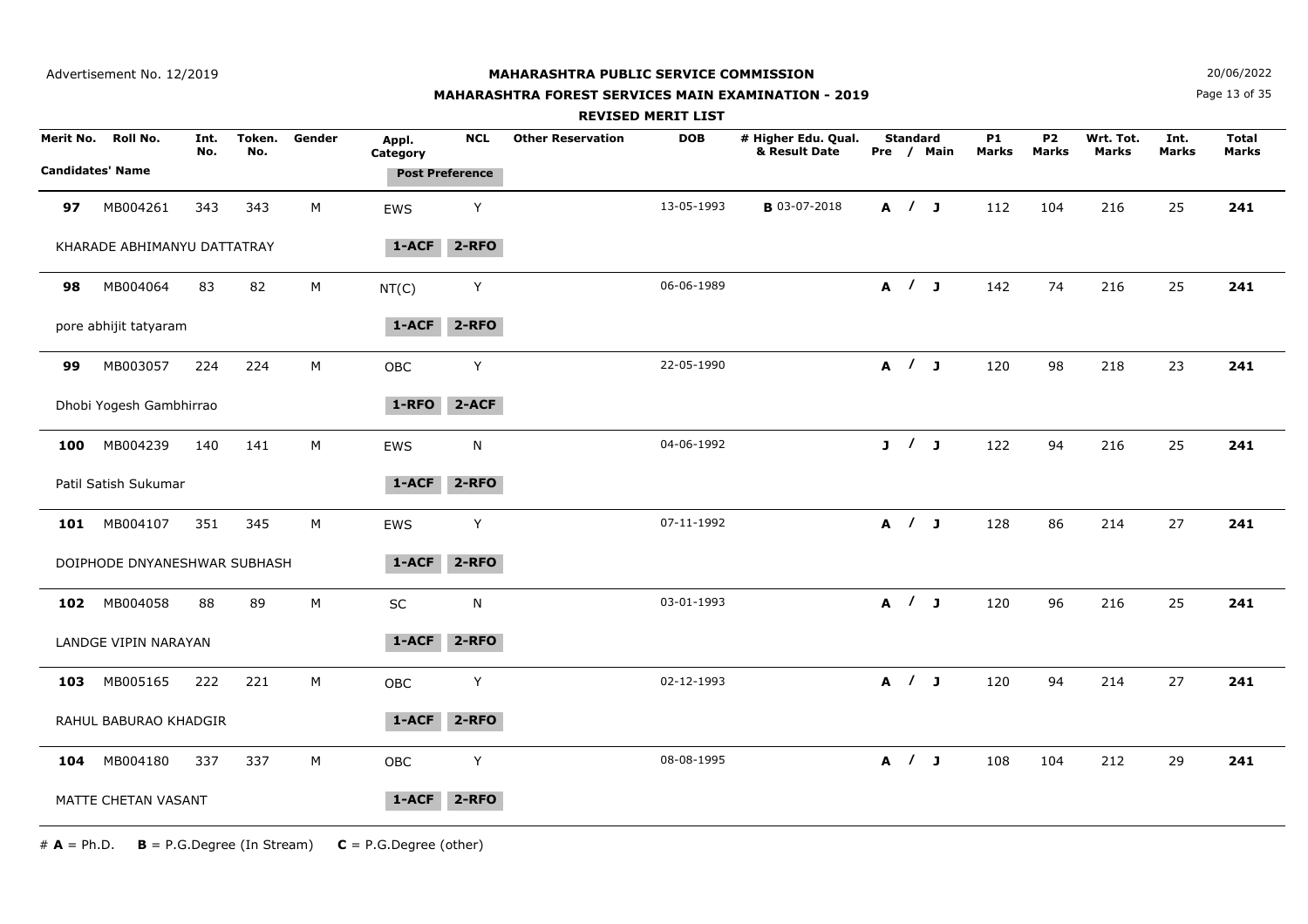## **MAHARASHTRA FOREST SERVICES MAIN EXAMINATION - 2019**

**N**  $20/06/2022$ 

Page 14 of 35

|           |                                     |             |               |        |                   |                                      |                          | <b>REVISED MERIT LIST</b> |                                      |                 |            |                    |                           |                           |                      |                              |
|-----------|-------------------------------------|-------------|---------------|--------|-------------------|--------------------------------------|--------------------------|---------------------------|--------------------------------------|-----------------|------------|--------------------|---------------------------|---------------------------|----------------------|------------------------------|
| Merit No. | Roll No.<br><b>Candidates' Name</b> | Int.<br>No. | Token.<br>No. | Gender | Appl.<br>Category | <b>NCL</b><br><b>Post Preference</b> | <b>Other Reservation</b> | <b>DOB</b>                | # Higher Edu. Qual.<br>& Result Date | <b>Standard</b> | Pre / Main | <b>P1</b><br>Marks | <b>P2</b><br><b>Marks</b> | Wrt. Tot.<br><b>Marks</b> | Int.<br><b>Marks</b> | <b>Total</b><br><b>Marks</b> |
| 105       | MB004399                            | 313         | 313           | М      | NT(C)             | Y                                    |                          | 27-03-1996                |                                      | A / J           |            | 124                | 90                        | 214                       | 27                   | 241                          |
|           | LAVHALE AKSHAY MADHUKARRAO          |             |               |        | 1-ACF             | $2 - RFO$                            |                          |                           |                                      |                 |            |                    |                           |                           |                      |                              |
| 106       | MB005327                            | 150         | 150           | M      | NT(D)             | Y                                    |                          | 08-05-1987                |                                      | A / J           |            | 128                | 84                        | 212                       | 28                   | 240                          |
|           | BHENDEKAR BALESH DASHARATH          |             |               |        | 1-ACF             | $2 - RFO$                            |                          |                           |                                      |                 |            |                    |                           |                           |                      |                              |
|           | 107 MB005191                        | 301         | 302           | M      | SC                | ${\sf N}$                            |                          | 14-02-1991                |                                      | J / J           |            | 114                | 96                        | 210                       | 30                   | 240                          |
|           | CHENNURI VILAS KISHTAYYA            |             |               |        | 1-ACF             | 2-RFO                                |                          |                           |                                      |                 |            |                    |                           |                           |                      |                              |
| 108       | MB004011                            | 116         | 116           | F.     | EWS               | Y                                    | Female                   | 19-05-1991                |                                      | A / B           |            | 118                | 92                        | 210                       | 30                   | 240                          |
|           | KATTE PRAGATI JEEVAN                |             |               |        | $1 - ACF$         | $2 - RFO$                            |                          |                           |                                      |                 |            |                    |                           |                           |                      |                              |
|           | 109 MB004226                        | 37          | 38            | M      | EWS               | N                                    |                          | 29-09-1992                |                                      | J / J           |            | 122                | 92                        | 214                       | 26                   | 240                          |
|           | PATIL VISHAL NEMGONDA               |             |               |        | 1-ACF             | $\sim$                               |                          |                           |                                      |                 |            |                    |                           |                           |                      |                              |
| 110       | MB004069                            | 73          | 73            | М      | EWS               | N                                    |                          | 30-12-1992                |                                      | A / J           |            | 120                | 96                        | 216                       | 24                   | 240                          |
|           | THAKUR ASHISH VIKRAMSINGH           |             |               |        | 1-ACF             | $2 - RFO$                            |                          |                           |                                      |                 |            |                    |                           |                           |                      |                              |
|           | 111 MB005320                        | 154         | 154           | M      | EWS               | Υ                                    |                          | 09-05-1995                |                                      | A / J           |            | 128                | 92                        | 220                       | 20                   | 240                          |
|           | PATIL SHUBHAM PANDITRAO             |             |               |        | 1-ACF             | $2 - RFO$                            |                          |                           |                                      |                 |            |                    |                           |                           |                      |                              |
|           | 112 MB005206                        | 211         | 212           | M      | <b>OBC</b>        | Y                                    |                          | 02-10-1995                |                                      | A / J           |            | 116                | 98                        | 214                       | 26                   | 240                          |
|           | KARALE SANKET BALBHIM               |             |               |        | 1-ACF             | $2 - RFO$                            |                          |                           |                                      |                 |            |                    |                           |                           |                      |                              |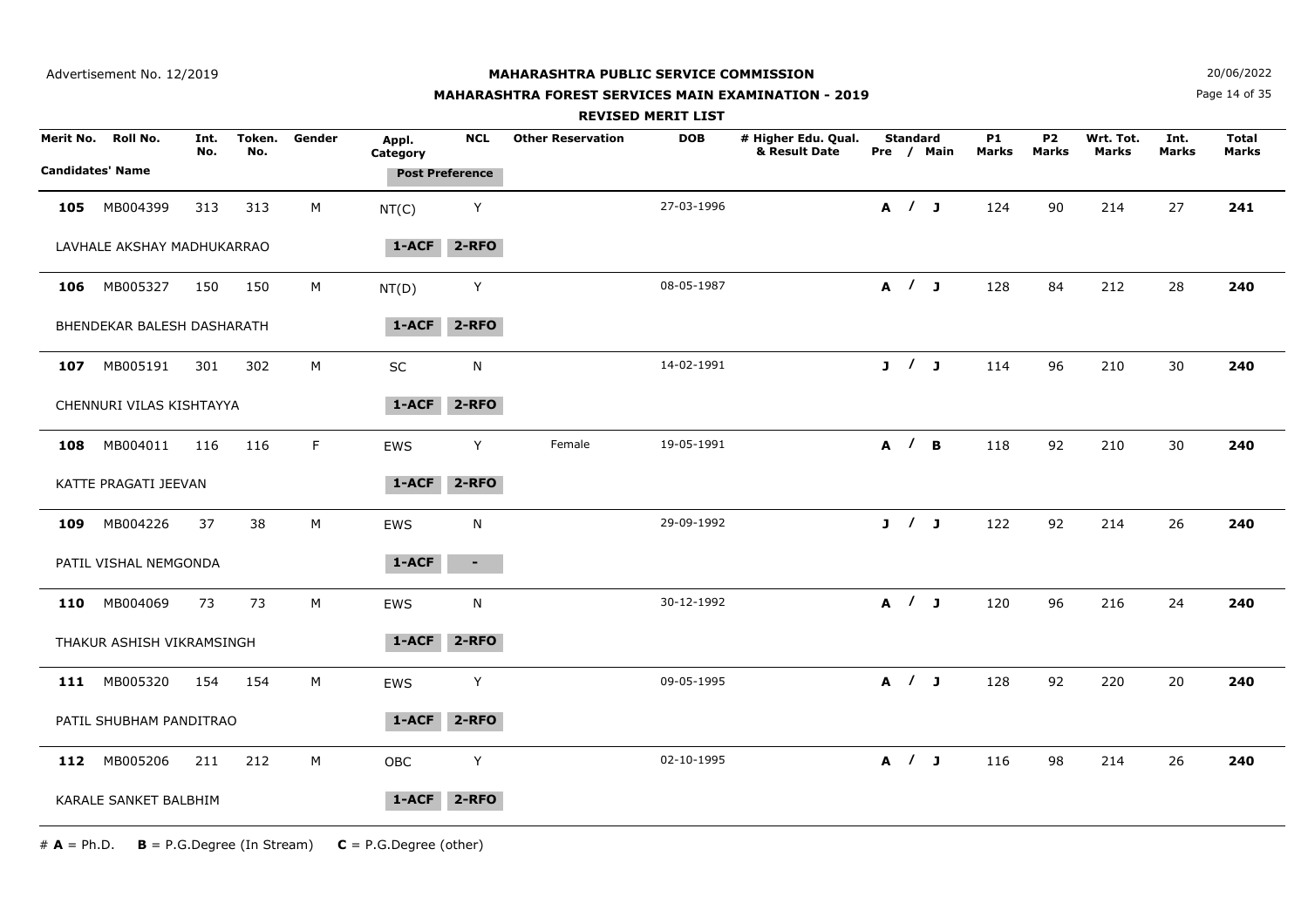#### **MAHARASHTRA FOREST SERVICES MAIN EXAMINATION - 2019**

**N**  $20/06/2022$ 

Page 15 of 35

|     |                              |             |               |             |                   |                        |                          | <b>REVISED MERIT LIST</b> |                                      |                 |            |                           |                                |                    |                      |                       |
|-----|------------------------------|-------------|---------------|-------------|-------------------|------------------------|--------------------------|---------------------------|--------------------------------------|-----------------|------------|---------------------------|--------------------------------|--------------------|----------------------|-----------------------|
|     | Merit No. Roll No.           | Int.<br>No. | Token.<br>No. | Gender      | Appl.<br>Category | <b>NCL</b>             | <b>Other Reservation</b> | <b>DOB</b>                | # Higher Edu. Qual.<br>& Result Date | <b>Standard</b> | Pre / Main | <b>P1</b><br><b>Marks</b> | P <sub>2</sub><br><b>Marks</b> | Wrt. Tot.<br>Marks | Int.<br><b>Marks</b> | <b>Total</b><br>Marks |
|     | <b>Candidates' Name</b>      |             |               |             |                   | <b>Post Preference</b> |                          |                           |                                      |                 |            |                           |                                |                    |                      |                       |
| 113 | MB003067                     | 119         | 118           | M           | <b>OBC</b>        | Υ                      |                          | 04-07-1995                |                                      | A / J           |            | 112                       | 102                            | 214                | 25                   | 239                   |
|     | KAVADE MAHESH JOTEERAM       |             |               |             | $1-ACF$           | $2 - RFO$              |                          |                           |                                      |                 |            |                           |                                |                    |                      |                       |
|     | 114 MB001253                 | 58          | 58            | M           | EWS               | N                      |                          | 02-12-1983                | <b>B</b> 12-07-2008                  | J / J           |            | 114                       | 100                            | 214                | 24                   | 238                   |
|     | CHAVHAN GAJANAN SANTOSH      |             |               |             | 1-ACF             | $2 - RFO$              |                          |                           |                                      |                 |            |                           |                                |                    |                      |                       |
|     | 115 MB005214                 | 181         | 181           | М           | DT(A)             | Y                      |                          | 28-08-1991                |                                      |                 | A / J      | 128                       | 86                             | 214                | 24                   | 238                   |
|     | Ganesh Sakharam Chavan       |             |               |             | 1-ACF             | $2 - RFO$              |                          |                           |                                      |                 |            |                           |                                |                    |                      |                       |
|     | 116 MB005096                 | 330         | 329           | М           | <b>OBC</b>        | Y                      |                          | 16-08-1992                |                                      | A / J           |            | 110                       | 102                            | 212                | 26                   | 238                   |
|     | SATHE RAJENDRA BALASAHEB     |             |               |             | 1-ACF             | $2 - RFO$              |                          |                           |                                      |                 |            |                           |                                |                    |                      |                       |
| 117 | MB003232                     | 220         | 220           | $M_{\odot}$ | OBC               | Y                      |                          | 15-12-1994                |                                      |                 | A / J      | 118                       | 96                             | 214                | 24                   | 238                   |
|     | SHELKE PRATIK SUNIL          |             |               |             | 1-RFO             | 2-ACF                  |                          |                           |                                      |                 |            |                           |                                |                    |                      |                       |
|     | 118 MB005225                 | 46          | 46            | F.          | EWS               | Y                      | Female                   | 21-12-1995                |                                      | A / E           |            | 128                       | 86                             | 214                | 24                   | 238                   |
|     | NARSALE MANISHA SHAHAJI      |             |               |             | 1-ACF             | 2-RFO                  |                          |                           |                                      |                 |            |                           |                                |                    |                      |                       |
| 119 | MB001260                     | 361         | 356           | М           | EWS               | Υ                      |                          | 02-02-1990                |                                      | A / J           |            | 122                       | 92                             | 214                | 23                   | 237                   |
|     | BHONDAWE KIRAN HARISHCHANDRA |             |               |             | 1-ACF             | $2 - RFO$              |                          |                           |                                      |                 |            |                           |                                |                    |                      |                       |
| 120 | MB002181                     | 132         | 132           | M           | OBC               | Υ                      |                          | 07-01-1993                |                                      | A / J           |            | 120                       | 94                             | 214                | 23                   | 237                   |
|     | PAWAR NILESH VISHNU          |             |               |             | $1 - ACF$         | $2 - RFO$              |                          |                           |                                      |                 |            |                           |                                |                    |                      |                       |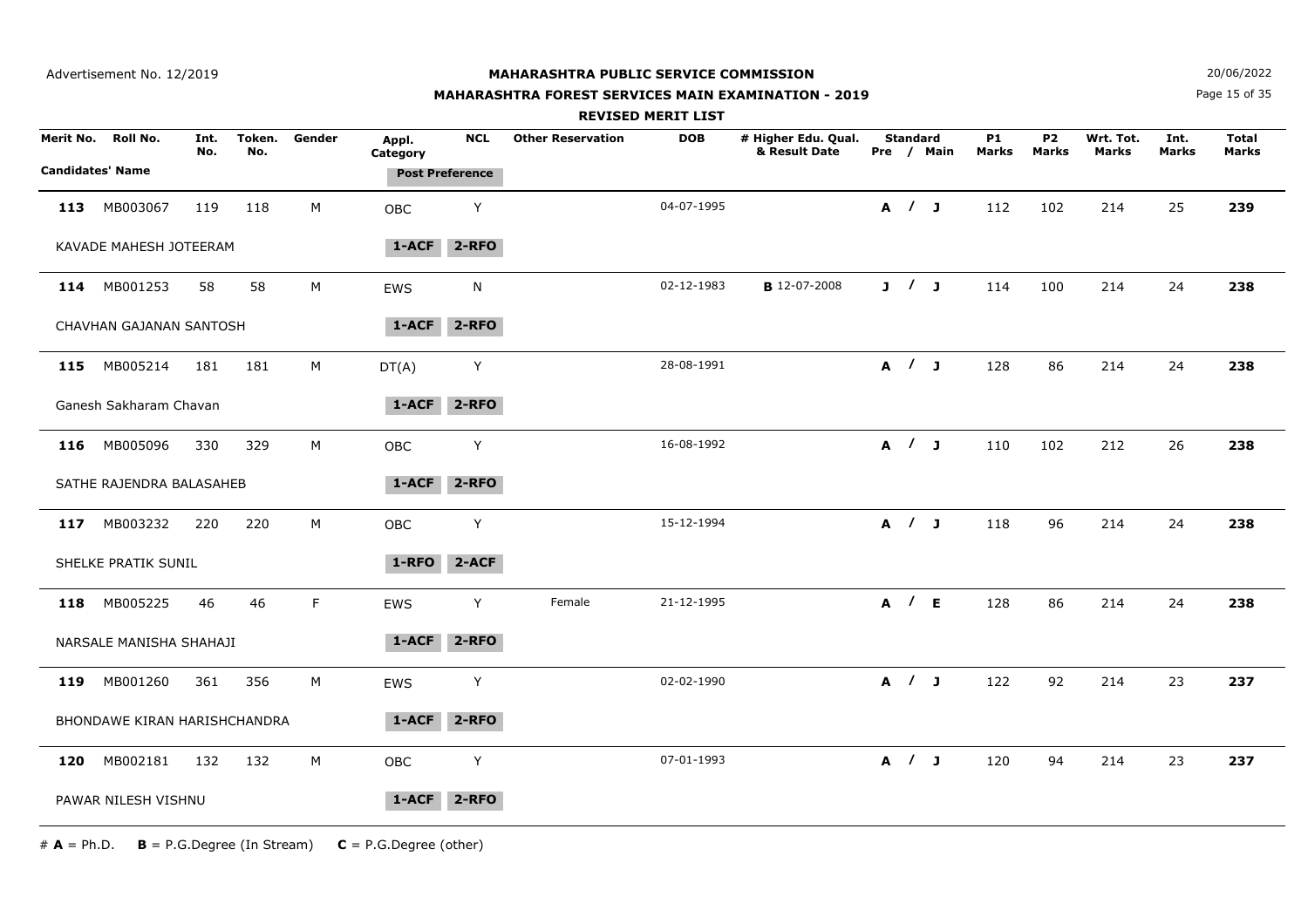#### **MAHARASHTRA FOREST SERVICES MAIN EXAMINATION - 2019**

**N**  $20/06/2022$ 

Page 16 of 35

|                         |                            |              |                |           |                        |                |                          | <b>REVISED MERIT LIST</b> |                                      |                 |            |                           |                           |                           |                      |                              |  |
|-------------------------|----------------------------|--------------|----------------|-----------|------------------------|----------------|--------------------------|---------------------------|--------------------------------------|-----------------|------------|---------------------------|---------------------------|---------------------------|----------------------|------------------------------|--|
| Merit No.               | Roll No.                   | Int.<br>No.  | Token.<br>No.  | Gender    | Appl.<br>Category      | <b>NCL</b>     | <b>Other Reservation</b> | <b>DOB</b>                | # Higher Edu. Qual.<br>& Result Date | <b>Standard</b> | Pre / Main | <b>P1</b><br><b>Marks</b> | <b>P2</b><br><b>Marks</b> | Wrt. Tot.<br><b>Marks</b> | Int.<br><b>Marks</b> | <b>Total</b><br><b>Marks</b> |  |
| <b>Candidates' Name</b> |                            |              |                |           | <b>Post Preference</b> |                |                          |                           |                                      |                 |            |                           |                           |                           |                      |                              |  |
| 121                     | MB005441                   | 228          | 228            | М         | NT(B)                  | Y              |                          | 19-01-1994                |                                      | A / J           |            | 116                       | 98                        | 214                       | 23                   | 237                          |  |
|                         | <b>BUWA ROSHAN KAILAS</b>  |              |                |           | $1-ACF$                | $2 - RFO$      |                          |                           |                                      |                 |            |                           |                           |                           |                      |                              |  |
| 122                     | MB001265                   | $\mathbf{1}$ | $\overline{2}$ | М         | NT(D)                  | Y              |                          | 11-06-1994                |                                      | A / J           |            | 102                       | 116                       | 218                       | 19                   | 237                          |  |
|                         | <b>GAMBARE TEJAS ARUN</b>  |              |                |           | $\blacksquare$         | $\blacksquare$ | <b>OPTED OUT</b>         |                           |                                      |                 |            |                           |                           |                           |                      |                              |  |
| 123                     | MB003319                   | 230          | 230            | F         | OBC                    | Y              | Female                   | 10-12-1992                | <b>B</b> 19-11-2016                  | A / B           |            | 104                       | 104                       | 208                       | 28                   | 236                          |  |
|                         | Barate Pallavi Laxman      |              |                |           | 1-ACF                  | $\sim$         |                          |                           |                                      |                 |            |                           |                           |                           |                      |                              |  |
| 124                     | MB004442                   | 14           | 13             | M         | NT(C)                  | Y              |                          | 12-03-1995                | <b>B</b> 13-09-2018                  | A / J           |            | 126                       | 82                        | 208                       | 28                   | 236                          |  |
|                         | TAMBE SOMNATH BHIKU        |              |                |           | 1-ACF                  | $2 - RFO$      |                          |                           |                                      |                 |            |                           |                           |                           |                      |                              |  |
| 125                     | MB003354                   | 135          | 135            | ${\sf M}$ | NT(C)                  | Y              |                          | 18-05-1990                |                                      | A / J           |            | 122                       | 88                        | 210                       | 26                   | 236                          |  |
|                         | shingade sudarshan bhimrao |              |                |           | $1 - ACF$              | $2 - RFO$      |                          |                           |                                      |                 |            |                           |                           |                           |                      |                              |  |
| 126                     | MB003126                   | 353          | 354            | М         | OBC                    | Y              |                          | 04-03-1991                |                                      | A / J           |            | 114                       | 98                        | 212                       | 24                   | 236                          |  |
|                         | DIGHE GANESH DATTATRAYA    |              |                |           | $1 - ACF$              | $2 - RFO$      |                          |                           |                                      |                 |            |                           |                           |                           |                      |                              |  |
| 127                     | MB003325                   | 201          | 200            | М         | OBC                    | Y              |                          | 05-04-1992                |                                      | A / J           |            | 126                       | 88                        | 214                       | 22                   | 236                          |  |
|                         | Chalke Indrajeet Vishnu    |              |                |           | 1-ACF                  | $2 - RFO$      |                          |                           |                                      |                 |            |                           |                           |                           |                      |                              |  |
| 128                     | MB001224                   | 348          | 351            | M         | OBC                    | Υ              |                          | 11-04-1992                |                                      | A / J           |            | 124                       | 88                        | 212                       | 24                   | 236                          |  |
|                         | GUNJAL RAMDAS MURALIDHAR   |              |                |           | $1 - ACF$              | $2 - RFO$      |                          |                           |                                      |                 |            |                           |                           |                           |                      |                              |  |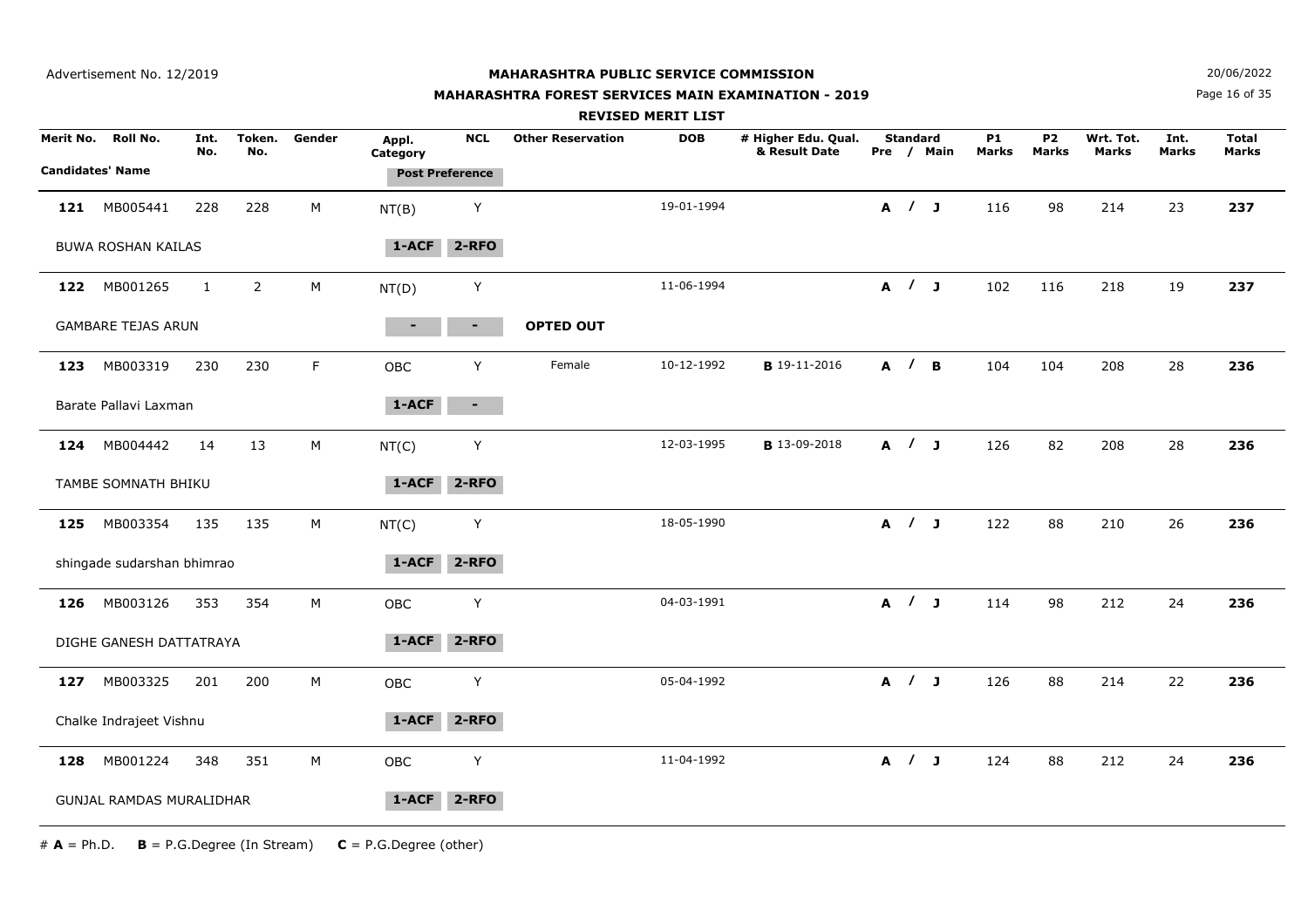#### **MAHARASHTRA FOREST SERVICES MAIN EXAMINATION - 2019**

**N**  $20/06/2022$ 

Page 17 of 35

|           |                                     |             |               |             |                   |                                      |                          | <b>REVISED MERIT LIST</b> |                                      |                     |            |                    |                         |                           |                      |                       |
|-----------|-------------------------------------|-------------|---------------|-------------|-------------------|--------------------------------------|--------------------------|---------------------------|--------------------------------------|---------------------|------------|--------------------|-------------------------|---------------------------|----------------------|-----------------------|
| Merit No. | Roll No.<br><b>Candidates' Name</b> | Int.<br>No. | Token.<br>No. | Gender      | Appl.<br>Category | <b>NCL</b><br><b>Post Preference</b> | <b>Other Reservation</b> | <b>DOB</b>                | # Higher Edu. Qual.<br>& Result Date | <b>Standard</b>     | Pre / Main | <b>P1</b><br>Marks | P <sub>2</sub><br>Marks | Wrt. Tot.<br><b>Marks</b> | Int.<br><b>Marks</b> | <b>Total</b><br>Marks |
| 129       | MB002038                            | 215         | 216           | M           | SC                | N                                    |                          | 05-05-1988                |                                      | A / J               |            | 118                | 94                      | 212                       | 23                   | 235                   |
|           | SALVE YOGESH VILASRAO               |             |               |             | $1 - ACF$         | $2 - RFO$                            |                          |                           |                                      |                     |            |                    |                         |                           |                      |                       |
| 130       | MB003117                            | 333         | 324           | M           | <b>OBC</b>        | Y                                    |                          | 14-06-1991                |                                      | A / J               |            | 114                | 98                      | 212                       | 23                   | 235                   |
|           | PATIL AMIT SHIVAJI                  |             |               |             | 1-ACF             | $2 - RFO$                            |                          |                           |                                      |                     |            |                    |                         |                           |                      |                       |
|           | 131 MB003181                        | 200         | 201           | $\mathsf F$ | NT(D)             | Y                                    | Female                   | 20-06-1992                |                                      | <b>B</b> / <b>E</b> |            | 130                | 84                      | 214                       | 21                   | 235                   |
|           | CHATE SHITAL BALAJI                 |             |               |             | 1-ACF             | $2 - RFO$                            |                          |                           |                                      |                     |            |                    |                         |                           |                      |                       |
|           | 132 MB005037                        | 68          | 67            | ${\sf M}$   | SC                | N                                    |                          | 26-04-1995                |                                      | A / J               |            | 110                | 100                     | 210                       | 25                   | 235                   |
|           | Thorat Abhijeet chandrakant         |             |               |             | ٠                 | $\blacksquare$                       | <b>OPTED OUT</b>         |                           |                                      |                     |            |                    |                         |                           |                      |                       |
| 133       | MB002246                            | 308         | 307           | М           | NT(C)             | Y                                    |                          | 02-06-1989                |                                      | A / J               |            | 122                | 88                      | 210                       | 24                   | 234                   |
|           | pandit ananta rajaram               |             |               |             | $1 - ACF$         | $2 - RFO$                            |                          |                           |                                      |                     |            |                    |                         |                           |                      |                       |
| 134       | MB003292                            | 334         | 341           | M           | NT(C)             | Y                                    |                          | 12-07-1990                |                                      | A / J               |            | 118                | 88                      | 206                       | 28                   | 234                   |
|           | Vilas Narwate                       |             |               |             | $1 - ACF$         | 2-RFO                                |                          |                           |                                      |                     |            |                    |                         |                           |                      |                       |
| 135       | MB004155                            | 253         | 253           | $\mathsf F$ | <b>SBC</b>        | Y                                    | Female                   | 27-05-1993                |                                      | A / E               |            | 100                | 104                     | 204                       | 30                   | 234                   |
|           | JIRAGE ASHWINI SADASHIV             |             |               |             |                   | н.                                   | <b>OPTED OUT</b>         |                           |                                      |                     |            |                    |                         |                           |                      |                       |
| 136       | MB003345                            | 142         | 143           | F.          | EWS               | Y                                    | Female                   | 05-10-1993                |                                      | A / B               |            | 114                | 92                      | 206                       | 28                   | 234                   |
|           | SHINDE PRAMILA SURESH               |             |               |             | $1 - ACF$         | $2 - RFO$                            |                          |                           |                                      |                     |            |                    |                         |                           |                      |                       |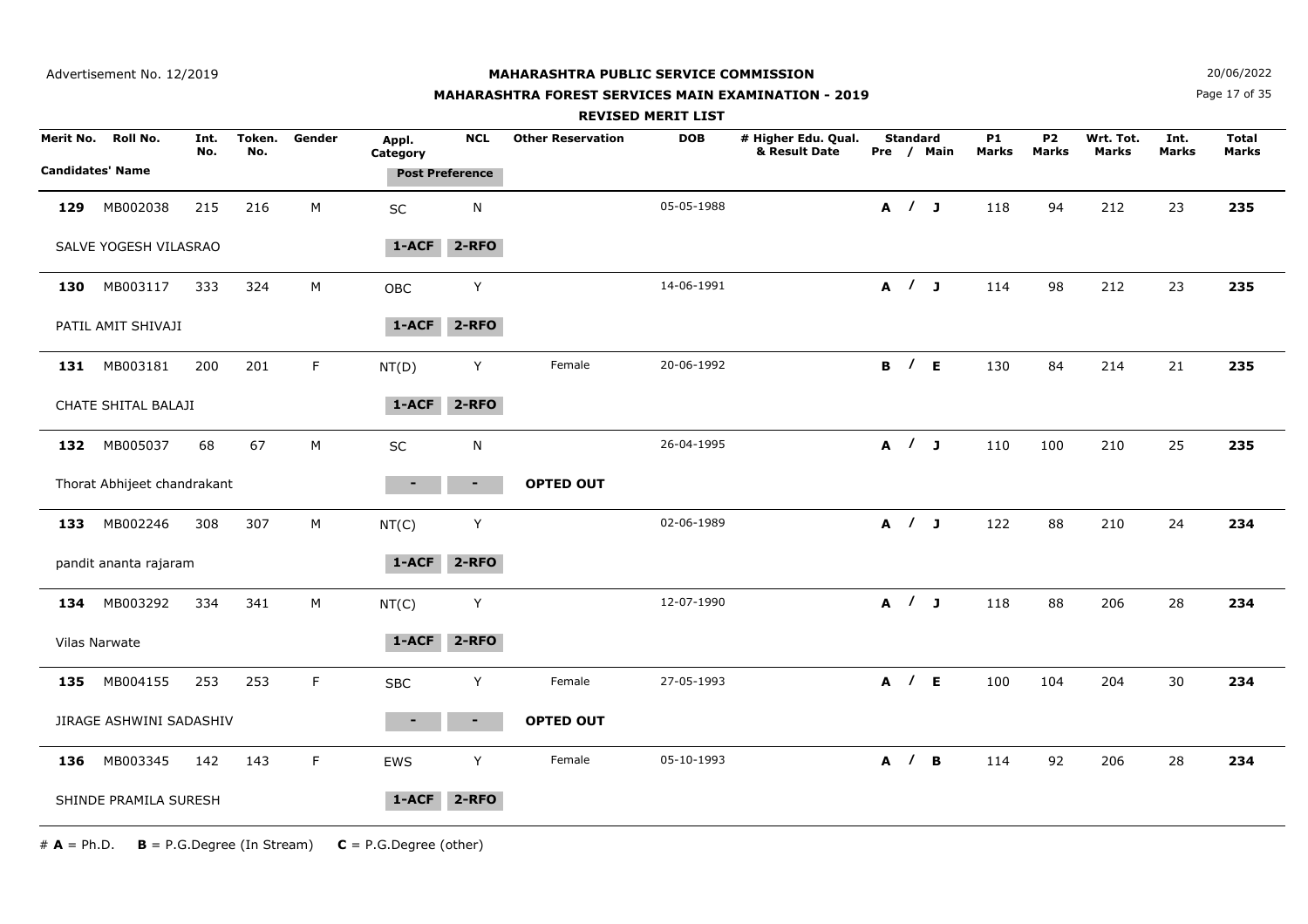#### **MAHARASHTRA FOREST SERVICES MAIN EXAMINATION - 2019**

**N**  $20/06/2022$ 

Page 18 of 35

|           |                            |             |               |        |                   |                        |                          | <b>REVISED MERIT LIST</b> |                                      |                 |            |                    |                           |                           |                      |                       |  |
|-----------|----------------------------|-------------|---------------|--------|-------------------|------------------------|--------------------------|---------------------------|--------------------------------------|-----------------|------------|--------------------|---------------------------|---------------------------|----------------------|-----------------------|--|
| Merit No. | Roll No.                   | Int.<br>No. | Token.<br>No. | Gender | Appl.<br>Category | <b>NCL</b>             | <b>Other Reservation</b> | <b>DOB</b>                | # Higher Edu. Qual.<br>& Result Date | <b>Standard</b> | Pre / Main | <b>P1</b><br>Marks | <b>P2</b><br><b>Marks</b> | Wrt. Tot.<br><b>Marks</b> | Int.<br><b>Marks</b> | <b>Total</b><br>Marks |  |
|           | <b>Candidates' Name</b>    |             |               |        |                   | <b>Post Preference</b> |                          |                           |                                      |                 |            |                    |                           |                           |                      |                       |  |
| 137       | MB005389                   | 56          | 57            | М      | SC                | $\mathsf{N}$           |                          | 01-07-1994                |                                      | J / J           |            | 114                | 92                        | 206                       | 28                   | 234                   |  |
|           | JADHAV SUMIT SUNIL         |             |               |        | 1-ACF             | $2 - RFO$              |                          |                           |                                      |                 |            |                    |                           |                           |                      |                       |  |
| 138       | MB001343                   | 102         | 101           | F      | EWS               | Y                      | Female                   | 21-07-1994                |                                      | B / B           |            | 120                | 90                        | 210                       | 24                   | 234                   |  |
|           | <b>GUND AMRUTA VITTHAL</b> |             |               |        | ۰.                | $\blacksquare$         | <b>OPTED OUT</b>         |                           |                                      |                 |            |                    |                           |                           |                      |                       |  |
| 139       | MB003244                   | 360         | 355           | М      | OBC               | Y                      |                          | 01-08-1996                |                                      | A / J           |            | 124                | 88                        | 212                       | 22                   | 234                   |  |
|           | BORDE GIRISH GAJANANRAO    |             |               |        | 1-ACF             | $2 - RFO$              |                          |                           |                                      |                 |            |                    |                           |                           |                      |                       |  |
| 140       | MB001010                   | 332         | 326           | М      | EWS               | Y                      |                          | 06-06-1990                |                                      | A / J           |            | 120                | 94                        | 214                       | 19                   | 233                   |  |
|           | PATIL MAHESH CHANDRAKANT   |             |               |        | $1-ACF$           | $2 - RFO$              |                          |                           |                                      |                 |            |                    |                           |                           |                      |                       |  |
| 141       | MB004390                   | 354         | 360           | M      | NT(C)             | Y                      |                          | 07-07-1990                |                                      | A / J           |            | 114                | 92                        | 206                       | 27                   | 233                   |  |
|           | DHORKE SANDIP VILAS        |             |               |        | $1 - ACF$         | $2 - RFO$              |                          |                           |                                      |                 |            |                    |                           |                           |                      |                       |  |
|           | 142 MB001310               | 65          | 66            | F      | Unreserved        | Y                      | Female                   | 22-01-1991                |                                      | A / B           |            | 104                | 102                       | 206                       | 27                   | 233                   |  |
|           | PUJARI SEEMA SADASHIV      |             |               |        |                   | $\sim$                 | <b>OPTED OUT</b>         |                           |                                      |                 |            |                    |                           |                           |                      |                       |  |
| 143       | MB004019                   | 189         | 189           | M      | NT(D)             | Y                      |                          | 09-04-1994                |                                      | A / J           |            | 124                | 84                        | 208                       | 25                   | 233                   |  |
|           | GHUGE ASHOK UDHAVRAO       |             |               |        | $1 - ACF$         | $2 - RFO$              |                          |                           |                                      |                 |            |                    |                           |                           |                      |                       |  |
| 144       | MB002088                   | 316         | 316           | M      | NT(C)             | Y                      |                          | 20-06-1995                |                                      | A / J           |            | 120                | 88                        | 208                       | 25                   | 233                   |  |
|           | NAWALKAR AKSHAY PANJABRAO  |             |               |        | $1 - ACF$         | $2 - RFO$              |                          |                           |                                      |                 |            |                    |                           |                           |                      |                       |  |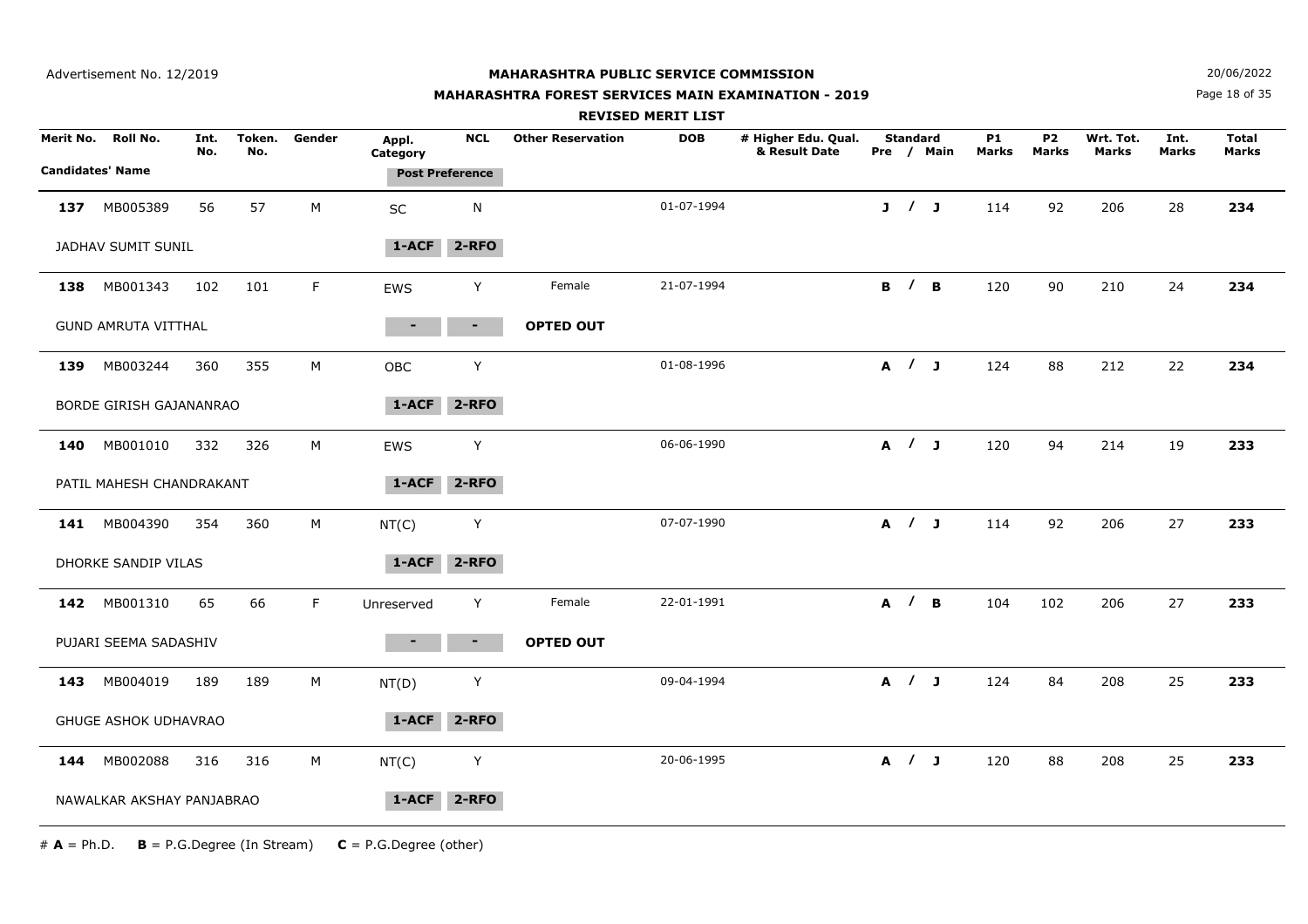## **MAHARASHTRA FOREST SERVICES MAIN EXAMINATION - 2019**

**N**  $20/06/2022$ 

Page 19 of 35

|     |                               |             |               |        |                   |                        |                          | <b>REVISED MERIT LIST</b> |                                      |                     |            |                    |                           |                           |                      |                              |
|-----|-------------------------------|-------------|---------------|--------|-------------------|------------------------|--------------------------|---------------------------|--------------------------------------|---------------------|------------|--------------------|---------------------------|---------------------------|----------------------|------------------------------|
|     | Merit No. Roll No.            | Int.<br>No. | Token.<br>No. | Gender | Appl.<br>Category | <b>NCL</b>             | <b>Other Reservation</b> | <b>DOB</b>                | # Higher Edu. Qual.<br>& Result Date | <b>Standard</b>     | Pre / Main | <b>P1</b><br>Marks | <b>P2</b><br><b>Marks</b> | Wrt. Tot.<br><b>Marks</b> | Int.<br><b>Marks</b> | <b>Total</b><br><b>Marks</b> |
|     | <b>Candidates' Name</b>       |             |               |        |                   | <b>Post Preference</b> |                          |                           |                                      |                     |            |                    |                           |                           |                      |                              |
| 145 | MB005011                      | 306         | 306           | M      | NT(B)             | Y                      |                          | 07-09-1995                |                                      | A / J               |            | 112                | 88                        | 200                       | 33                   | 233                          |
|     | PURAMSHETTIWAR SUMIT DILIPRAO |             |               |        | 1-ACF             | $2 - RFO$              |                          |                           |                                      |                     |            |                    |                           |                           |                      |                              |
|     | 146 MB001072                  | 317         | 317           | M      | SC                | ${\sf N}$              |                          | 27-03-1993                |                                      | A / J               |            | 110                | 96                        | 206                       | 26                   | 232                          |
|     | PATIL SHUBHAM MANOHARRAO      |             |               |        | 1-ACF             | $2 - RFO$              |                          |                           |                                      |                     |            |                    |                           |                           |                      |                              |
|     | 147 MB004393                  | 291         | 290           | F.     | OBC               | Y                      | Female                   | 11-01-1994                |                                      | A / B               |            | 126                | 82                        | 208                       | 24                   | 232                          |
|     | LAMBAT AISHA VASANTRAO        |             |               |        | 1-ACF             | $2 - RFO$              |                          |                           |                                      |                     |            |                    |                           |                           |                      |                              |
| 148 | MB001221                      | 217         | 218           | F.     | OBC               | Y                      | Female                   | 02-04-1995                |                                      | <b>B</b> / <b>B</b> |            | 106                | 102                       | 208                       | 23                   | 231                          |
|     | MODHALE TANUJA MALHARI        |             |               |        | $1-ACF$           | $2 - RFO$              |                          |                           |                                      |                     |            |                    |                           |                           |                      |                              |
|     | 149 MB005428                  | 40          | 40            | F.     | EWS               | Y                      | Female                   | 15-08-1988                |                                      | <b>B</b> / <b>B</b> |            | 124                | 78                        | 202                       | 28                   | 230                          |
|     | gaikwad rohini bhujang        |             |               |        | 1-ACF             | $2 - RFO$              |                          |                           |                                      |                     |            |                    |                           |                           |                      |                              |
| 150 | MB004106                      | 223         | 223           | М      | NT(D)             | Y                      |                          | 01-11-1989                |                                      | A / J               |            | 104                | 104                       | 208                       | 22                   | 230                          |
|     | PALVE HARI DAGADU             |             |               |        | 1-ACF             | $2 - RFO$              |                          |                           |                                      |                     |            |                    |                           |                           |                      |                              |
|     | 151 MB002166                  | 55          | 54            | M      | SC                | N                      |                          | 07-05-1991                |                                      | A / J               |            | 120                | 88                        | 208                       | 22                   | 230                          |
|     | KAMBLE PRAMOD SHIVAJI         |             |               |        | $1 - ACF$         | $2 - RFO$              |                          |                           |                                      |                     |            |                    |                           |                           |                      |                              |
|     | 152 MB001289                  | 89          | 88            | F.     | EWS               | Y                      | Female                   | 01-07-1994                |                                      | A / B               |            | 102                | 104                       | 206                       | 24                   | 230                          |
|     | AWAD TEJASWINI RAJARAM        |             |               |        | 1-ACF             | $2 - RFO$              |                          |                           |                                      |                     |            |                    |                           |                           |                      |                              |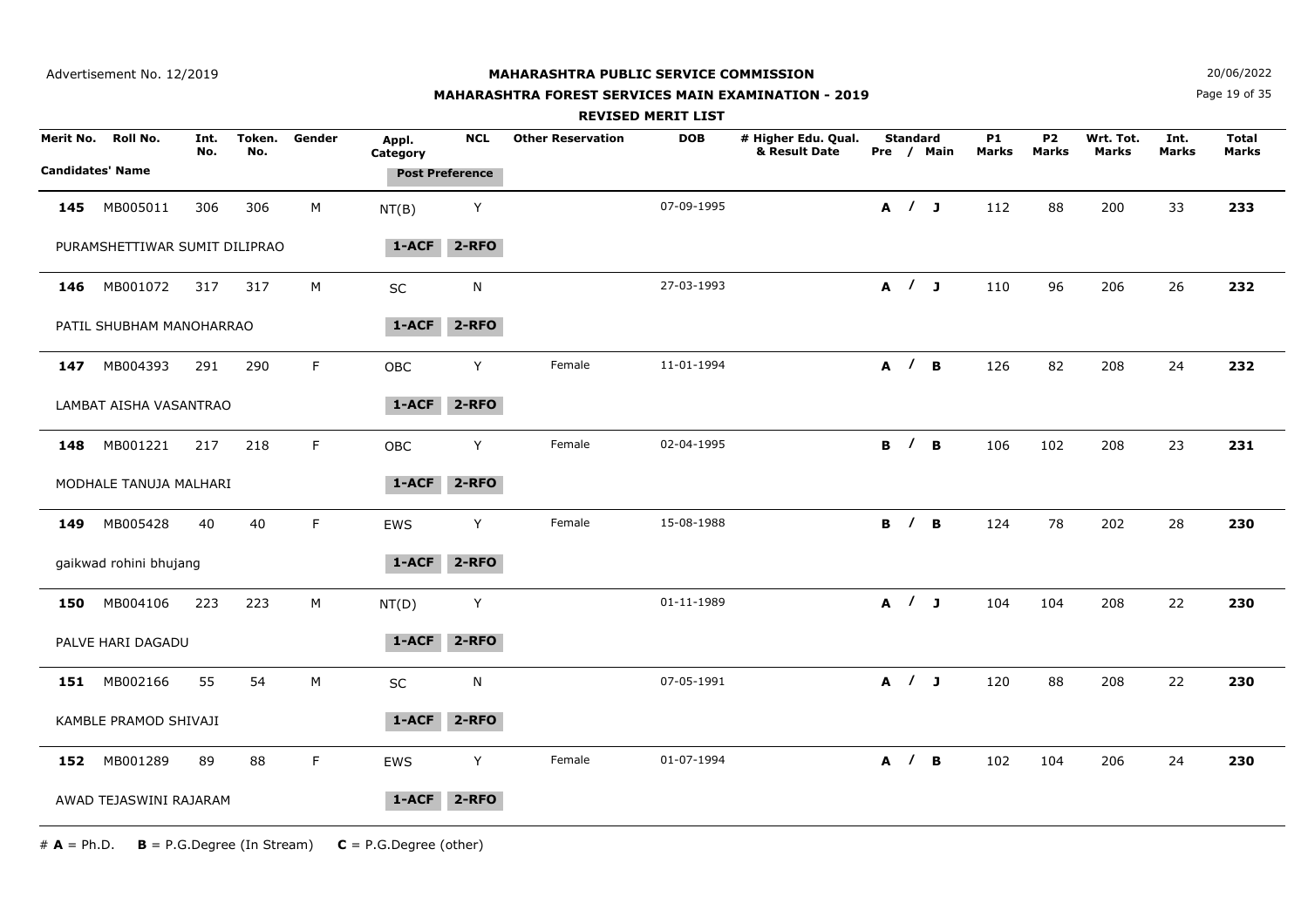#### **MAHARASHTRA FOREST SERVICES MAIN EXAMINATION - 2019**

**N**  $20/06/2022$ 

Page 20 of 35

|     |                               |             |               |        |                   |                        |                          | <b>REVISED MERIT LIST</b> |                                      |                     |            |                           |                                |                           |                      |                       |  |
|-----|-------------------------------|-------------|---------------|--------|-------------------|------------------------|--------------------------|---------------------------|--------------------------------------|---------------------|------------|---------------------------|--------------------------------|---------------------------|----------------------|-----------------------|--|
|     | Merit No. Roll No.            | Int.<br>No. | Token.<br>No. | Gender | Appl.<br>Category | <b>NCL</b>             | <b>Other Reservation</b> | <b>DOB</b>                | # Higher Edu. Qual.<br>& Result Date | <b>Standard</b>     | Pre / Main | <b>P1</b><br><b>Marks</b> | P <sub>2</sub><br><b>Marks</b> | Wrt. Tot.<br><b>Marks</b> | Int.<br><b>Marks</b> | <b>Total</b><br>Marks |  |
|     | <b>Candidates' Name</b>       |             |               |        |                   | <b>Post Preference</b> |                          |                           |                                      |                     |            |                           |                                |                           |                      |                       |  |
|     | 153 MB002052                  | 82          | 83            | F.     | OBC               | Y                      | Female                   | 23-07-1987                | <b>B</b> 23-12-2010                  | <b>B</b> / <b>B</b> |            | 112                       | 92                             | 204                       | 25                   | 229                   |  |
|     | JADHAV KANCHAN LAXMAN         |             |               |        | $1-ACF$           | $2 - RFO$              |                          |                           |                                      |                     |            |                           |                                |                           |                      |                       |  |
|     | 154 MB003176                  | 124         | 123           | M      | NT(D)             | Υ                      |                          | 16-11-1990                |                                      | A / J               |            | 130                       | 74                             | 204                       | 25                   | 229                   |  |
|     | TANDALE GANESH VISHNU         |             |               |        | 1-ACF             | $2 - RFO$              |                          |                           |                                      |                     |            |                           |                                |                           |                      |                       |  |
|     | 155 MB001058                  | 51          | 51            | F.     | NT(C)             | Y                      | Female                   | 14-09-1992                |                                      | A / E               |            | 112                       | 92                             | 204                       | 25                   | 229                   |  |
|     | URADE PRACHI SUDHIR           |             |               |        | 1-ACF             | $2 - RFO$              |                          |                           |                                      |                     |            |                           |                                |                           |                      |                       |  |
|     | 156 MB003083                  | 300         | 300           | M      | <b>SC</b>         | N                      |                          | 17-08-1994                |                                      | A / J               |            | 120                       | 86                             | 206                       | 23                   | 229                   |  |
|     | SABLE SWAPNIL VASANT          |             |               |        | 1-ACF             | $2 - RFO$              |                          |                           |                                      |                     |            |                           |                                |                           |                      |                       |  |
|     | 157 MB005049                  | 277         | 277           | M      | DT(A)             | Y                      |                          | 23-08-1995                |                                      | A / J               |            | 106                       | 98                             | 204                       | 25                   | 229                   |  |
|     | DONGARE AMIT SHANKAR          |             |               |        | 1-ACF             | 2-RFO                  |                          |                           |                                      |                     |            |                           |                                |                           |                      |                       |  |
|     | 158 MB002078                  | 153         | 153           | M      | NT(C)             | Y                      |                          | 04-10-1995                |                                      | A / J               |            | 120                       | 88                             | 208                       | 21                   | 229                   |  |
|     | TAMBE RAHUL SHIVAJI           |             |               |        | 1-ACF             | 2-RFO                  |                          |                           |                                      |                     |            |                           |                                |                           |                      |                       |  |
|     | 159 MB005249                  | 319         | 318           | М      | SC                | N                      |                          | 17-06-1991                |                                      | A / J               |            | 110                       | 92                             | 202                       | 26                   | 228                   |  |
|     | <b>GANVIR GAURAV GULABRAO</b> |             |               |        |                   | ٠.                     | <b>OPTED OUT</b>         |                           |                                      |                     |            |                           |                                |                           |                      |                       |  |
| 160 | MB004110                      | 165         | 165           | F      | EWS               | Y                      | Female                   | 23-07-1991                |                                      | A / B               |            | 120                       | 84                             | 204                       | 24                   | 228                   |  |
|     | shelke yogita nivratti        |             |               |        | 1-ACF             | $2 - RFO$              |                          |                           |                                      |                     |            |                           |                                |                           |                      |                       |  |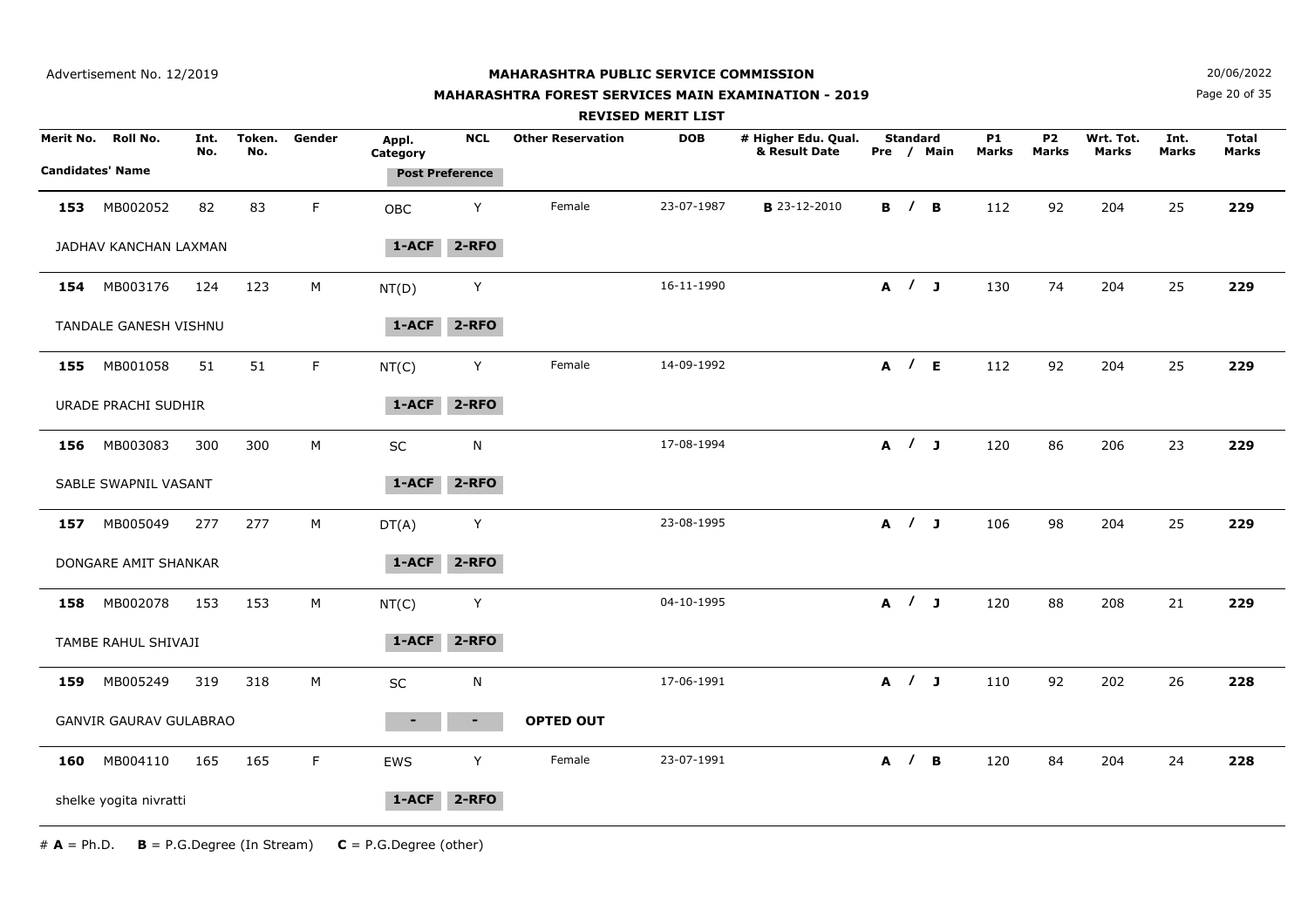#### **MAHARASHTRA FOREST SERVICES MAIN EXAMINATION - 2019**

**N**  $20/06/2022$ 

Page 21 of 35

|           |                                     |             |               |        |                   |                                      |                          | <b>REVISED MERIT LIST</b> |                                      |                 |            |                    |                                |                           |               |                       |
|-----------|-------------------------------------|-------------|---------------|--------|-------------------|--------------------------------------|--------------------------|---------------------------|--------------------------------------|-----------------|------------|--------------------|--------------------------------|---------------------------|---------------|-----------------------|
| Merit No. | Roll No.<br><b>Candidates' Name</b> | Int.<br>No. | Token.<br>No. | Gender | Appl.<br>Category | <b>NCL</b><br><b>Post Preference</b> | <b>Other Reservation</b> | <b>DOB</b>                | # Higher Edu. Qual.<br>& Result Date | <b>Standard</b> | Pre / Main | <b>P1</b><br>Marks | P <sub>2</sub><br><b>Marks</b> | Wrt. Tot.<br><b>Marks</b> | Int.<br>Marks | <b>Total</b><br>Marks |
| 161       | MB004080                            | 329         | 325           | M      | NT(C)             | Y                                    |                          | 04-08-1991                |                                      | A / J           |            | 120                | 84                             | 204                       | 24            | 228                   |
|           | SATPUTE BALASO POPAT                |             |               |        | 1-ACF             | $2 - RFO$                            |                          |                           |                                      |                 |            |                    |                                |                           |               |                       |
|           | 162 MB005002                        | 120         | 120           | F.     | OBC               | Y                                    | Female                   | 12-04-1994                |                                      |                 | A / B      | 110                | 94                             | 204                       | 24            | 228                   |
|           | BANSODE ANJANA ASHOK                |             |               |        | 1-ACF             | $2 - RFO$                            |                          |                           |                                      |                 |            |                    |                                |                           |               |                       |
| 163       | MB003164                            | 250         | 250           | M      | <b>ST</b>         | ${\sf N}$                            |                          | 01-06-1994                |                                      |                 | A / J      | 142                | 62                             | 204                       | 24            | 228                   |
|           | THAKARE VIKESH SHYAMRAO             |             |               |        | 1-RFO             | $\sim$                               |                          |                           |                                      |                 |            |                    |                                |                           |               |                       |
|           | 164 MB002019                        | 93          | 94            | M      | SC                | ${\sf N}$                            |                          | 06-12-1995                |                                      | J / J           |            | 118                | 82                             | 200                       | 28            | 228                   |
|           | ADHAV PRATIK MUKESH                 |             |               |        | $1 - ACF$         | $2 - RFO$                            |                          |                           |                                      |                 |            |                    |                                |                           |               |                       |
| 165       | MB004130                            | 238         | 237           | M      | NT(D)             | Y                                    |                          | 02-10-1991                |                                      | A / J           |            | 132                | 72                             | 204                       | 23            | 227                   |
|           | Darade Dipak Jagannath              |             |               |        | 1-ACF             | $2 - RFO$                            |                          |                           |                                      |                 |            |                    |                                |                           |               |                       |
|           | 166 MB005124                        | 90          | 90            | M      | <b>SBC</b>        | Y                                    |                          | 26-05-1988                | <b>B</b> 10-07-2014                  | A / J           |            | 120                | 82                             | 202                       | 24            | 226                   |
|           | SATPUTE RAVINDRA RAMESH             |             |               |        | 1-ACF             | $2 - RFO$                            |                          |                           |                                      |                 |            |                    |                                |                           |               |                       |
| 167       | MB001055                            | 137         | 137           | F      | SC                | ${\sf N}$                            | Female                   | 01-01-1992                |                                      | A / E           |            | 106                | 92                             | 198                       | 28            | 226                   |
|           | WANARE NEHA SANJAY                  |             |               |        | 1-ACF             | $2 - RFO$                            |                          |                           |                                      |                 |            |                    |                                |                           |               |                       |
| 168       | MB004451                            | 171         | 171           | M      | <b>ST</b>         | ${\sf N}$                            |                          | 03-03-1993                | <b>B</b> 14-06-2018                  | J / J           |            | 126                | 74                             | 200                       | 25            | 225                   |
|           | MANJARME SATISH RAMRAO              |             |               |        | 1-ACF             | $\blacksquare$                       |                          |                           |                                      |                 |            |                    |                                |                           |               |                       |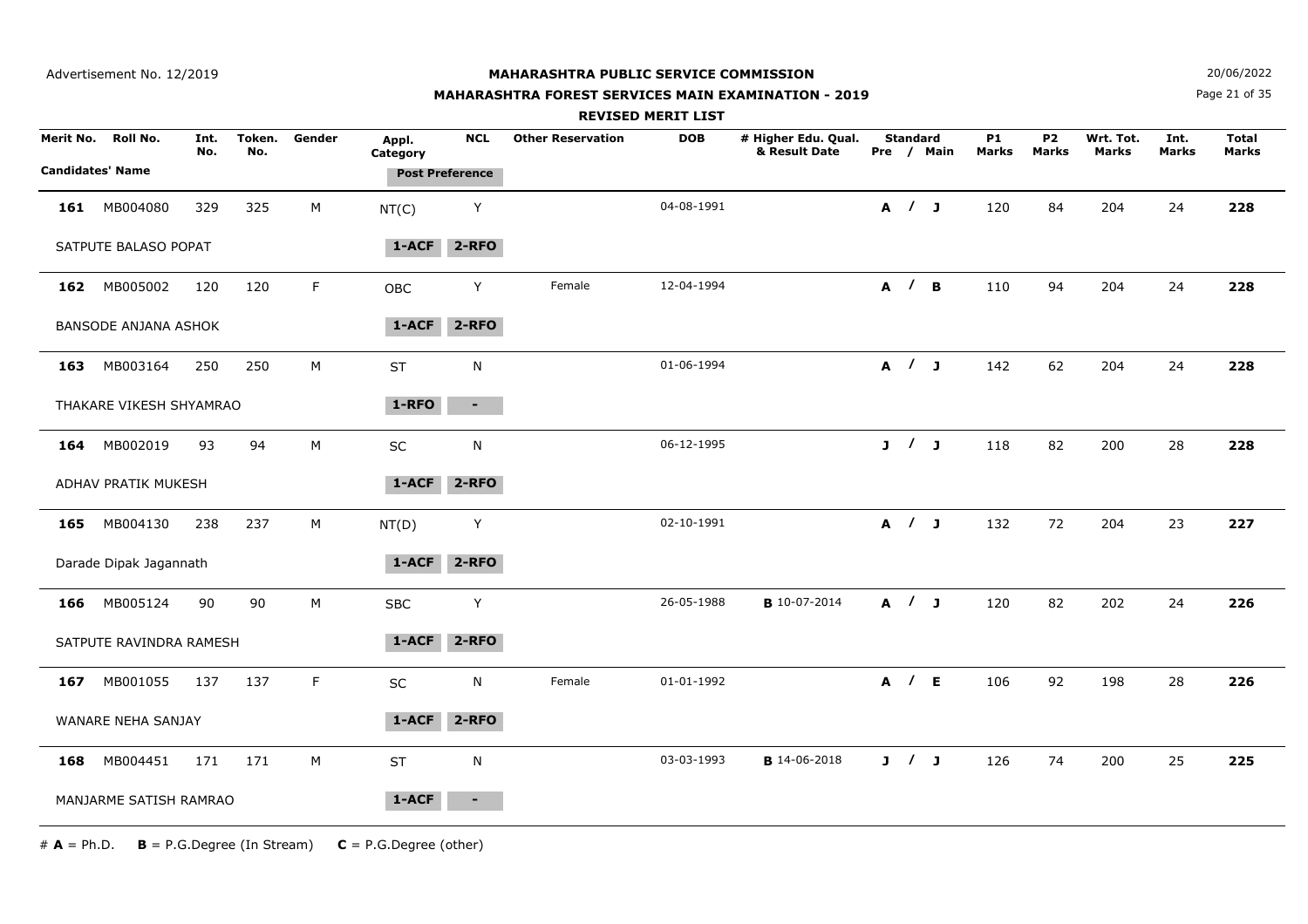## **MAHARASHTRA FOREST SERVICES MAIN EXAMINATION - 2019**

**N**  $20/06/2022$ 

Page 22 of 35

|                                      |                                |             |               |        |                   |                                      |                          | <b>REVISED MERIT LIST</b> |                                      |                 |            |                    |                    |                    |               |                              |
|--------------------------------------|--------------------------------|-------------|---------------|--------|-------------------|--------------------------------------|--------------------------|---------------------------|--------------------------------------|-----------------|------------|--------------------|--------------------|--------------------|---------------|------------------------------|
| Merit No.<br><b>Candidates' Name</b> | Roll No.                       | Int.<br>No. | Token.<br>No. | Gender | Appl.<br>Category | <b>NCL</b><br><b>Post Preference</b> | <b>Other Reservation</b> | <b>DOB</b>                | # Higher Edu. Qual.<br>& Result Date | <b>Standard</b> | Pre / Main | <b>P1</b><br>Marks | <b>P2</b><br>Marks | Wrt. Tot.<br>Marks | Int.<br>Marks | <b>Total</b><br><b>Marks</b> |
| 169                                  | MB003062                       | 9           | 10            | F      | <b>EWS</b>        | Y                                    | Female                   | 13-02-1996                |                                      | A / B           |            | 108                | 90                 | 198                | 27            | 225                          |
|                                      | MAHADIK NILAM DATTATRAYA       |             |               |        | 1-ACF             | $2 - RFO$                            |                          |                           |                                      |                 |            |                    |                    |                    |               |                              |
|                                      | 170 MB005230                   | 25          | 24            | М      | <b>SBC</b>        | Y                                    |                          | 23-10-1986                | <b>B</b> 09-07-2013                  | A / J           |            | 100                | 98                 | 198                | 25            | 223                          |
|                                      | MAGATRAO DATTATRAYA VISHVANATH |             |               |        | 1-ACF             | 2-RFO                                |                          |                           |                                      |                 |            |                    |                    |                    |               |                              |
|                                      | 171 MB003298                   | 16          | 17            | M      | SC                | N                                    |                          | 04-10-1988                | $C$ 06-07-2012                       | J / J           |            | 110                | 84                 | 194                | 29            | 223                          |
|                                      | CHAVAN PRADIP RAGHUNATH        |             |               |        | 1-ACF             | 2-RFO                                |                          |                           |                                      |                 |            |                    |                    |                    |               |                              |
|                                      | 172 MB004241                   | 270         | 270           | М      | SC                | N                                    |                          | 23-08-1986                | $C$ 01-09-2017                       | J / J           |            | 118                | 78                 | 196                | 27            | 223                          |
|                                      | BORADE VIJAY LAXMAN            |             |               |        | 1-ACF             | 2-RFO                                |                          |                           |                                      |                 |            |                    |                    |                    |               |                              |
|                                      | 173 MB004243                   | 305         | 305           | M      | <b>SC</b>         | N                                    |                          | 16-06-1991                |                                      | J / J           |            | 100                | 98                 | 198                | 25            | 223                          |
|                                      | WADHAI MAHESH SURESH           |             |               |        | 1-ACF             | $2 - RFO$                            |                          |                           |                                      |                 |            |                    |                    |                    |               |                              |
| 174                                  | MB005286                       | 247         | 248           | М      | <b>SBC</b>        | Y                                    |                          | 30-07-1993                |                                      | A / J           |            | 114                | 82                 | 196                | 26            | 222                          |
|                                      | YOGESH DNYANDEO ERANDE         |             |               |        | 1-ACF             | ۰.                                   |                          |                           |                                      |                 |            |                    |                    |                    |               |                              |
|                                      | 175 MB003323                   | 62          | 62            | M      | NT(B)             | Y                                    |                          | 09-08-1993                |                                      | A / J           |            | 122                | 76                 | 198                | 24            | 222                          |
|                                      | <b>GAVADE NIKHIL LALASAHEB</b> |             |               |        | 1-ACF             | $\sim$                               |                          |                           |                                      |                 |            |                    |                    |                    |               |                              |
|                                      | 176 MB003112                   | 77          | 76            | M      | SC                | N                                    |                          | 15-11-1994                |                                      | A / J           |            | 106                | 94                 | 200                | 22            | 222                          |
|                                      | LONDHE AKSHAY ASHOK            |             |               |        | 1-ACF             | $2 - RFO$                            |                          |                           |                                      |                 |            |                    |                    |                    |               |                              |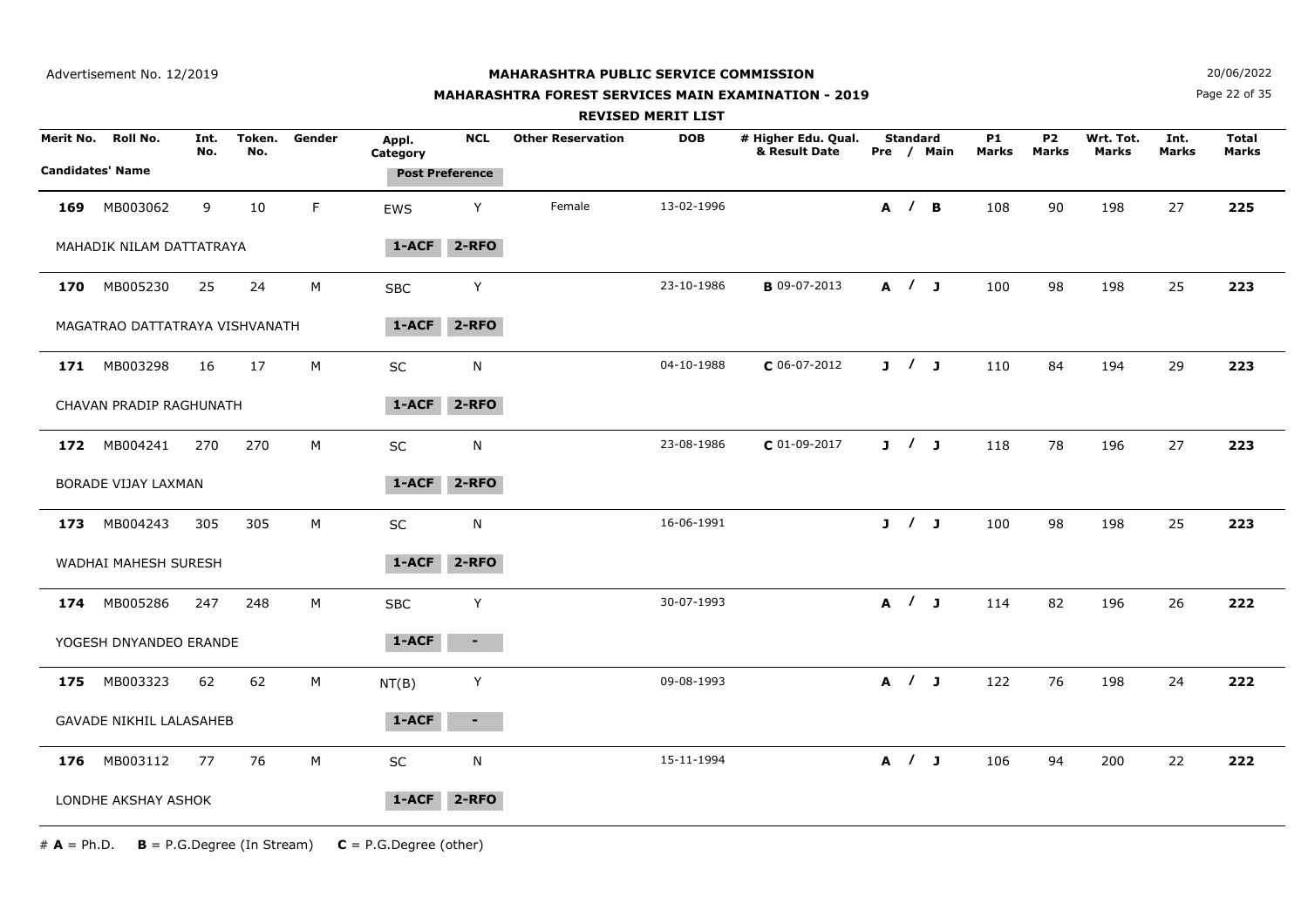Advertisement No. 12/2019

## **MAHARASHTRA PUBLIC SERVICE COMMISSION**

#### **MAHARASHTRA FOREST SERVICES MAIN EXAMINATION - 2019**

**N**  $20/06/2022$ 

Page 23 of 35

|                         |                             |                |               |        |                   |                        |                                   | <b>REVISED MERIT LIST</b> |                                      |                 |            |                    |                           |                           |                      |                       |
|-------------------------|-----------------------------|----------------|---------------|--------|-------------------|------------------------|-----------------------------------|---------------------------|--------------------------------------|-----------------|------------|--------------------|---------------------------|---------------------------|----------------------|-----------------------|
| Merit No.               | Roll No.                    | Int.<br>No.    | Token.<br>No. | Gender | Appl.<br>Category | <b>NCL</b>             | <b>Other Reservation</b>          | <b>DOB</b>                | # Higher Edu. Qual.<br>& Result Date | <b>Standard</b> | Pre / Main | <b>P1</b><br>Marks | <b>P2</b><br><b>Marks</b> | Wrt. Tot.<br><b>Marks</b> | Int.<br><b>Marks</b> | <b>Total</b><br>Marks |
| <b>Candidates' Name</b> |                             |                |               |        |                   | <b>Post Preference</b> |                                   |                           |                                      |                 |            |                    |                           |                           |                      |                       |
| 177                     | MB002201                    | 121            | 121           | F      | NT(B)             | Y                      | Female                            | 25-12-1995                |                                      | A / J           |            | 110                | 86                        | 196                       | 26                   | 222                   |
|                         | BORHADE ANKITA SANTOSH      |                |               |        | $1-ACF$           | $2 - RFO$              |                                   |                           |                                      |                 |            |                    |                           |                           |                      |                       |
| 178                     | MB003270                    | 13             | 14            | M      | NT(B)             | Y                      |                                   | 31-10-1994                | $C$ 06-07-2017                       | A / J           |            | 114                | 82                        | 196                       | 25                   | 221                   |
|                         | MOHITE SWAPNIL PRABHAKAR    |                |               |        | 1-ACF             | $\sim$                 |                                   |                           |                                      |                 |            |                    |                           |                           |                      |                       |
| 179                     | MB003322                    | 295            | 294           | М      | NT(C)             | Y                      | <b>Forest Science</b><br>Graduate | 06-10-1989                |                                      | 0/0             |            | 114                | 78                        | 192                       | 29                   | 221                   |
|                         | KRISHNA BHASKAR KATE        |                |               |        | 1-ACF             | $2 - RFO$              |                                   |                           |                                      |                 |            |                    |                           |                           |                      |                       |
| 180                     | MB005394                    | $\overline{2}$ | $\mathbf{1}$  | F      | OBC               | Y                      | Female                            | 04-05-1991                |                                      | A / B           |            | 112                | 86                        | 198                       | 23                   | 221                   |
|                         | Wadekar pallavi Dnyaneshwar |                |               |        | $\blacksquare$    | $\blacksquare$         | <b>OPTED OUT</b>                  |                           |                                      |                 |            |                    |                           |                           |                      |                       |
| 181                     | MB005311                    | 129            | 130           | M      | $\sf SC$          | N                      |                                   | 11-01-1996                |                                      | J / J           |            | 92                 | 102                       | 194                       | 27                   | 221                   |
|                         | SAKHARE ANIKET VASANTRAO    |                |               |        | $1 - ACF$         | 2-RFO                  |                                   |                           |                                      |                 |            |                    |                           |                           |                      |                       |
| 182                     | MB005368                    | 328            | 333           | F      | Unreserved        | Y                      | Female                            | 16-06-1997                |                                      | A / B           |            | 128                | 70                        | 198                       | 23                   | 221                   |
|                         | SHAIKH TAMANNA HAMID        |                |               |        | 1-ACF             | 2-RFO                  |                                   |                           |                                      |                 |            |                    |                           |                           |                      |                       |
| 183                     | MB005330                    | 289            | 288           | М      | $\sf SC$          | N                      |                                   | 06-07-1992                |                                      | J / J           |            | 118                | 74                        | 192                       | 28                   | 220                   |
|                         | <b>BANSOD PRANAY KISHOR</b> |                |               |        | 1-ACF             | $2 - RFO$              |                                   |                           |                                      |                 |            |                    |                           |                           |                      |                       |
| 184                     | MB005305                    | 288            | 289           | М      | SC                | N                      |                                   | 18-10-1993                |                                      | J / J           |            | 102                | 94                        | 196                       | 24                   | 220                   |
|                         | BHAGAT RAJESH SHRIRAM       |                |               |        | 1-ACF             | $2 - RFO$              |                                   |                           |                                      |                 |            |                    |                           |                           |                      |                       |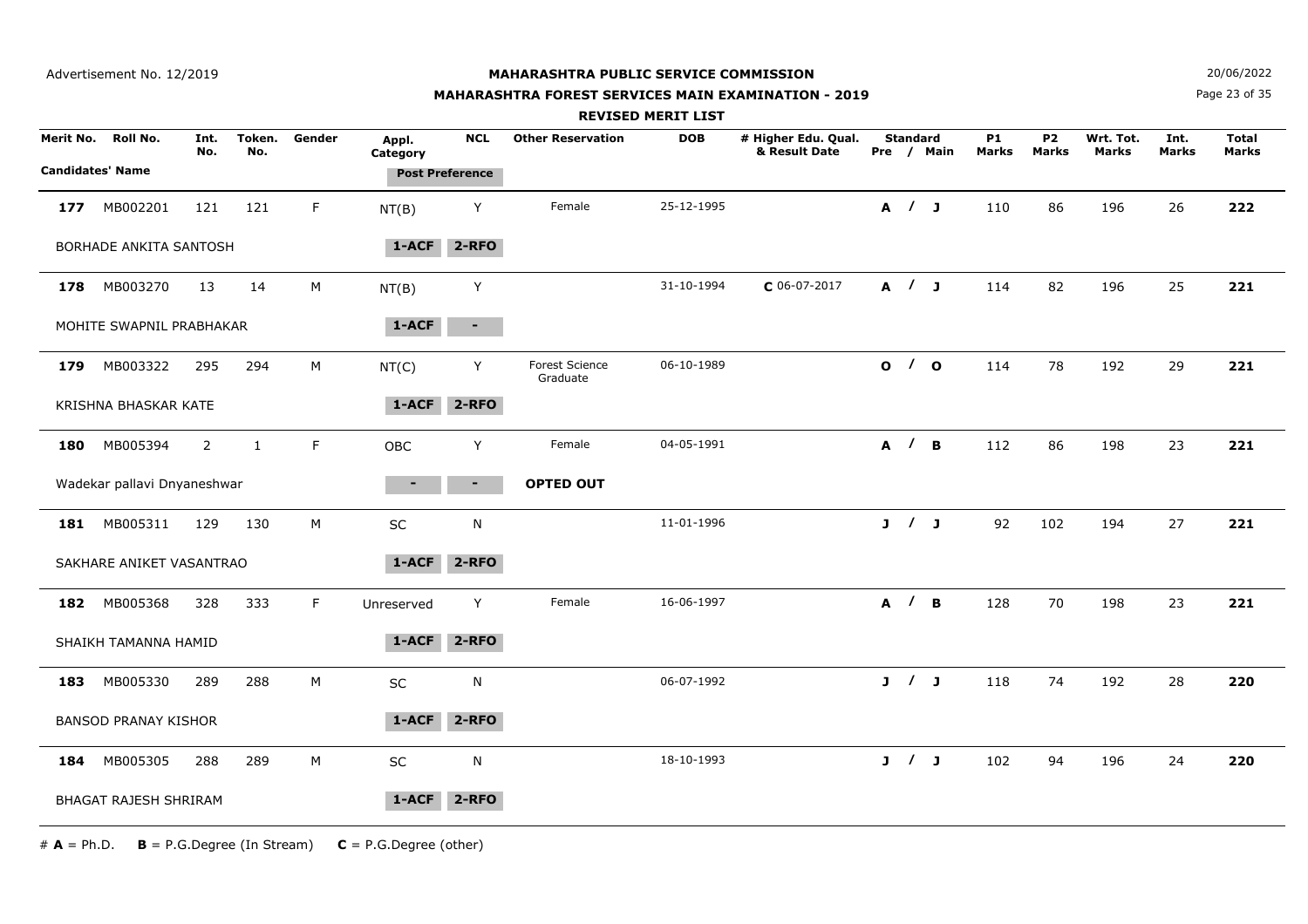#### **MAHARASHTRA FOREST SERVICES MAIN EXAMINATION - 2019**

**N**  $20/06/2022$ 

Page 24 of 35

|           |                                     |             |               |        |                   |                        |                          | <b>REVISED MERIT LIST</b> |                                      |                 |            |                           |                                |                           |                      |                       |
|-----------|-------------------------------------|-------------|---------------|--------|-------------------|------------------------|--------------------------|---------------------------|--------------------------------------|-----------------|------------|---------------------------|--------------------------------|---------------------------|----------------------|-----------------------|
| Merit No. | Roll No.<br><b>Candidates' Name</b> | Int.<br>No. | Token.<br>No. | Gender | Appl.<br>Category | <b>NCL</b>             | <b>Other Reservation</b> | <b>DOB</b>                | # Higher Edu. Qual.<br>& Result Date | <b>Standard</b> | Pre / Main | <b>P1</b><br><b>Marks</b> | P <sub>2</sub><br><b>Marks</b> | Wrt. Tot.<br><b>Marks</b> | Int.<br><b>Marks</b> | <b>Total</b><br>Marks |
|           |                                     |             |               |        |                   | <b>Post Preference</b> |                          |                           |                                      |                 |            |                           |                                |                           |                      |                       |
| 185       | MB002050                            | 252         | 251           | М      | SC                | N                      |                          | 07-05-1994                |                                      | J / J           |            | 110                       | 86                             | 196                       | 24                   | 220                   |
|           | YEWALE AKSHAY SHRIKANT              |             |               |        | 1-RFO             | $2-ACF$                |                          |                           |                                      |                 |            |                           |                                |                           |                      |                       |
| 186       | MB005466                            | 32          | 31            | F.     | EWS               | Y                      | Female                   | 27-11-1991                |                                      | A / K           |            | 110                       | 86                             | 196                       | 23                   | 219                   |
|           | Wakade Mandodari Appasaheb          |             |               |        | 1-ACF             | $2 - RFO$              |                          |                           |                                      |                 |            |                           |                                |                           |                      |                       |
| 187       | MB005371                            | 71          | 72            | М      | <b>SBC</b>        | Y                      |                          | 20-05-1993                |                                      | A / J           |            | 118                       | 78                             | 196                       | 23                   | 219                   |
|           | RANJANKAR NILESH DAGDURAO           |             |               |        | 1-ACF             | $2 - RFO$              |                          |                           |                                      |                 |            |                           |                                |                           |                      |                       |
| 188       | MB005255                            | 70          | 70            | M      | <b>SC</b>         | N                      |                          | 08-03-1986                | <b>B</b> 31-07-2009                  | A / J           |            | 108                       | 86                             | 194                       | 24                   | 218                   |
|           | LONDHE ROHAN UDDHAV                 |             |               |        | 1-ACF             | $2 - RFO$              |                          |                           |                                      |                 |            |                           |                                |                           |                      |                       |
| 189       | MB001268                            | 44          | 43            | М      | SC                | N                      |                          | 22-09-1996                |                                      | J / J           |            | 116                       | 80                             | 196                       | 22                   | 218                   |
|           | <b>GAIKWAD SANKET RAHUL</b>         |             |               |        | $\blacksquare$    | $\blacksquare$         | <b>OPTED OUT</b>         |                           |                                      |                 |            |                           |                                |                           |                      |                       |
| 190       | MB003093                            | 30          | 30            | F.     | EWS               | Y                      | Female                   | 20-06-1993                |                                      | A / K           |            | 110                       | 82                             | 192                       | 25                   | 217                   |
|           | CHAUGULE RESHMA MAHADEV             |             |               |        | 1-ACF             | $2 - RFO$              |                          |                           |                                      |                 |            |                           |                                |                           |                      |                       |
| 191       | MB003162                            | 297         | 297           | м      | SC                | N                      |                          | 16-12-1984                |                                      | J / J           |            | 94                        | 96                             | 190                       | 25                   | 215                   |
|           | SARKATE DIPAK JANARDHAN             |             |               |        | 1-ACF             | $2 - RFO$              |                          |                           |                                      |                 |            |                           |                                |                           |                      |                       |
| 192       | MB005446                            | 48          | 48            | F      | EWS               | N                      | Female                   | 27-09-1994                |                                      | J / K           |            | 94                        | 88                             | 182                       | 32                   | 214                   |
|           | PATIL APURVA SANJAY                 |             |               |        | 1-ACF             | $2 - RFO$              |                          |                           |                                      |                 |            |                           |                                |                           |                      |                       |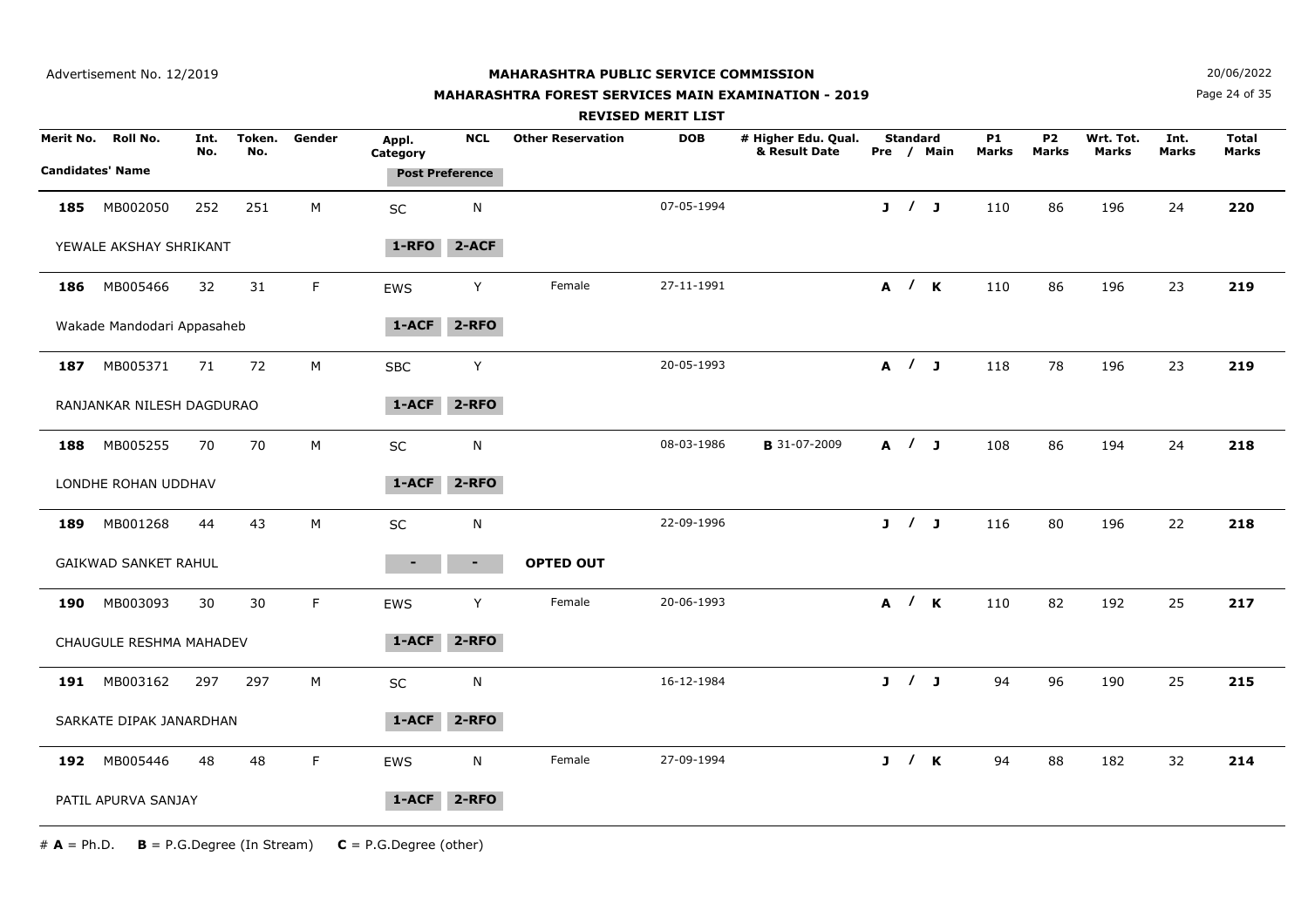## **MAHARASHTRA FOREST SERVICES MAIN EXAMINATION - 2019**

**N**  $20/06/2022$ 

Page 25 of 35

|           |                                     |             |                |             |                   |                                      |                          | <b>REVISED MERIT LIST</b> |                                      |                     |                     |             |                         |                           |               |                       |
|-----------|-------------------------------------|-------------|----------------|-------------|-------------------|--------------------------------------|--------------------------|---------------------------|--------------------------------------|---------------------|---------------------|-------------|-------------------------|---------------------------|---------------|-----------------------|
| Merit No. | Roll No.<br><b>Candidates' Name</b> | Int.<br>No. | Token.<br>No.  | Gender      | Appl.<br>Category | <b>NCL</b><br><b>Post Preference</b> | <b>Other Reservation</b> | <b>DOB</b>                | # Higher Edu. Qual.<br>& Result Date | <b>Standard</b>     | Pre / Main          | P1<br>Marks | P <sub>2</sub><br>Marks | Wrt. Tot.<br><b>Marks</b> | Int.<br>Marks | <b>Total</b><br>Marks |
| 193       | MB004061                            | 125         | 125            | F.          | EWS               | Y                                    | Female                   | 05-12-1994                |                                      |                     | A / K               | 96          | 94                      | 190                       | 24            | 214                   |
|           | <b>GOLE BHAGYASHRI ROHIDAS</b>      |             |                |             | 1-ACF             | $2 - RFO$                            |                          |                           |                                      |                     |                     |             |                         |                           |               |                       |
|           | 194 MB004424                        | 8           | $\overline{7}$ | M           | <b>SBC</b>        | Υ                                    |                          | 01-10-1992                |                                      | A / J               |                     | 108         | 80                      | 188                       | 25            | 213                   |
|           | MHETRE AKASH RAVINDRA               |             |                |             | 1-ACF             | $2 - RFO$                            |                          |                           |                                      |                     |                     |             |                         |                           |               |                       |
|           | 195 MB003180                        | 109         | 108            | F.          | OBC               | Y                                    | Female                   | 15-06-1993                |                                      |                     | <b>B</b> / <b>K</b> | 106         | 82                      | 188                       | 25            | 213                   |
|           | BADE POONAM DATTATRAYA              |             |                |             | 1-ACF             | 2-RFO                                |                          |                           |                                      |                     |                     |             |                         |                           |               |                       |
| 196       | MB004294                            | 292         | 292            | F.          | OBC               | Y                                    | Female                   | 12-02-1994                |                                      |                     | A / K               | 112         | 74                      | 186                       | 27            | 213                   |
|           | RAUT SHUBHANGI DEVIDAS              |             |                |             | 1-ACF             | 2-RFO                                |                          |                           |                                      |                     |                     |             |                         |                           |               |                       |
|           | 197 MB001029                        | 254         | 254            | $M_{\odot}$ | $\sf SC$          | N                                    |                          | 11-04-1992                |                                      | A / J               |                     | 110         | 76                      | 186                       | 26            | 212                   |
|           | LOKARE DEEPAK SURESH                |             |                |             | 1-ACF             | $2 - RFO$                            |                          |                           |                                      |                     |                     |             |                         |                           |               |                       |
| 198       | MB002260                            | 190         | 191            | F.          | OBC               | Y                                    | Female                   | 01-06-1996                |                                      | <b>B</b> / <b>K</b> |                     | 102         | 86                      | 188                       | 24            | 212                   |
|           | SHAIKH SEEMA AJIJ                   |             |                |             | 1-ACF             | $2 - RFO$                            |                          |                           |                                      |                     |                     |             |                         |                           |               |                       |
| 199       | MB002090                            | 268         | 267            | М           | SC                | N                                    |                          | 11-02-1983                | $C$ 24-08-2010                       | J / J               |                     | 114         | 72                      | 186                       | 25            | 211                   |
|           | AHIRE JITESH VASANT                 |             |                |             | $1 - ACF$         | $2 - RFO$                            |                          |                           |                                      |                     |                     |             |                         |                           |               |                       |
| 200       | MB003274                            | 283         | 283            | M           | <b>SBC</b>        | Y                                    |                          | 24-04-1991                |                                      | A / J               |                     | 112         | 74                      | 186                       | 25            | 211                   |
|           | TALI VISHAL DEVKISAN                |             |                |             | 1-ACF             | $2 - RFO$                            |                          |                           |                                      |                     |                     |             |                         |                           |               |                       |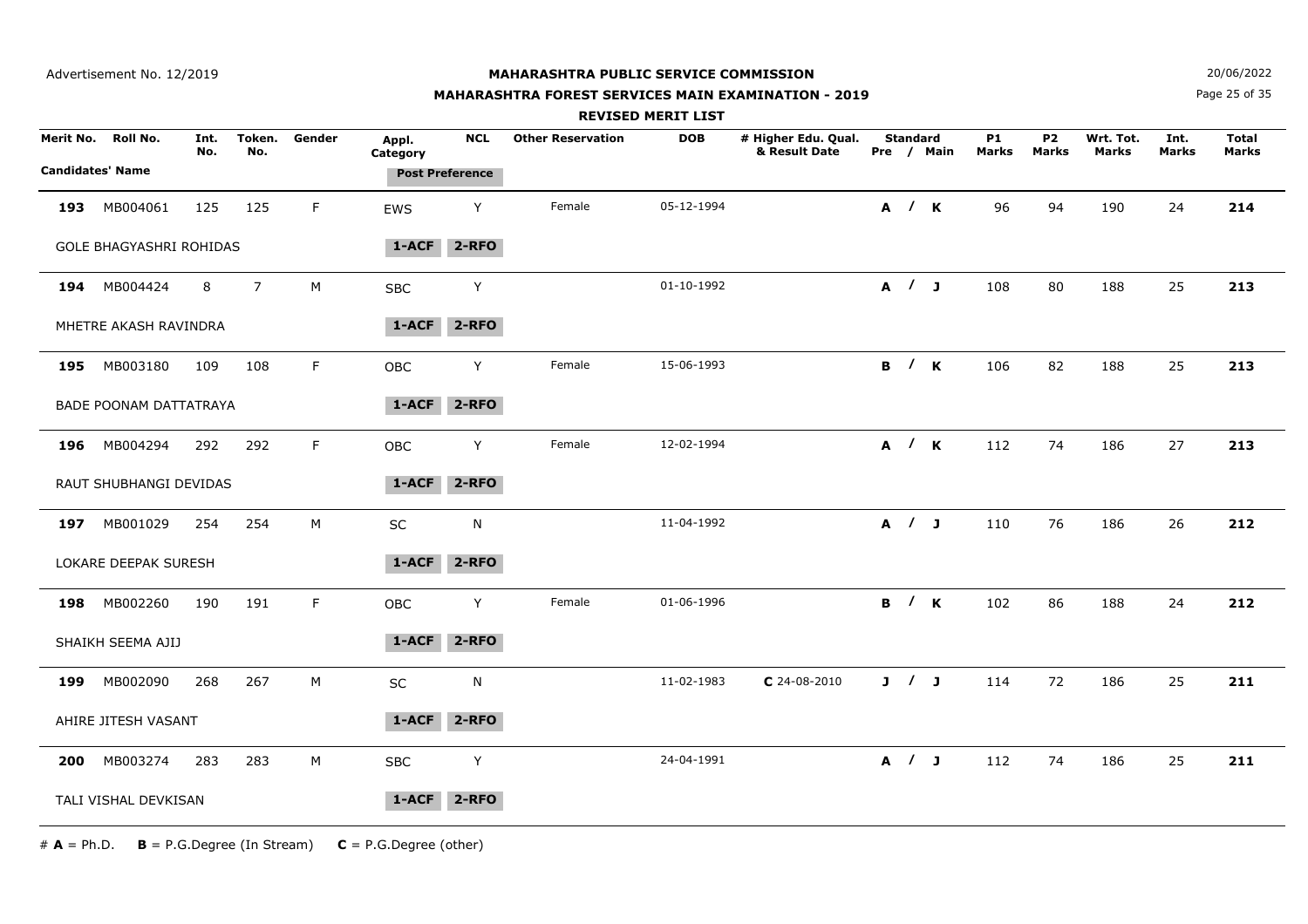Advertisement No. 12/2019

#### **MAHARASHTRA PUBLIC SERVICE COMMISSION**

## **MAHARASHTRA FOREST SERVICES MAIN EXAMINATION - 2019**

**N**  $20/06/2022$ 

Page 26 of 35

|     |                                               |             |               |        |                                             |            |                                   | <b>REVISED MERIT LIST</b> |                                      |                 |                     |                    |                           |                    |               |                              |
|-----|-----------------------------------------------|-------------|---------------|--------|---------------------------------------------|------------|-----------------------------------|---------------------------|--------------------------------------|-----------------|---------------------|--------------------|---------------------------|--------------------|---------------|------------------------------|
|     | Merit No. Roll No.<br><b>Candidates' Name</b> | Int.<br>No. | Token.<br>No. | Gender | Appl.<br>Category<br><b>Post Preference</b> | <b>NCL</b> | <b>Other Reservation</b>          | <b>DOB</b>                | # Higher Edu. Qual.<br>& Result Date | <b>Standard</b> | Pre / Main          | <b>P1</b><br>Marks | <b>P2</b><br><b>Marks</b> | Wrt. Tot.<br>Marks | Int.<br>Marks | <b>Total</b><br><b>Marks</b> |
| 201 | MB005333                                      | 134         | 134           | F      | SC                                          | N          | Female                            | 12-06-1992                |                                      |                 | K / K               | 92                 | 92                        | 184                | 27            | 211                          |
|     | Gaikwad Kanchan Ashok                         |             |               |        | ٠                                           | $\sim$     | <b>OPTED OUT</b>                  |                           |                                      |                 |                     |                    |                           |                    |               |                              |
| 202 | MB003290                                      | 327         | 331           | F      | EWS                                         | Y          | Female                            | 05-02-1994                |                                      |                 | B / K               | 102                | 84                        | 186                | 25            | 211                          |
|     | SOLUNKE ROHINI TULSIDAS                       |             |               |        | $1 - ACF$                                   | $2 - RFO$  |                                   |                           |                                      |                 |                     |                    |                           |                    |               |                              |
| 203 | MB005488                                      | 356         | 361           | F.     | <b>EWS</b>                                  | Y          | Female                            | 02-04-1992                |                                      |                 | A / K               | 120                | 64                        | 184                | 26            | 210                          |
|     | DAMARE SUVARNA DIGAMBAR                       |             |               |        | $1 - ACF$                                   | $2 - RFO$  |                                   |                           |                                      |                 |                     |                    |                           |                    |               |                              |
| 204 | MB005087                                      | 287         | 286           | M      | OBC                                         | Y          | <b>Forest Science</b><br>Graduate | 27-12-1995                |                                      |                 | 0/0                 | 76                 | 100                       | 176                | 34            | 210                          |
|     | <b>BHAWANE AKASH KAILAS</b>                   |             |               |        | 1-ACF                                       | $2 - RFO$  |                                   |                           |                                      |                 |                     |                    |                           |                    |               |                              |
| 205 | MB001110                                      | 249         | 249           | F      | <b>OBC</b>                                  | Y          | Female                            | 19-10-1992                |                                      |                 | <b>B</b> / <b>K</b> | 120                | 64                        | 184                | 25            | 209                          |
|     | KOTWAL ASHWINI VIJAY                          |             |               |        | 1-ACF                                       | $2 - RFO$  |                                   |                           |                                      |                 |                     |                    |                           |                    |               |                              |
| 206 | MB005229                                      | 57          | 56            | М      | EWS                                         | Y          | <b>Forest Science</b><br>Graduate | 12-04-1992                | <b>B</b> 09-06-2018                  |                 | 0/0                 | 98                 | 86                        | 184                | 24            | 208                          |
|     | SHEDGE JYOTIRAM JANARDAN                      |             |               |        | 1-ACF                                       | 2-RFO      |                                   |                           |                                      |                 |                     |                    |                           |                    |               |                              |
| 207 | MB005407                                      | 218         | 217           | F.     | NT(D)                                       | Y          | Female                            | 25-07-1992                |                                      |                 | A / K               | 114                | 72                        | 186                | 22            | 208                          |
|     | <b>KARAD SARITA SANJAY</b>                    |             |               |        | $1 - ACF$                                   | $2 - RFO$  |                                   |                           |                                      |                 |                     |                    |                           |                    |               |                              |
| 208 | MB005335                                      | 69          | 69            | F.     | SC                                          | N          | Female                            | 28-02-1994                |                                      |                 | A / K               | 112                | 72                        | 184                | 24            | 208                          |
|     | SHINDE ADWITA MOHAN                           |             |               |        | 1-ACF                                       | 2-RFO      |                                   |                           |                                      |                 |                     |                    |                           |                    |               |                              |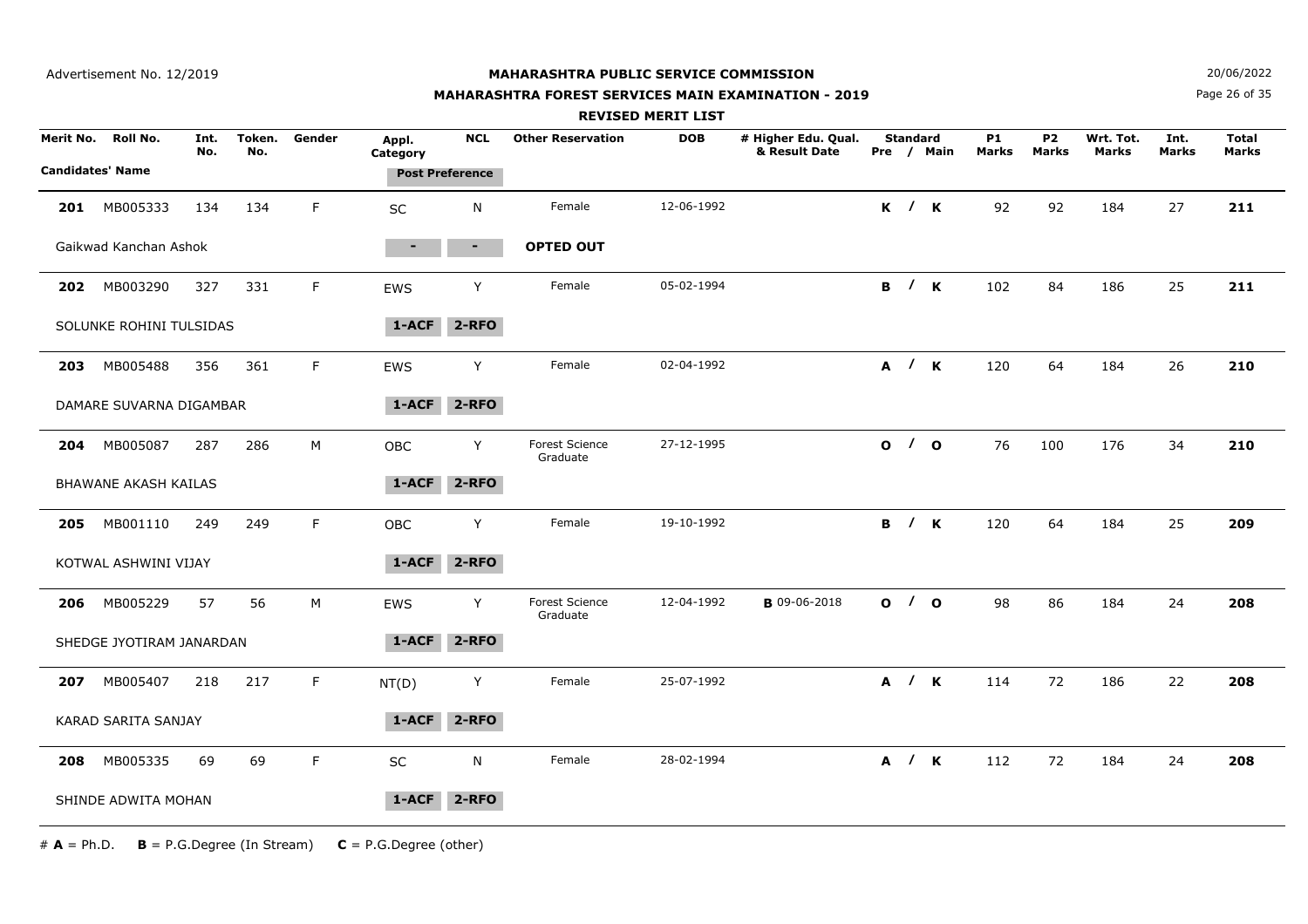Advertisement No. 12/2019

#### **MAHARASHTRA PUBLIC SERVICE COMMISSION**

## **MAHARASHTRA FOREST SERVICES MAIN EXAMINATION - 2019**

**N**  $20/06/2022$ 

Page 27 of 35

|     |                                               |             |               |             |                                             |            |                          | <b>REVISED MERIT LIST</b> |                                      |                 |                     |                    |                           |                           |                      |                              |
|-----|-----------------------------------------------|-------------|---------------|-------------|---------------------------------------------|------------|--------------------------|---------------------------|--------------------------------------|-----------------|---------------------|--------------------|---------------------------|---------------------------|----------------------|------------------------------|
|     | Merit No. Roll No.<br><b>Candidates' Name</b> | Int.<br>No. | Token.<br>No. | Gender      | Appl.<br>Category<br><b>Post Preference</b> | <b>NCL</b> | <b>Other Reservation</b> | <b>DOB</b>                | # Higher Edu. Qual.<br>& Result Date | <b>Standard</b> | Pre / Main          | <b>P1</b><br>Marks | <b>P2</b><br><b>Marks</b> | Wrt. Tot.<br><b>Marks</b> | Int.<br><b>Marks</b> | <b>Total</b><br><b>Marks</b> |
|     |                                               |             |               |             |                                             |            |                          |                           |                                      |                 |                     |                    |                           |                           |                      |                              |
| 209 | MB005321                                      | 76          | 77            | F           | OBC                                         | Y          | Female                   | 23-03-1991                |                                      |                 | A / K               | 90                 | 92                        | 182                       | 25                   | 207                          |
|     | Raskar Gauri Bharat                           |             |               |             | $1 - ACF$                                   | $2 - RFO$  |                          |                           |                                      |                 |                     |                    |                           |                           |                      |                              |
| 210 | MB005005                                      | 320         | 320           | $\mathsf F$ | OBC                                         | Y          | Female                   | 04-10-1991                |                                      |                 | <b>B</b> / <b>K</b> | 88                 | 90                        | 178                       | 29                   | 207                          |
|     | choudhary Prajakta Rajkumar                   |             |               |             | 1-ACF                                       | $2 - RFO$  |                          |                           |                                      |                 |                     |                    |                           |                           |                      |                              |
|     | 211 MB005426                                  | 298         | 298           | F.          | SC                                          | N          | Female                   | 05-04-1995                |                                      |                 | E / K               | 100                | 76                        | 176                       | 31                   | 207                          |
|     | MATE SNEHAL SHIVDATTA                         |             |               |             | 1-ACF                                       | 2-RFO      |                          |                           |                                      |                 |                     |                    |                           |                           |                      |                              |
|     | 212 MB004286                                  | 280         | 279           | F           | OBC                                         | Y          | Female                   | 31-08-1995                |                                      |                 | A / K               | 90                 | 88                        | 178                       | 29                   | 207                          |
|     | BUDHE PAYAL DULICHAND                         |             |               |             | 1-ACF                                       | $2 - RFO$  |                          |                           |                                      |                 |                     |                    |                           |                           |                      |                              |
|     | 213 MB005027                                  | 315         | 314           | F.          | OBC                                         | Y          | Female                   | 21-10-1994                | <b>B</b> 14-07-2017                  |                 | A / K               | 112                | 68                        | 180                       | 26                   | 206                          |
|     | DOYE LINATA RATIRAM                           |             |               |             | 1-ACF                                       | 2-RFO      |                          |                           |                                      |                 |                     |                    |                           |                           |                      |                              |
|     | 214 MB002022                                  | 338         | 338           | F.          | EWS                                         | Y          | Female                   | 26-10-1994                |                                      |                 | A / K               | 110                | 76                        | 186                       | 19                   | 205                          |
|     | MANE DIPIKA SADASHIV                          |             |               |             | 1-ACF                                       | 2-RFO      |                          |                           |                                      |                 |                     |                    |                           |                           |                      |                              |
| 215 | MB001016                                      | 92          | 92            | F.          | NT(C)                                       | Y          | Female                   | 17-09-1993                | <b>B</b> 20-11-2017                  |                 | <b>B</b> / <b>K</b> | 94                 | 84                        | 178                       | 26                   | 204                          |
|     | VIRKAR SUJATA SURYAKANT                       |             |               |             | $1 - ACF$                                   | $2 - RFO$  |                          |                           |                                      |                 |                     |                    |                           |                           |                      |                              |
|     | 216 MB004082                                  | 174         | 174           | F           | OBC                                         | Y          | Female                   | 12-07-1994                |                                      |                 | A / K               | 124                | 54                        | 178                       | 26                   | 204                          |
|     | Phule Kiran Balaji                            |             |               |             | 1-ACF                                       | $2 - RFO$  |                          |                           |                                      |                 |                     |                    |                           |                           |                      |                              |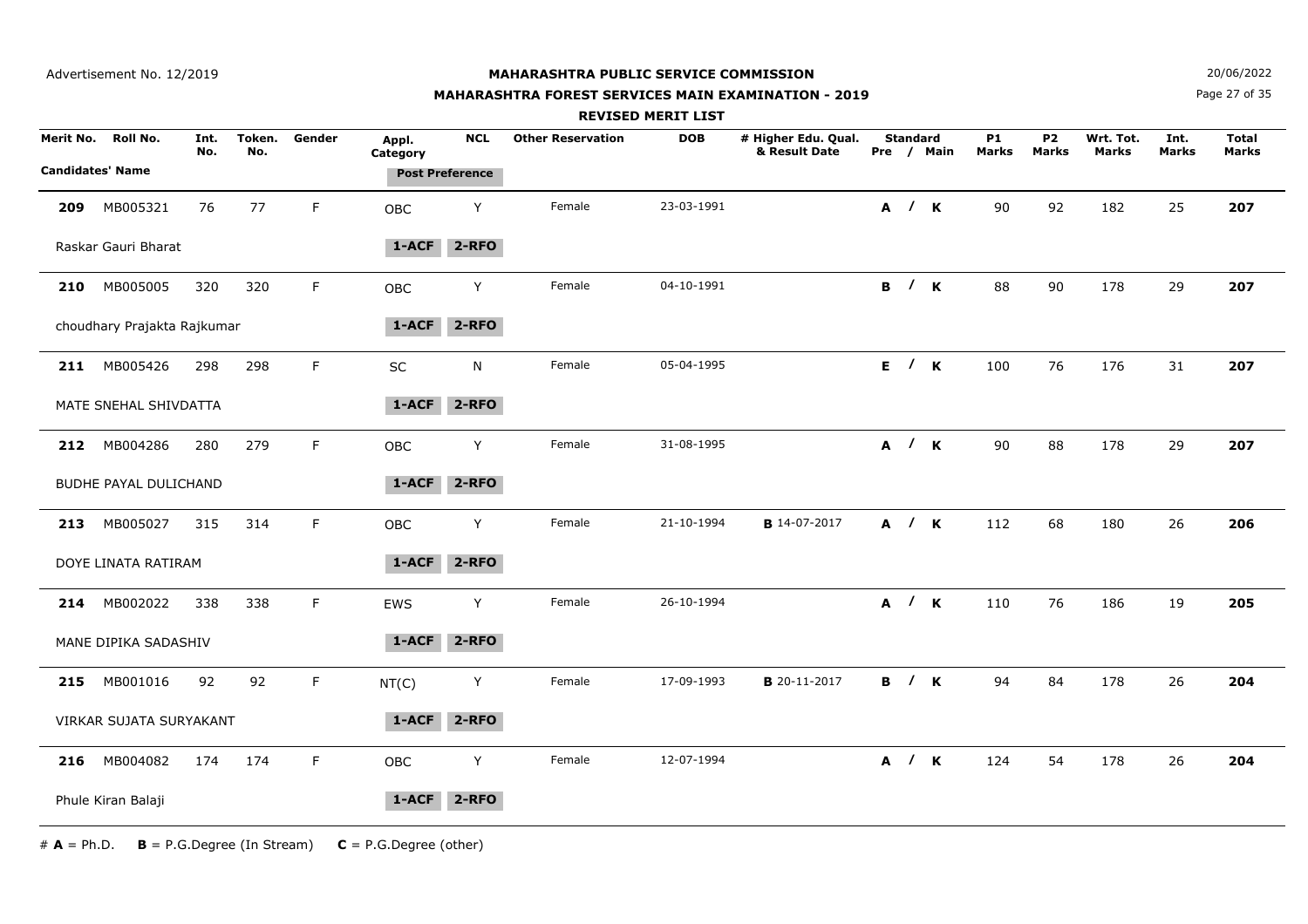## **MAHARASHTRA FOREST SERVICES MAIN EXAMINATION - 2019**

**N**  $20/06/2022$ 

Page 28 of 35

|           |                                            |             |               |             |                   |                                      |                          | <b>REVISED MERIT LIST</b> |                                      |       |                     |                     |                    |                    |                           |               |                              |
|-----------|--------------------------------------------|-------------|---------------|-------------|-------------------|--------------------------------------|--------------------------|---------------------------|--------------------------------------|-------|---------------------|---------------------|--------------------|--------------------|---------------------------|---------------|------------------------------|
| Merit No. | <b>Roll No.</b><br><b>Candidates' Name</b> | Int.<br>No. | Token.<br>No. | Gender      | Appl.<br>Category | <b>NCL</b><br><b>Post Preference</b> | <b>Other Reservation</b> | <b>DOB</b>                | # Higher Edu. Qual.<br>& Result Date |       | <b>Standard</b>     | Pre / Main          | <b>P1</b><br>Marks | <b>P2</b><br>Marks | Wrt. Tot.<br><b>Marks</b> | Int.<br>Marks | <b>Total</b><br><b>Marks</b> |
|           |                                            |             |               |             |                   |                                      |                          |                           |                                      |       |                     |                     |                    |                    |                           |               |                              |
| 217       | MB002179                                   | 227         | 227           | F           | <b>OBC</b>        | Y                                    | Female                   | 16-05-1995                |                                      |       |                     | <b>B</b> / <b>K</b> | 92                 | 86                 | 178                       | 26            | 204                          |
|           | HIRAVE PALLVI DATTARTRAYA                  |             |               |             | 1-ACF             | 2-RFO                                |                          |                           |                                      |       |                     |                     |                    |                    |                           |               |                              |
| 218       | MB002144                                   | 314         | 315           | $\mathsf F$ | OBC               | Y                                    | Female                   | 11-07-1994                | <b>B</b> 13-07-2016                  |       | B / K               |                     | 98                 | 78                 | 176                       | 27            | 203                          |
|           | UMAP MAYURI RAJENDRA                       |             |               |             | 1-ACF             | 2-RFO                                |                          |                           |                                      |       |                     |                     |                    |                    |                           |               |                              |
|           | 219 MB005343                               | 100         | 100           | F           | OBC               | Y                                    | Female                   | 01-02-1992                |                                      | A / K |                     |                     | 96                 | 80                 | 176                       | 27            | 203                          |
|           | MULEY SUKANYA NARAYAN                      |             |               |             | 1-ACF             | 2-RFO                                |                          |                           |                                      |       |                     |                     |                    |                    |                           |               |                              |
| 220       | MB005271                                   | 94          | 93            | $\mathsf F$ | NT(C)             | Y                                    | Female                   | 04-06-1997                |                                      |       |                     | $K$ / $K$           | 80                 | 98                 | 178                       | 25            | 203                          |
|           | KAMBALE JYOTI HINDURAO                     |             |               |             | 1-ACF             | $2 - RFO$                            |                          |                           |                                      |       |                     |                     |                    |                    |                           |               |                              |
|           | 221 MB002062                               | 225         | 226           | F           | <b>ST</b>         | N                                    | Female                   | 31-05-1993                |                                      | A / J |                     |                     | 98                 | 80                 | 178                       | 24            | 202                          |
|           | <b>GODE ROSHANI KESHAV</b>                 |             |               |             | 1-ACF             | 2-RFO                                |                          |                           |                                      |       |                     |                     |                    |                    |                           |               |                              |
|           | 222 MB004320                               | 173         | 173           | $\mathsf F$ | SC                | N                                    | Female                   | 02-06-1993                |                                      | K / K |                     |                     | 100                | 76                 | 176                       | 26            | 202                          |
|           | SAWALE SNEHA RAVISHANKAR                   |             |               |             | 1-ACF             | $2 - RFO$                            |                          |                           |                                      |       |                     |                     |                    |                    |                           |               |                              |
| 223       | MB005017                                   | 59          | 59            | F           | OBC               | Y                                    | Female                   | 13-09-1995                |                                      |       |                     | <b>B</b> / <b>K</b> | 108                | 68                 | 176                       | 26            | 202                          |
|           | PAWAR PRITEE DATTATRAY                     |             |               |             | 1-ACF             | $2 - RFO$                            |                          |                           |                                      |       |                     |                     |                    |                    |                           |               |                              |
|           | 224 MB004253                               | 101         | 102           | F           | OBC               | Y                                    | Female                   | 10-02-1996                |                                      |       | <b>B</b> / <b>K</b> |                     | 90                 | 86                 | 176                       | 26            | 202                          |
|           | ROHOKALE SNEHAL RAMESH                     |             |               |             | 1-ACF             | $2 - RFO$                            |                          |                           |                                      |       |                     |                     |                    |                    |                           |               |                              |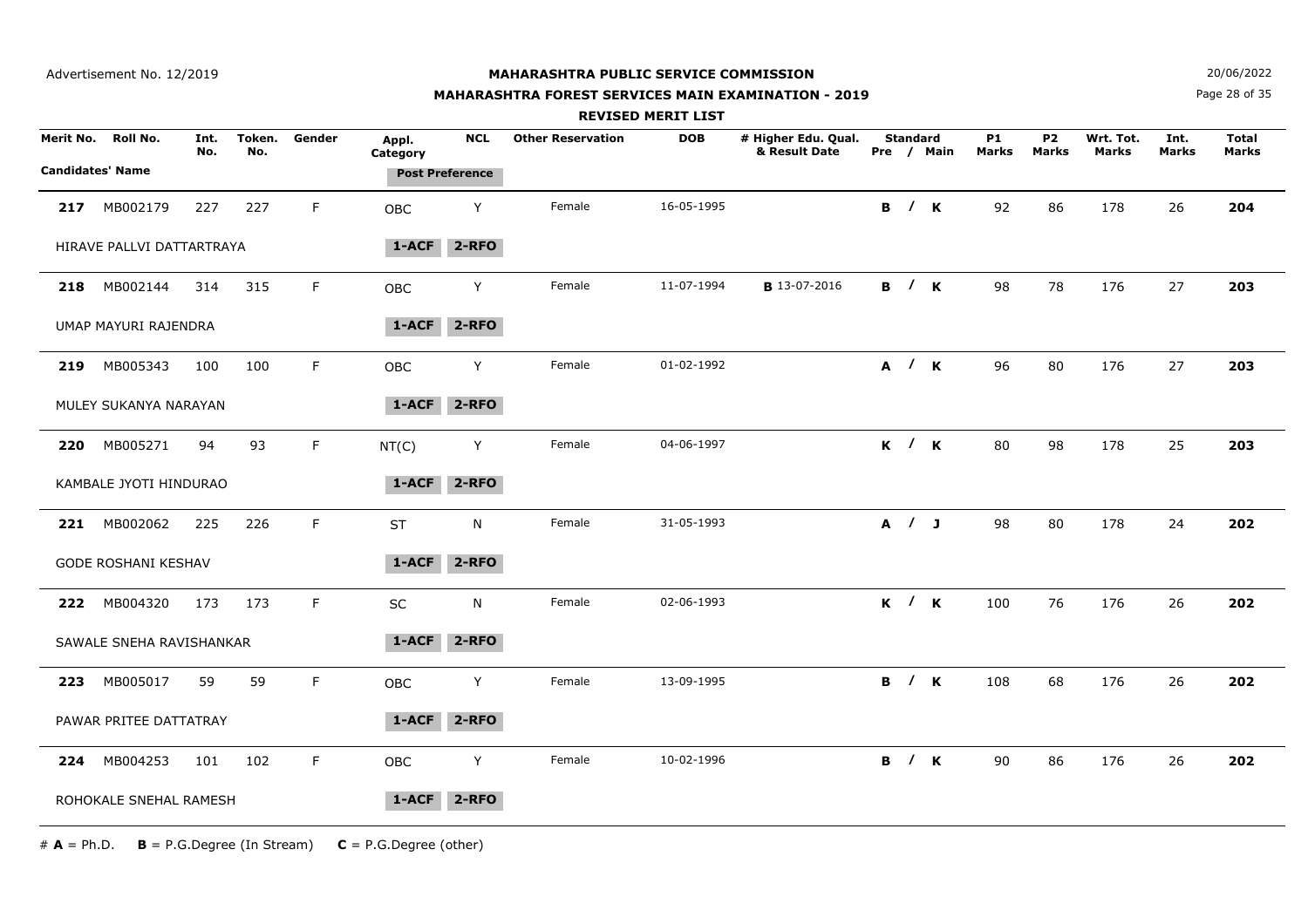## **MAHARASHTRA FOREST SERVICES MAIN EXAMINATION - 2019**

**N**  $20/06/2022$ 

Page 29 of 35

|           |                               |             |               |        |                   |                        |                                   | <b>REVISED MERIT LIST</b> |                                      |                 |            |                    |                           |                    |               |                              |
|-----------|-------------------------------|-------------|---------------|--------|-------------------|------------------------|-----------------------------------|---------------------------|--------------------------------------|-----------------|------------|--------------------|---------------------------|--------------------|---------------|------------------------------|
| Merit No. | Roll No.                      | Int.<br>No. | Token.<br>No. | Gender | Appl.<br>Category | <b>NCL</b>             | <b>Other Reservation</b>          | <b>DOB</b>                | # Higher Edu. Qual.<br>& Result Date | <b>Standard</b> | Pre / Main | <b>P1</b><br>Marks | <b>P2</b><br><b>Marks</b> | Wrt. Tot.<br>Marks | Int.<br>Marks | <b>Total</b><br><b>Marks</b> |
|           | <b>Candidates' Name</b>       |             |               |        |                   | <b>Post Preference</b> |                                   |                           |                                      |                 |            |                    |                           |                    |               |                              |
| 225       | MB004018                      | 169         | 168           | М      | <b>ST</b>         | N                      |                                   | 22-10-1987                |                                      | J / J           |            | 104                | 72                        | 176                | 25            | 201                          |
|           | GOPULWAD LAXMIKANT MOHANRAO   |             |               |        | $1 - ACF$         | $2 - RFO$              |                                   |                           |                                      |                 |            |                    |                           |                    |               |                              |
| 226       | MB002133                      | 279         | 280           | F      | SC                | N                      | Female                            | 10-09-1990                |                                      |                 | E / K      | 102                | 70                        | 172                | 28            | 200                          |
|           | MESHRAM SHUBHANGI DEVIDASRAO  |             |               |        | 1-ACF             | $2 - RFO$              |                                   |                           |                                      |                 |            |                    |                           |                    |               |                              |
| 227       | MB005260                      | 352         | 347           | M      | OBC               | Y                      | <b>Forest Science</b><br>Graduate | 24-08-1994                |                                      |                 | O / P      | 108                | 64                        | 172                | 28            | 200                          |
|           | DIGHE MAHESH BALASAHEB        |             |               |        | 1-ACF             | 2-RFO                  |                                   |                           |                                      |                 |            |                    |                           |                    |               |                              |
| 228       | MB005034                      | 269         | 269           | F      | NT(C)             | Y                      | Female                            | 18-02-1995                |                                      |                 | A / K      | 98                 | 74                        | 172                | 28            | 200                          |
|           | WAGHMODE MADHURI LAXMAN       |             |               |        | $1 - ACF$         | $2 - RFO$              |                                   |                           |                                      |                 |            |                    |                           |                    |               |                              |
| 229       | MB003308                      | 284         | 285           | M      | OBC               | Y                      | <b>Forest Science</b><br>Graduate | 08-07-1991                | <b>B</b> 04-10-2016                  |                 | 0/0        | 88                 | 88                        | 176                | 23            | 199                          |
|           | PATIL PIYUSH ANANT            |             |               |        | $1 - ACF$         | 2-RFO                  |                                   |                           |                                      |                 |            |                    |                           |                    |               |                              |
| 230       | MB003352                      | 95          | 96            | М      | EWS               | Y                      | Sports                            | 03-06-1990                |                                      |                 | D / D      | 90                 | 84                        | 174                | 25            | 199                          |
|           | INGLE GANESH SHIVAJI          |             |               |        | 1-ACF             | 2-RFO                  |                                   |                           |                                      |                 |            |                    |                           |                    |               |                              |
|           | 231 MB002156                  | 303         | 303           | M      | <b>ST</b>         | N                      |                                   | 24-05-1992                |                                      | J / J           |            | 118                | 62                        | 180                | 19            | 199                          |
|           | <b>GADMADE GAURESH GAUTAM</b> |             |               |        | 1-ACF             | 2-RFO                  |                                   |                           |                                      |                 |            |                    |                           |                    |               |                              |
|           | 232 MB002254                  | 47          | 47            | М      | OBC               | Y                      | <b>Forest Science</b><br>Graduate | 17-04-1989                |                                      |                 | 0/0        | 102                | 76                        | 178                | 20            | 198                          |
|           | SURAJ AMRUT JAYKAR            |             |               |        | 1-ACF             | $2 - RFO$              |                                   |                           |                                      |                 |            |                    |                           |                    |               |                              |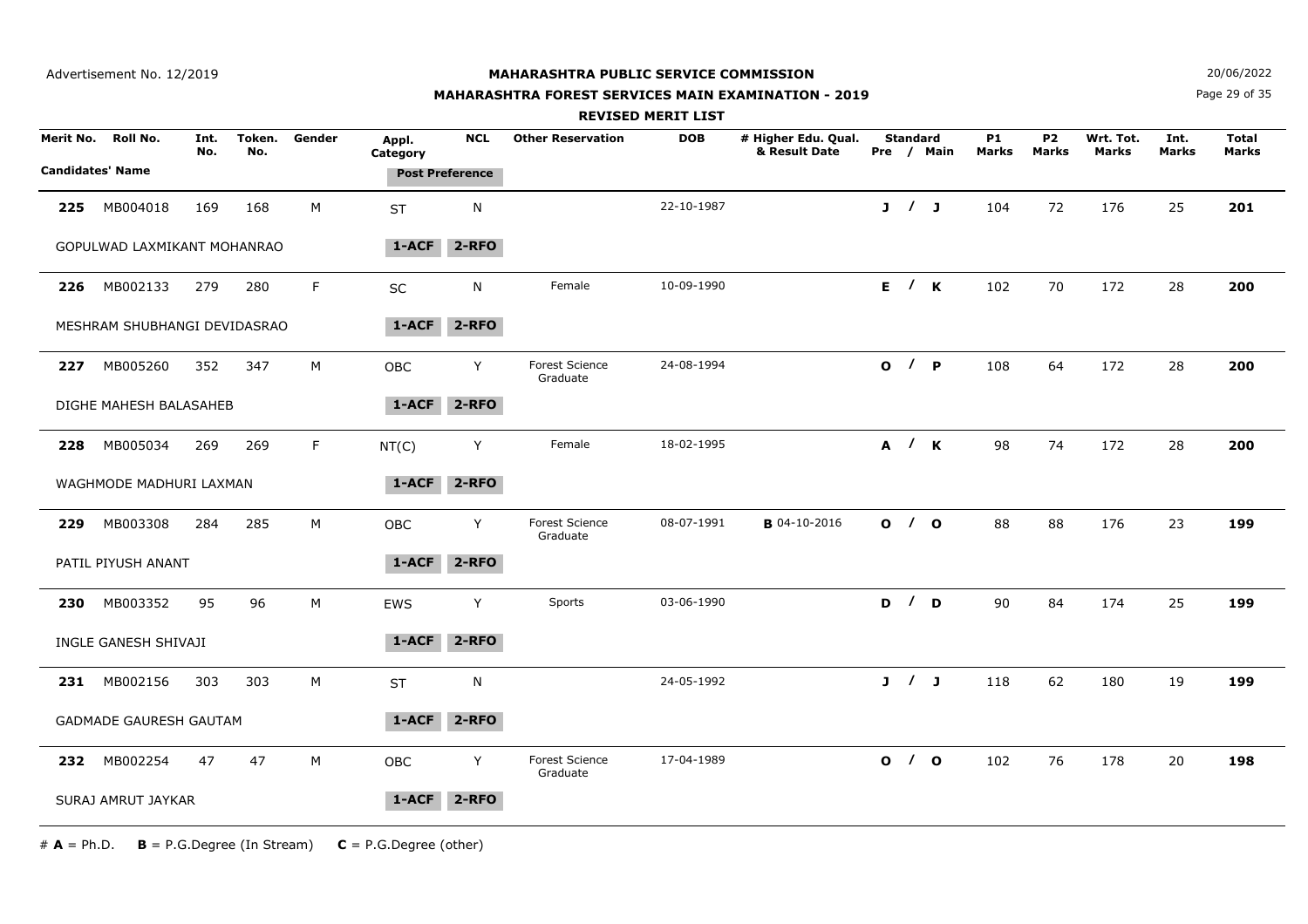#### **MAHARASHTRA FOREST SERVICES MAIN EXAMINATION - 2019**

**N**  $20/06/2022$ 

Page 30 of 35

|     |                           |             |               |        |                   |                        |                          | <b>REVISED MERIT LIST</b> |                                      |                 |                     |                           |                                |                    |                      |                       |  |
|-----|---------------------------|-------------|---------------|--------|-------------------|------------------------|--------------------------|---------------------------|--------------------------------------|-----------------|---------------------|---------------------------|--------------------------------|--------------------|----------------------|-----------------------|--|
|     | Merit No. Roll No.        | Int.<br>No. | Token.<br>No. | Gender | Appl.<br>Category | <b>NCL</b>             | <b>Other Reservation</b> | <b>DOB</b>                | # Higher Edu. Qual.<br>& Result Date | <b>Standard</b> | Pre / Main          | <b>P1</b><br><b>Marks</b> | P <sub>2</sub><br><b>Marks</b> | Wrt. Tot.<br>Marks | Int.<br><b>Marks</b> | <b>Total</b><br>Marks |  |
|     | <b>Candidates' Name</b>   |             |               |        |                   | <b>Post Preference</b> |                          |                           |                                      |                 |                     |                           |                                |                    |                      |                       |  |
| 233 | MB001121                  | 183         | 183           | M      | <b>ST</b>         | $\mathsf{N}$           |                          | 27-06-1990                |                                      | J / J           |                     | 84                        | 92                             | 176                | 22                   | 198                   |  |
|     | BOTHIKAR SATISH ARVIND    |             |               |        | 1-RFO             | $\sim 100$             |                          |                           |                                      |                 |                     |                           |                                |                    |                      |                       |  |
| 234 | MB004359                  | 144         | 145           | F.     | NT(C)             | Y                      | Female                   | 02-02-1993                |                                      |                 | B / K               | 90                        | 80                             | 170                | 28                   | 198                   |  |
|     | WAGHMODE VANASHRI VISHNU  |             |               |        | 1-ACF             | $2 - RFO$              |                          |                           |                                      |                 |                     |                           |                                |                    |                      |                       |  |
|     | 235 MB004347              | 271         | 271           | М      | <b>ST</b>         | N                      |                          | 17-09-1991                |                                      |                 | J / J               | 104                       | 68                             | 172                | 25                   | 197                   |  |
|     | NANNAWARE SHARAD SHANKAR  |             |               |        | 1-ACF             | $2 - RFO$              |                          |                           |                                      |                 |                     |                           |                                |                    |                      |                       |  |
| 236 | MB005384                  | 322         | 322           | F.     | <b>SC</b>         | N                      | Female                   | 20-05-1991                | $C$ 28-08-2015                       |                 | A / K               | 90                        | 76                             | 166                | 30                   | 196                   |  |
|     | Meshram Shital Uttam      |             |               |        | 1-ACF             | 2-RFO                  |                          |                           |                                      |                 |                     |                           |                                |                    |                      |                       |  |
| 237 | MB004387                  | 198         | 199           | F      | NT(C)             | Y                      | Female                   | 28-01-1992                |                                      |                 | <b>B</b> / <b>K</b> | 110                       | 60                             | 170                | 26                   | 196                   |  |
|     | PANKURE PURVA DNYANESHWAR |             |               |        | $1 - ACF$         | 2-RFO                  |                          |                           |                                      |                 |                     |                           |                                |                    |                      |                       |  |
| 238 | MB005288                  | 87          | 87            | F.     | SC                | $\mathsf{N}$           | Female                   | 15-05-1994                |                                      |                 | K / K               | 94                        | 76                             | 170                | 25                   | 195                   |  |
|     | AIWALE SHITAL VITTHAL     |             |               |        | 1-ACF             | 2-RFO                  |                          |                           |                                      |                 |                     |                           |                                |                    |                      |                       |  |
| 239 | MB002242                  | 296         | 296           | M      | <b>ST</b>         | N                      |                          | 04-02-1992                |                                      | J / J           |                     | 102                       | 68                             | 170                | 24                   | 194                   |  |
|     | RAUT MANISH EAKNATH       |             |               |        | 1-RFO             | $\blacksquare$         |                          |                           |                                      |                 |                     |                           |                                |                    |                      |                       |  |
| 240 | MB003012                  | 53          | 53            | F      | NT(C)             | Y                      | Female                   | 23-05-1994                |                                      |                 | <b>B</b> / <b>K</b> | 92                        | 78                             | 170                | 24                   | 194                   |  |
|     | WAGHMODE VIDYA GANGARAM   |             |               |        | 1-ACF             | 2-RFO                  |                          |                           |                                      |                 |                     |                           |                                |                    |                      |                       |  |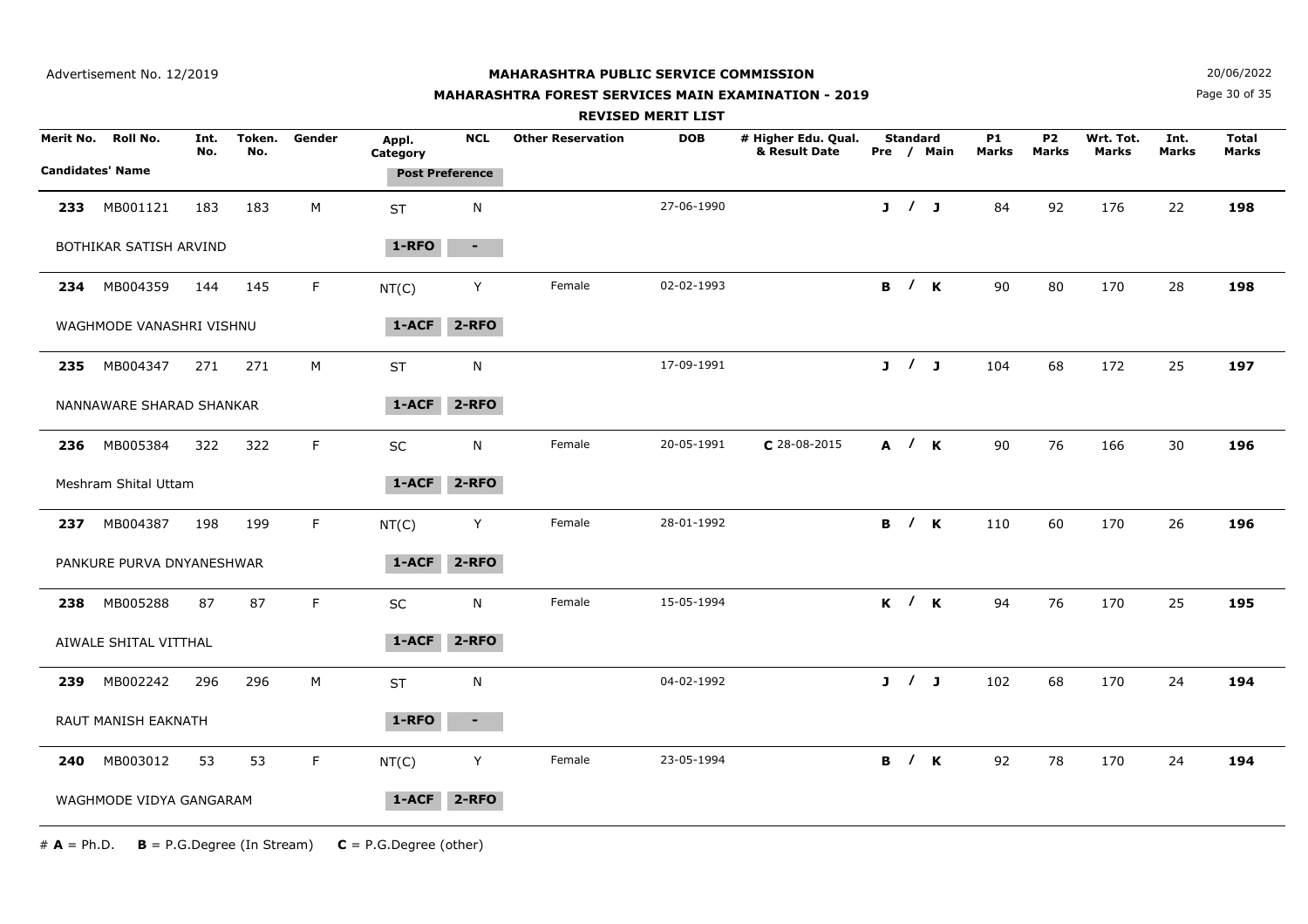Advertisement No. 12/2019

## **MAHARASHTRA PUBLIC SERVICE COMMISSION**

#### **MAHARASHTRA FOREST SERVICES MAIN EXAMINATION - 2019**

**N**  $20/06/2022$ 

Page 31 of 35

|                         |                            |             |               |             |                   |                        |                          | <b>REVISED MERIT LIST</b> |                                      |                 |                     |                    |                           |                           |                      |                       |  |
|-------------------------|----------------------------|-------------|---------------|-------------|-------------------|------------------------|--------------------------|---------------------------|--------------------------------------|-----------------|---------------------|--------------------|---------------------------|---------------------------|----------------------|-----------------------|--|
| Merit No.               | <b>Roll No.</b>            | Int.<br>No. | Token.<br>No. | Gender      | Appl.<br>Category | <b>NCL</b>             | <b>Other Reservation</b> | <b>DOB</b>                | # Higher Edu. Qual.<br>& Result Date | <b>Standard</b> | Pre / Main          | <b>P1</b><br>Marks | <b>P2</b><br><b>Marks</b> | Wrt. Tot.<br><b>Marks</b> | Int.<br><b>Marks</b> | <b>Total</b><br>Marks |  |
| <b>Candidates' Name</b> |                            |             |               |             |                   | <b>Post Preference</b> |                          |                           |                                      |                 |                     |                    |                           |                           |                      |                       |  |
| 241                     | MB005403                   | 232         | 231           | F           | NT(C)             | Y                      | Female                   | 04-07-1995                |                                      |                 | <b>B</b> / <b>K</b> | 92                 | 76                        | 168                       | 25                   | 193                   |  |
|                         | TAGAD ASHWINI SUDAM        |             |               |             | $1-ACF$           | $2 - RFO$              |                          |                           |                                      |                 |                     |                    |                           |                           |                      |                       |  |
| 242                     | MB001256                   | 188         | 187           | F           | NT(D)             | Y                      | Female                   | 16-02-1981                | <b>B</b> 18-02-2005                  |                 | <b>B</b> / <b>K</b> | 102                | 66                        | 168                       | 23                   | 191                   |  |
|                         | JAYBHAYE RANJANA DINKAR    |             |               |             | 1-ACF             | 2-RFO                  |                          |                           |                                      |                 |                     |                    |                           |                           |                      |                       |  |
| 243                     | MB004360                   | 237         | 238           | M           | <b>ST</b>         | N                      |                          | 18-10-1989                | $C$ 16-07-2015                       | J / J           |                     | 92                 | 78                        | 170                       | 21                   | 191                   |  |
|                         | CHAVAN SAGAR ASHOK         |             |               |             | 1-ACF             | $2 - RFO$              |                          |                           |                                      |                 |                     |                    |                           |                           |                      |                       |  |
| 244                     | MB005323                   | 321         | 321           | F           | NT(C)             | Y                      | Female                   | 23-04-1992                |                                      |                 | $K$ / $K$           | 82                 | 82                        | 164                       | 26                   | 190                   |  |
|                         | Bhusari Priyanka Ramdas    |             |               |             | $1 - ACF$         | 2-RFO                  |                          |                           |                                      |                 |                     |                    |                           |                           |                      |                       |  |
| 245                     | MB004125                   | 191         | 190           | M           | <b>EWS</b>        | Y                      | Sports                   | 01-01-1984                | <b>B</b> 26-10-2010                  | D / D           |                     | 90                 | 76                        | 166                       | 23                   | 189                   |  |
|                         | Kharat Rajhans Gopinathrao |             |               |             |                   | ٠.                     | <b>OPTED OUT</b>         |                           |                                      |                 |                     |                    |                           |                           |                      |                       |  |
| 246                     | MB002117                   | 213         | 214           | $\mathsf F$ | NT(C)             | Y                      | Female                   | 16-07-1991                |                                      |                 | A / K               | 102                | 62                        | 164                       | 24                   | 188                   |  |
|                         | MASAL SWATI RAVINDRA       |             |               |             | 1-ACF             | 2-RFO                  |                          |                           |                                      |                 |                     |                    |                           |                           |                      |                       |  |
| 247                     | MB001209                   | 117         | 117           | М           | NT(C)             | Y                      | Sports                   | 05-03-1996                |                                      |                 | D / D               | 84                 | 74                        | 158                       | 30                   | 188                   |  |
|                         | BHISE VAIBHAV VILAS        |             |               |             | 1-RFO             | $2-ACF$                |                          |                           |                                      |                 |                     |                    |                           |                           |                      |                       |  |
| 248                     | MB004423                   | 206         | 206           | М           | OBC               | Y                      | Sports                   | 02-12-1988                | <b>B</b> 06-05-2013                  | D / D           |                     | 100                | 56                        | 156                       | 25                   | 181                   |  |
|                         | KHAIRNAR PRASHANT NARENDRA |             |               |             | 1-ACF             | $2 - RFO$              |                          |                           |                                      |                 |                     |                    |                           |                           |                      |                       |  |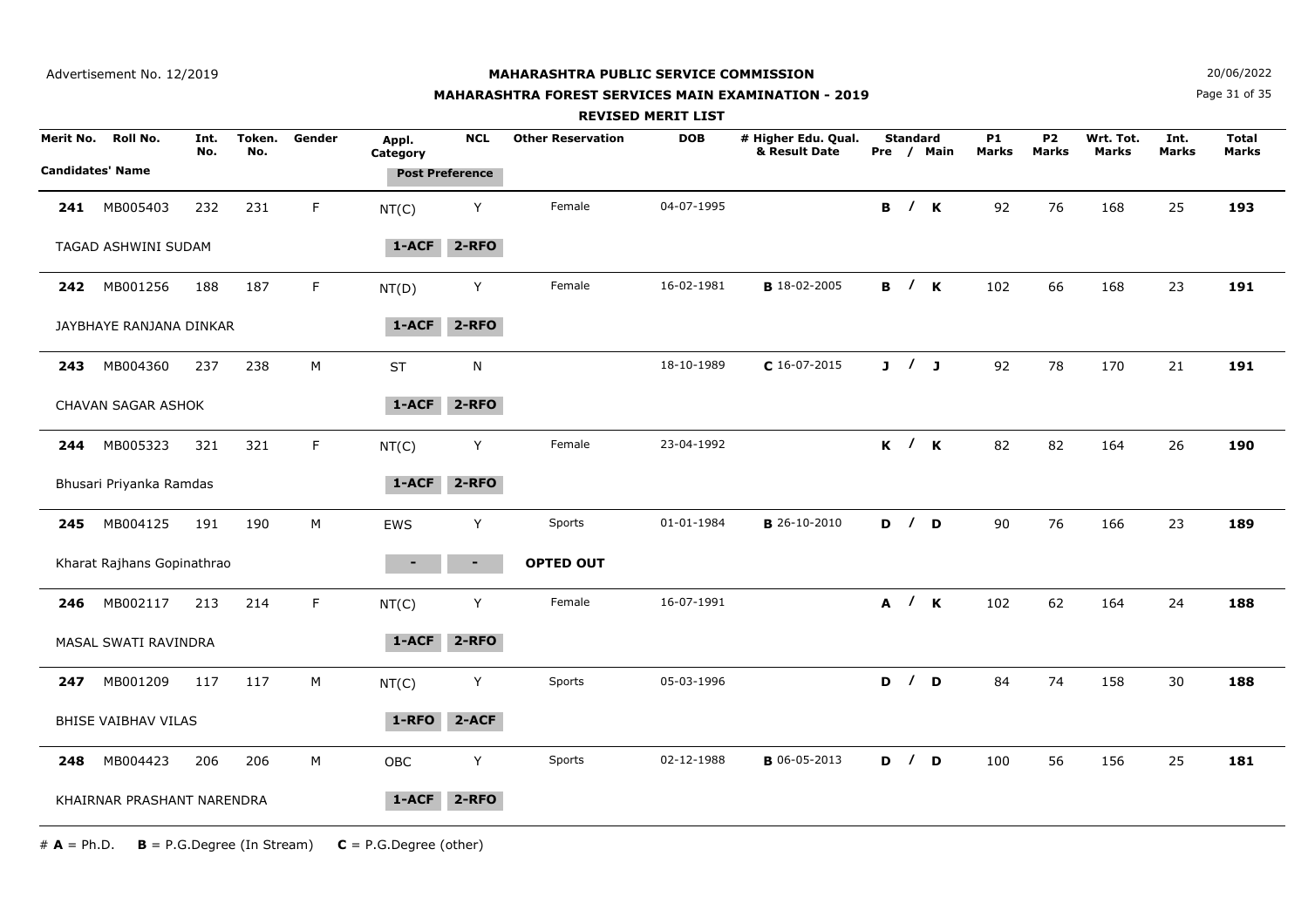## **MAHARASHTRA FOREST SERVICES MAIN EXAMINATION - 2019**

**N**  $20/06/2022$ 

Page 32 of 35

|           |                                            |             |               |             |                   |                                      |                                   | <b>REVISED MERIT LIST</b> |                                      |                 |                     |                    |                    |                    |               |                              |
|-----------|--------------------------------------------|-------------|---------------|-------------|-------------------|--------------------------------------|-----------------------------------|---------------------------|--------------------------------------|-----------------|---------------------|--------------------|--------------------|--------------------|---------------|------------------------------|
| Merit No. | <b>Roll No.</b><br><b>Candidates' Name</b> | Int.<br>No. | Token.<br>No. | Gender      | Appl.<br>Category | <b>NCL</b><br><b>Post Preference</b> | <b>Other Reservation</b>          | <b>DOB</b>                | # Higher Edu. Qual.<br>& Result Date | <b>Standard</b> | Pre / Main          | <b>P1</b><br>Marks | <b>P2</b><br>Marks | Wrt. Tot.<br>Marks | Int.<br>Marks | <b>Total</b><br><b>Marks</b> |
| 249       | MB005481                                   | 324         | 330           | F.          | Unreserved        | N                                    | Sports                            | 01-06-1992                | <b>B</b> 11-08-2015                  | D / D           |                     | 68                 | 86                 | 154                | 27            | 181                          |
|           | YADAV RASHIKA KAILASHNATH                  |             |               |             | 1-ACF             | $2 - RFO$                            |                                   |                           |                                      |                 |                     |                    |                    |                    |               |                              |
| 250       | MB005432                                   | 294         | 295           | M           | <b>SC</b>         | N                                    | <b>Forest Science</b><br>Graduate | 23-09-1990                |                                      | O / P           |                     | 94                 | 62                 | 156                | 25            | 181                          |
|           | vaidya vishal kalanu                       |             |               |             | 1-RFO             | $2-ACF$                              |                                   |                           |                                      |                 |                     |                    |                    |                    |               |                              |
|           | 251 MB005031                               | 282         | 282           | $\mathsf F$ | SC                | N                                    | Female                            | 01-07-1993                |                                      | E / K           |                     | 88                 | 68                 | 156                | 25            | 181                          |
|           | MANDAVDHARE PRAGATI EKNATHRAO              |             |               |             | 1-ACF             | 2-RFO                                |                                   |                           |                                      |                 |                     |                    |                    |                    |               |                              |
| 252       | MB004176                                   | 195         | 195           | F           | SC                | N                                    | Female                            | 20-06-1990                | <b>B</b> 30-06-2015                  |                 | E / K               | 86                 | 72                 | 158                | 22            | 180                          |
|           | PARATWAGH SONALI ARJUN                     |             |               |             | 1-ACF             | $2 - RFO$                            |                                   |                           |                                      |                 |                     |                    |                    |                    |               |                              |
| 253       | MB004029                                   | 359         | 359           | F.          | SC                | N                                    | Female                            | 01-05-1993                |                                      | A / K           |                     | 100                | 54                 | 154                | 26            | 180                          |
|           | CHABUKSWAR RINA BALASAHEB                  |             |               |             | 1-ACF             | $2 - RFO$                            |                                   |                           |                                      |                 |                     |                    |                    |                    |               |                              |
| 254       | MB003133                                   | 110         | 111           | F.          | <b>SBC</b>        | Y                                    | Female                            | 18-07-1994                |                                      | B / K           |                     | 96                 | 58                 | 154                | 26            | 180                          |
|           | PANBUDE VISHAKHA JAYANT                    |             |               |             | 1-ACF             | 2-RFO                                |                                   |                           |                                      |                 |                     |                    |                    |                    |               |                              |
| 255       | MB005175                                   | 18          | 18            | F.          | <b>SBC</b>        | Y                                    | Female                            | 05-04-1996                |                                      |                 | <b>B</b> / <b>K</b> | 76                 | 72                 | 148                | 28            | 176                          |
|           | BOTKAR NIKITA RAJENDRA                     |             |               |             | 1-ACF             | 2-RFO                                |                                   |                           |                                      |                 |                     |                    |                    |                    |               |                              |
| 256       | MB004232                                   | 112         | 112           | F.          | <b>SBC</b>        | Y                                    | Female                            | 29-04-1995                |                                      |                 | A / K               | 102                | 46                 | 148                | 27            | 175                          |
|           | TARLEKAR APARNA MACHINDRA                  |             |               |             | 1-ACF             | $2 - RFO$                            |                                   |                           |                                      |                 |                     |                    |                    |                    |               |                              |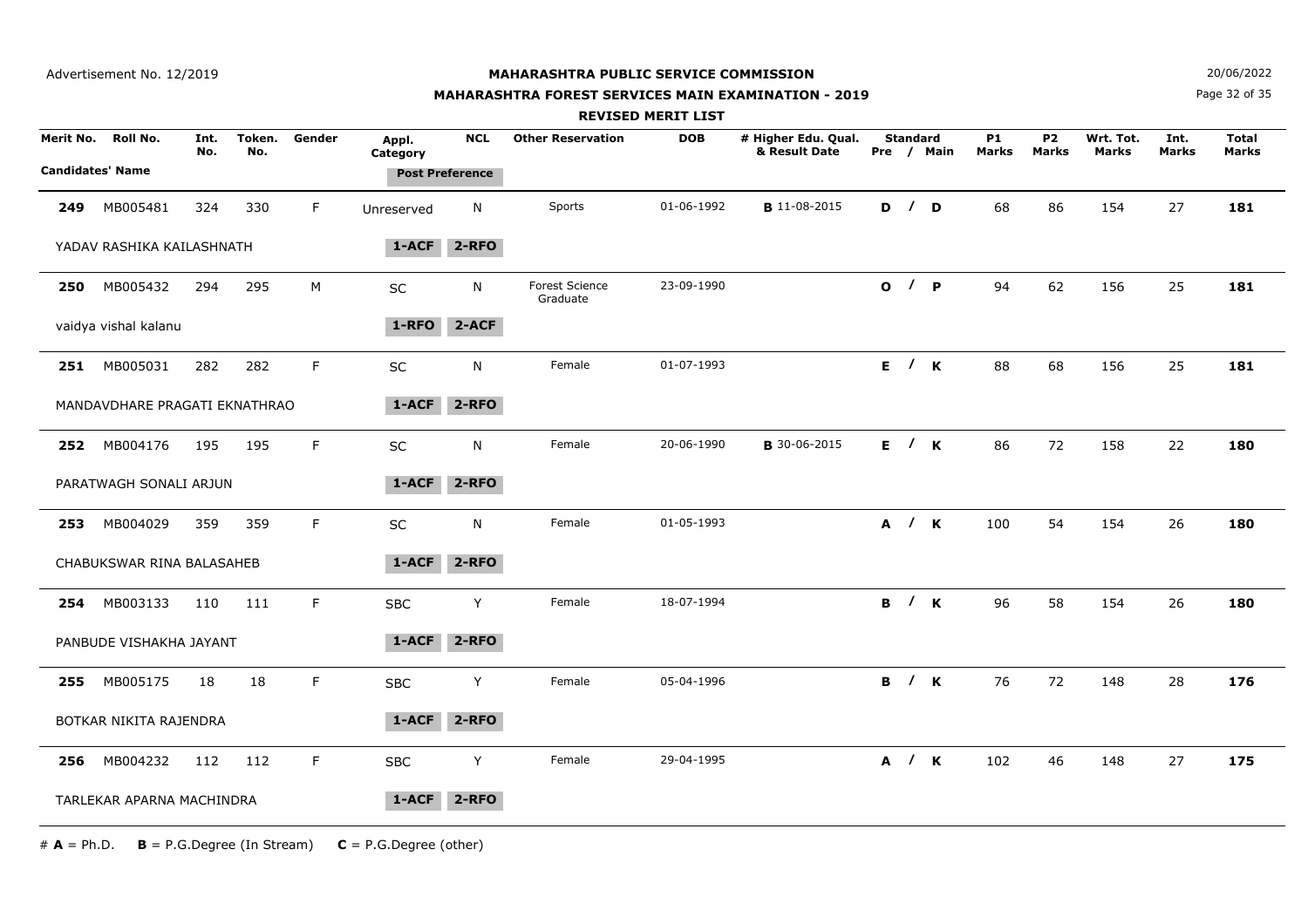## **MAHARASHTRA FOREST SERVICES MAIN EXAMINATION - 2019**

**N**  $20/06/2022$ 

Page 33 of 35

|           |                             |             |               |        |                   |                        |                                   | <b>REVISED MERIT LIST</b> |                                      |       |                 |            |                    |                           |                    |               |                              |
|-----------|-----------------------------|-------------|---------------|--------|-------------------|------------------------|-----------------------------------|---------------------------|--------------------------------------|-------|-----------------|------------|--------------------|---------------------------|--------------------|---------------|------------------------------|
| Merit No. | Roll No.                    | Int.<br>No. | Token.<br>No. | Gender | Appl.<br>Category | <b>NCL</b>             | <b>Other Reservation</b>          | <b>DOB</b>                | # Higher Edu. Qual.<br>& Result Date |       | <b>Standard</b> | Pre / Main | <b>P1</b><br>Marks | <b>P2</b><br><b>Marks</b> | Wrt. Tot.<br>Marks | Int.<br>Marks | <b>Total</b><br><b>Marks</b> |
|           | <b>Candidates' Name</b>     |             |               |        |                   | <b>Post Preference</b> |                                   |                           |                                      |       |                 |            |                    |                           |                    |               |                              |
| 257       | MB001153                    | 336         | 342           | F      | SC                | N                      | Female                            | 04-06-1996                |                                      |       |                 | E / K      | 82                 | 72                        | 154                | 19            | 173                          |
|           | MHETRE VISHAKHA SUNIL       |             |               |        | $1 - ACF$         | $2 - RFO$              |                                   |                           |                                      |       |                 |            |                    |                           |                    |               |                              |
| 258       | MB004328                    | 302         | 301           | М      | SC                | N                      | Forest Science<br>Graduate        | 19-12-1992                |                                      | O / P |                 |            | 82                 | 66                        | 148                | 24            | 172                          |
|           | PAKHARE PRAVIN DASHARATH    |             |               |        | 1-RFO             | $2-ACF$                |                                   |                           |                                      |       |                 |            |                    |                           |                    |               |                              |
| 259       | MB002141                    | 341         | 334           | М      | EWS               | N                      | Sports                            | 21-04-1995                |                                      |       |                 | D / D      | 80                 | 72                        | 152                | 20            | 172                          |
|           | LADDHA AKASH BHARAT         |             |               |        | 1-ACF             | 2-RFO                  |                                   |                           |                                      |       |                 |            |                    |                           |                    |               |                              |
| 260       | MB005444                    | 66          | 65            | М      | OBC               | Y                      | Sports                            | 26-08-1990                |                                      |       |                 | D / M      | 68                 | 78                        | 146                | 24            | 170                          |
|           | Anarse Akash Dhondiram      |             |               |        | $1-ACF$           | $2 - RFO$              |                                   |                           |                                      |       |                 |            |                    |                           |                    |               |                              |
| 261       | MB005046                    | 72          | 71            | М      | SC                | N                      | <b>Forest Science</b><br>Graduate | 30-09-1993                |                                      |       |                 | O / P      | 76                 | 70                        | 146                | 24            | 170                          |
|           | Patekar Harshal Ashok       |             |               |        | 1-ACF             | $2 - RFO$              |                                   |                           |                                      |       |                 |            |                    |                           |                    |               |                              |
| 262       | MB001284                    | 326         | 328           | M      | OBC               | Y                      | <b>Forest Science</b><br>Graduate | 02-10-1994                |                                      |       |                 | O / P      | 78                 | 70                        | 148                | 22            | 170                          |
|           | THAKARE MOHANDAS ANANDRAO   |             |               |        | 1-ACF             | $2 - RFO$              |                                   |                           |                                      |       |                 |            |                    |                           |                    |               |                              |
| 263       | MB003233                    | 290         | 291           | F      | ST                | N                      | Female                            | 27-02-1991                |                                      |       |                 | $K$ / $K$  | 88                 | 58                        | 146                | 23            | 169                          |
|           | KUWAREY PRIYANKA GOPALSINGH |             |               |        | 1-ACF             | 2-RFO                  |                                   |                           |                                      |       |                 |            |                    |                           |                    |               |                              |
| 264       | MB005461                    | 166         | 166           | F.     | <b>SBC</b>        | Y                      | Female                            | 12-12-1994                |                                      |       |                 | B / K      | 94                 | 52                        | 146                | 23            | 169                          |
|           | REGULWAD POOJA NARSING      |             |               |        | 1-ACF             | 2-RFO                  |                                   |                           |                                      |       |                 |            |                    |                           |                    |               |                              |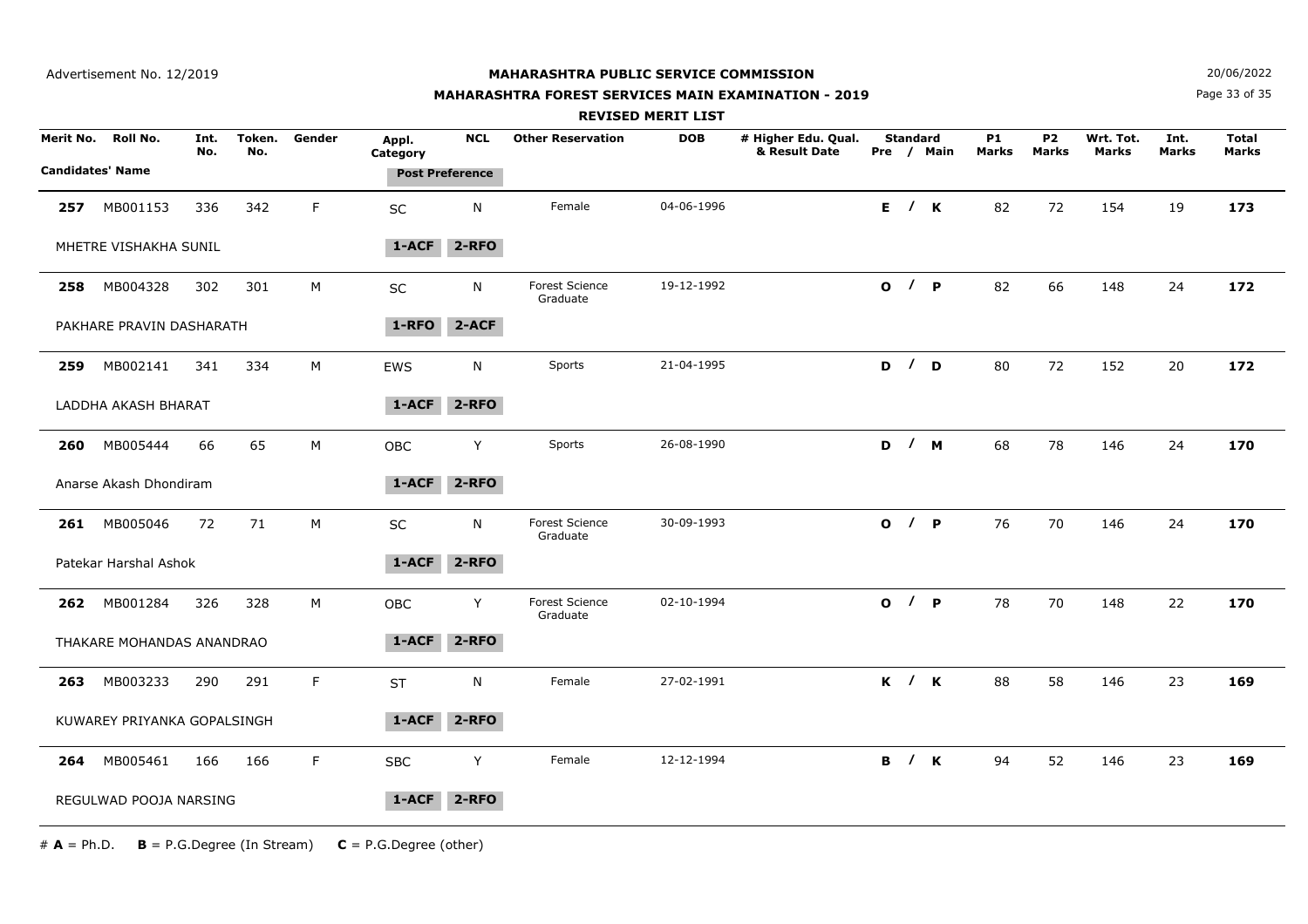## **MAHARASHTRA FOREST SERVICES MAIN EXAMINATION - 2019**

**N**  $20/06/2022$ 

Page 34 of 35

|                                      |                                |             |               |        |                   |                        |                                          | <b>REVISED MERIT LIST</b> |                                      |                 |            |                    |                           |                           |               |                              |
|--------------------------------------|--------------------------------|-------------|---------------|--------|-------------------|------------------------|------------------------------------------|---------------------------|--------------------------------------|-----------------|------------|--------------------|---------------------------|---------------------------|---------------|------------------------------|
| Merit No.<br><b>Candidates' Name</b> | Roll No.                       | Int.<br>No. | Token.<br>No. | Gender | Appl.<br>Category | <b>NCL</b>             | <b>Other Reservation</b>                 | <b>DOB</b>                | # Higher Edu. Qual.<br>& Result Date | <b>Standard</b> | Pre / Main | <b>P1</b><br>Marks | <b>P2</b><br><b>Marks</b> | Wrt. Tot.<br><b>Marks</b> | Int.<br>Marks | <b>Total</b><br><b>Marks</b> |
|                                      |                                |             |               |        |                   | <b>Post Preference</b> |                                          |                           |                                      |                 |            |                    |                           |                           |               |                              |
| 265                                  | MB002051                       | 259         | 260           | F      | <b>SBC</b>        | Υ                      | Female                                   | 14-06-1995                |                                      |                 | K / K      | 78                 | 52                        | 130                       | 33            | 163                          |
|                                      | <b>BABAR VIRASHREE VISHWAS</b> |             |               |        | 1-ACF             | $2 - RFO$              |                                          |                           |                                      |                 |            |                    |                           |                           |               |                              |
| 266                                  | MB003196                       | 10          | 9             | M      | <b>SC</b>         | N                      | Sports                                   | 17-01-1989                |                                      |                 | D / M      | 80                 | 58                        | 138                       | 24            | 162                          |
|                                      | AKASH NARAYAN KASHIKEDAR       |             |               |        | 1-ACF             | $2 - RFO$              |                                          |                           |                                      |                 |            |                    |                           |                           |               |                              |
| 267                                  | MB003182                       | 340         | 335           | F.     | <b>OBC</b>        | Y                      | <b>Forest Science</b><br>Graduate Female | 07-03-1996                |                                      |                 | A / P      | 84                 | 56                        | 140                       | 21            | 161                          |
|                                      | LAUTE ANKITA SANJAY            |             |               |        | 1-ACF             | $2 - RFO$              |                                          |                           |                                      |                 |            |                    |                           |                           |               |                              |
| 268                                  | MB004120                       | 229         | 229           | F      | <b>ST</b>         | N                      | Female                                   | 15-11-1996                |                                      |                 | $K$ / $K$  | 68                 | 72                        | 140                       | 21            | 161                          |
|                                      | <b>BANDE PALLAVI NAMDEV</b>    |             |               |        | 1-ACF             | $2 - RFO$              |                                          |                           |                                      |                 |            |                    |                           |                           |               |                              |
|                                      | 269 MB001143                   | 74          | 74            | F      | <b>SBC</b>        | Y                      | Female                                   | 02-05-1993                |                                      |                 | K / K      | 68                 | 66                        | 134                       | 26            | 160                          |
|                                      | KOLI SHITAL PUNDALIK           |             |               |        | 1-ACF             | $2 - RFO$              |                                          |                           |                                      |                 |            |                    |                           |                           |               |                              |
| 270                                  | MB002095                       | 272         | 272           | М      | OBC               | Y                      | Sports                                   | 02-10-1991                | $C$ 04-11-2016                       |                 | D / M      | 78                 | 54                        | 132                       | 27            | 159                          |
|                                      | ATEL SWAPNIL PRAMODRAO         |             |               |        | 1-ACF             | 2-RFO                  |                                          |                           |                                      |                 |            |                    |                           |                           |               |                              |
| 271                                  | MB004365                       | 258         | 257           | F.     | <b>ST</b>         | N                      | Female                                   | 23-02-1995                |                                      |                 | $K$ / $K$  | 70                 | 60                        | 130                       | 29            | 159                          |
|                                      | DHARADE ANITA NARAYAN          |             |               |        | 1-ACF             | $2 - RFO$              |                                          |                           |                                      |                 |            |                    |                           |                           |               |                              |
|                                      | 272 MB004135                   | 138         | 138           | М      | OBC               | Y                      | Sports                                   | 05-10-1985                |                                      |                 | D / M      | 64                 | 70                        | 134                       | 22            | 156                          |
|                                      | KORBU AMJADKHAN GAFURSAHEB     |             |               |        | 1-RFO             | $\sim$                 |                                          |                           |                                      |                 |            |                    |                           |                           |               |                              |